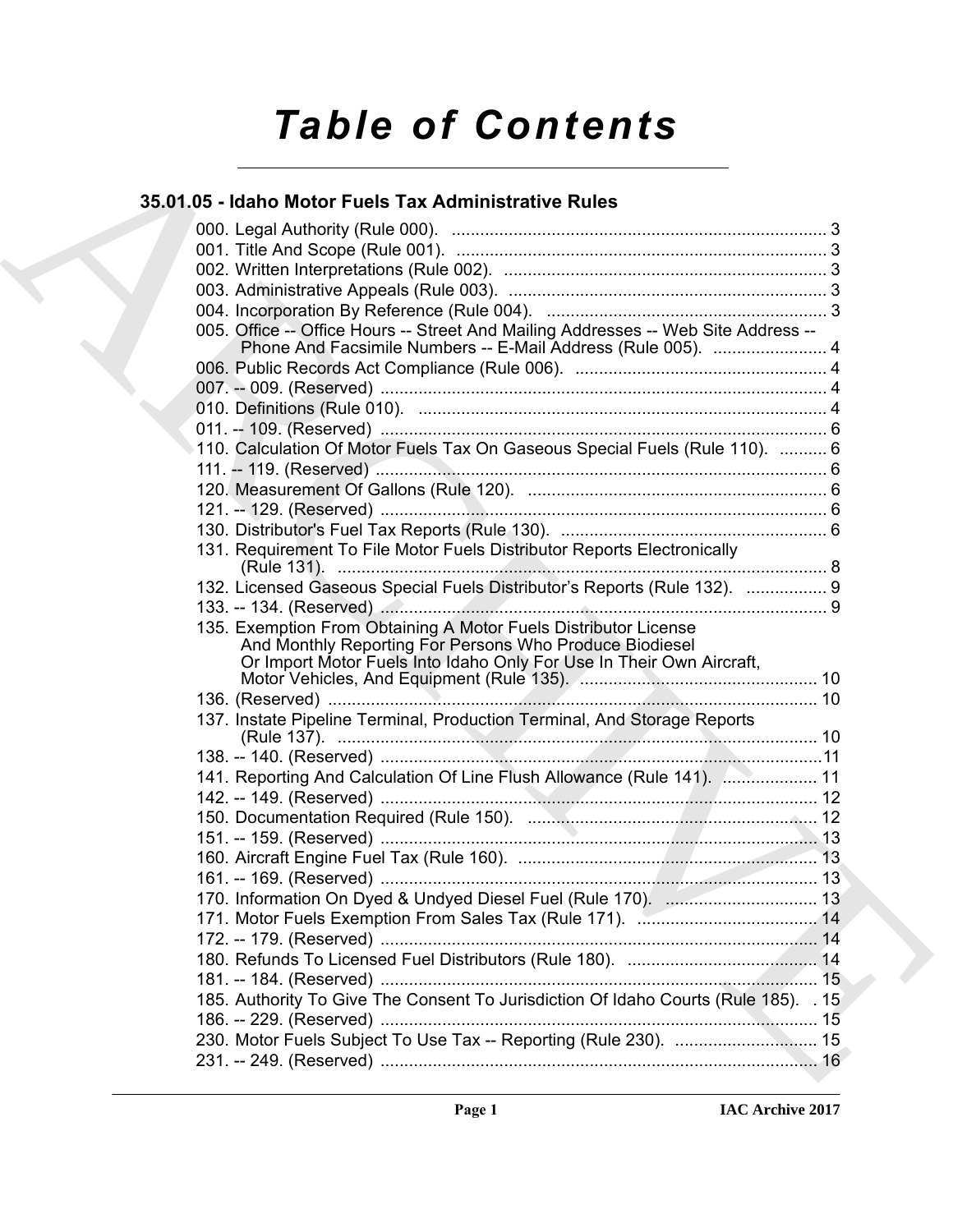## *Table of Contents (cont'd)*

| 290. Records Required For Intrastate Special Fuels Users Claiming Refunds                                                                               |  |
|---------------------------------------------------------------------------------------------------------------------------------------------------------|--|
| For Nontaxable Special Fuels Used In Motor Vehicles (Rule 290).  18                                                                                     |  |
|                                                                                                                                                         |  |
| 292. Calculation Of Refunds For Nontaxable Uses Of Motor Fuels                                                                                          |  |
|                                                                                                                                                         |  |
|                                                                                                                                                         |  |
| 300. Administration, Rules And Delegation Of Authority (Rule 300).  22                                                                                  |  |
|                                                                                                                                                         |  |
| 310. Exemption From Requirement For Bonds, Determination Of                                                                                             |  |
|                                                                                                                                                         |  |
|                                                                                                                                                         |  |
|                                                                                                                                                         |  |
|                                                                                                                                                         |  |
|                                                                                                                                                         |  |
|                                                                                                                                                         |  |
| 420. Documentation For IFTA Licensee Reporting And Special Fuels Users                                                                                  |  |
| Claiming Nontaxable Use Of Special Fuels In A Motor Vehicle (Rule 420).  25<br>421. Documentation For Idaho International Registration Plan Registrants |  |
|                                                                                                                                                         |  |
| 422. Documentation For Idaho Full Fee Registrants (Rule 422).  27                                                                                       |  |
|                                                                                                                                                         |  |
|                                                                                                                                                         |  |
|                                                                                                                                                         |  |
|                                                                                                                                                         |  |
| 510. Application And Reporting Of The Petroleum Transfer Fee (Rule 510).  28                                                                            |  |
|                                                                                                                                                         |  |
|                                                                                                                                                         |  |
|                                                                                                                                                         |  |
|                                                                                                                                                         |  |
|                                                                                                                                                         |  |
|                                                                                                                                                         |  |
|                                                                                                                                                         |  |
|                                                                                                                                                         |  |
|                                                                                                                                                         |  |
|                                                                                                                                                         |  |
|                                                                                                                                                         |  |
|                                                                                                                                                         |  |
|                                                                                                                                                         |  |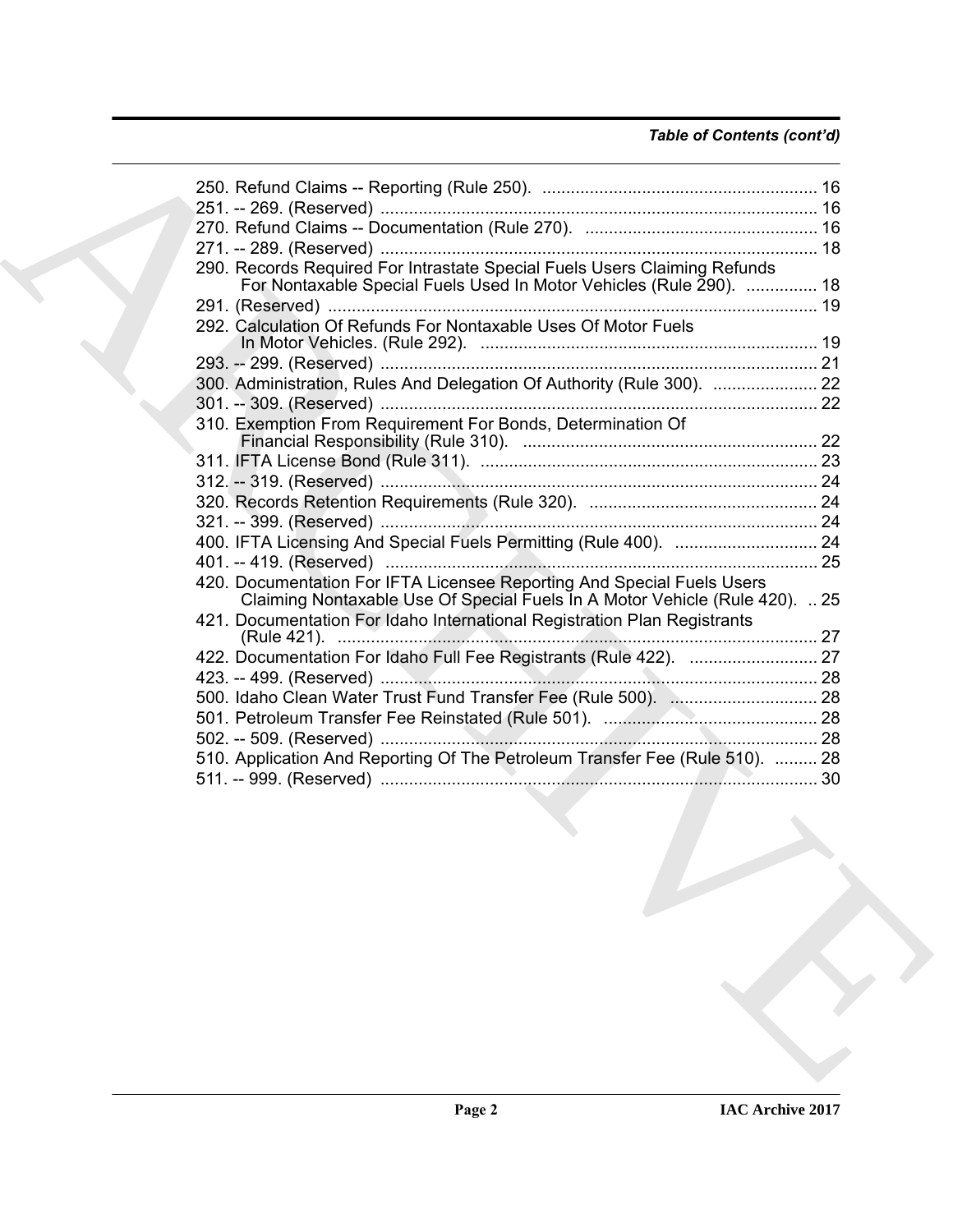### **IDAPA 35 TITLE 01 CHAPTER 05**

### **35.01.05 - IDAHO MOTOR FUELS TAX ADMINISTRATIVE RULES**

### <span id="page-2-1"></span><span id="page-2-0"></span>**000. LEGAL AUTHORITY (RULE 000).**

According to sections 63-105(2), 63-2427, 40-312 and 41-4909, Idaho Code, the Tax Commission promulgates rules implementing the provisions of the Idaho Transportation Department and the Idaho Motor Fuels Tax Act and the provisions of the Idaho Clean Water Trust Fund Act relating to the Idaho Clean Water Trust Fund Transfer Fee.

 $(4-6-05)$ 

### <span id="page-2-2"></span>**001. TITLE AND SCOPE (RULE 001).**

**01.** Title. These rules shall be cited as IDAPA 35.01.05, "Idaho Motor Fuels Tax Administrative (4-11-15) Rules." (4-11-15)

**02. Scope**. These rules shall be construed to reach the full jurisdictional extent of the state of Idaho's authority for: (4-11-15)

**a.** Motor Fuels Tax. The imposition of a motor fuel tax on each gallon of motor fuel received and on the use or other consumption of motor fuel in this state. This shall also include the administration of the International Fuel Tax Agreement (IFTA). (4-11-15) Fuel Tax Agreement (IFTA).

**b.** Transfer Fee. The imposition of a transfer fee upon each gallon of petroleum or petroleum products and subject to the transfer fee as authorized by Chapter 49, Title 41, Idaho Code. (4-11-15) received and subject to the transfer fee as authorized by Chapter 49, Title 41, Idaho Code.

Registration Records. The imposition of records requirements for Idaho International Registration<br>11 Fee registration audits authorized by Chapter 4. Title 49. Idaho Code. (4-11-15) Plan (IRP) and Full Fee registration audits authorized by Chapter 4, Title 49, Idaho Code.

### <span id="page-2-3"></span>**002. WRITTEN INTERPRETATIONS (RULE 002).**

This agency has written statements as defined in Section 67-5201(19)(b)(iv), Idaho Code, which pertain to the interpretation of the rules of this chapter or to the documentation of compliance with the rules of this chapter. To the extent that such documents are not confidential under Sections 63-2434, 41-4909, 63-3076, 63-3077, or 74-101 through 74-126, Idaho Code, they are available for public inspection and copying at the main office of the State Tax Commission. See Rule 005 of these rules for the main office address. (4-6-05)

### <span id="page-2-4"></span>**003. ADMINISTRATIVE APPEALS (RULE 003).**

Sections 63-2434, 63-2442A, 63-2470, 41-4909, 49-439, and 63-3045 through 63-3049, Idaho Code

This chapter allows administrative relief as provided under Sections 63-2434, 63-2442A, 63-2470, 41-4909, 49-439, and 63-3045 through 63-3049, Idaho Code and pursuant to Rules adopted by the Commission found in the Commission's administration and enforcement rules relating to income taxation, IDAPA 35.02.01. (3-29-17)

<span id="page-2-5"></span>**004. INCORPORATION BY REFERENCE (RULE 004).** Sections 63-2434, 63-2442A, 41-4909, and 49-439, Idaho Code. (3-29-17)

**01. Income Tax Administration and Enforcement Rules**. These rules incorporate the sections of

IDAPA 35.02.01, "Tax Commission Administration and Enforcement Rules," relating to the statutes authorized by Section 63-2434, Idaho Code. In addition, Administration and Enforcement Rule 110, (IDAPA 35.02.01.110) relating to requests for declaratory rulings, is adopted as part of these rules, as if set out in full. (3-25-16) to requests for declaratory rulings, is adopted as part of these rules, as if set out in full.

**35.67.05 - IDA-IN TH[E](http://www.iftach.org) US CONTROLLES TAX ADMINISTRATIVE RULES<br>
THE LACK ANTIONEEY (RULE 69)<br>
THE LACK AND RULES TAX ADMINISTRATIVE RULES<br>
THE LACK AND SCOPE (RULE 69)<br>
THE LACK SCOPE (RULE 69)<br>
THE LACK SCOPE (RULE 69)<br>
T 02. International Fuel Tax Agreement**. These rules incorporate the International Fuel Tax Agreement (IFTA) governing documents: the IFTA Articles of Agreement (revised January 1, 2017), the IFTA Procedures Manual (revised January 1, 2017), and the IFTA Audit Manual (revised January 1, 2017). IFTA is an international agreement between jurisdictions to encourage use of the highway system by uniformly administering fuels use tax laws. The IFTA governing documents are equally binding on all IFTA member jurisdictions and licensees. Motor fuels users licensed or required to be licensed to operate under an Idaho IFTA license must comply with all applicable rules contained in these rules. These documents can be found on the IFTA website at http://www.iftach.org.(3-29-17)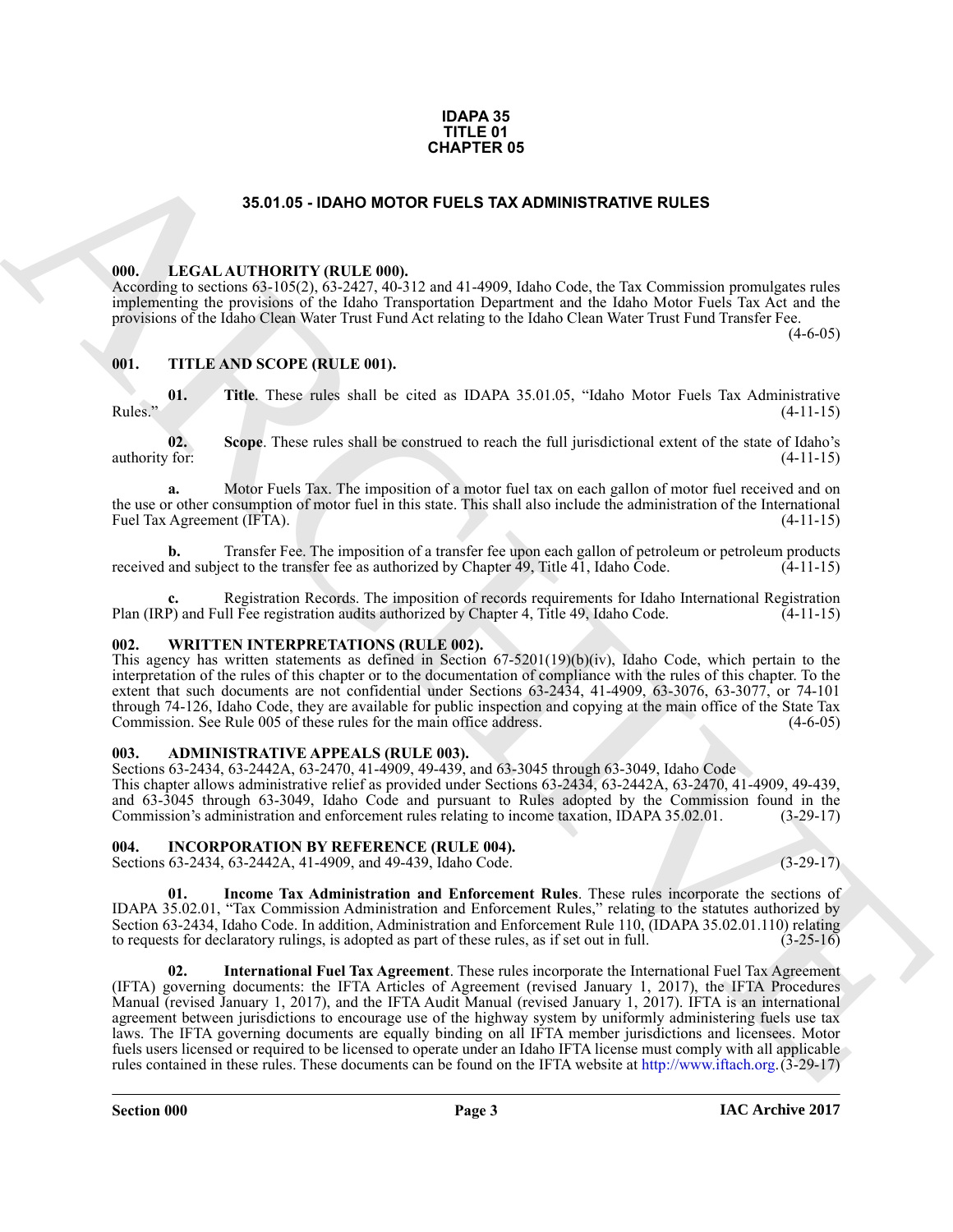### <span id="page-3-0"></span>**OFFICE -- OFFICE HOURS -- STREET AND MAILING ADDRESSES -- WEB SITE ADDRESS --PHONE AND FACSIMILE NUMBERS -- E-MAIL ADDRESS (RULE 005).**

### <span id="page-3-1"></span>**006. PUBLIC RECORDS ACT COMPLIANCE (RULE 006).**

### <span id="page-3-2"></span>**007. -- 009. (RESERVED)**

### <span id="page-3-5"></span><span id="page-3-4"></span><span id="page-3-3"></span>**010. DEFINITIONS (RULE 010).**

| <b>State Tax Commission</b>          |                                                                                             | <b>Motor Fuels Tax Administrative Rules</b>                                                                                                                                                                                                                                                                                                                                                                                                                                                                                                                                                                      |
|--------------------------------------|---------------------------------------------------------------------------------------------|------------------------------------------------------------------------------------------------------------------------------------------------------------------------------------------------------------------------------------------------------------------------------------------------------------------------------------------------------------------------------------------------------------------------------------------------------------------------------------------------------------------------------------------------------------------------------------------------------------------|
| 03.                                  | can be found on the IRP website at http://www.irponline.org.                                | <b>International Registration Plan.</b> These rules incorporate the International Registration Plan (IRP)<br>governing documents: The IRP Plan (revised July 1, 2016) and IRP Audit Procedures Manual (revised January 1,<br>2016). IRP is an international registration reciprocity agreement. The documents are included to aid the Commission<br>in complying with IRP registration application audits authorized in Chapter 4, Title 49, Idaho Code. These documents<br>$(3-29-17)$                                                                                                                          |
| 005.                                 | PHONE AND FACSIMILE NUMBERS -- E-MAIL ADDRESS (RULE 005).                                   | <b>OFFICE -- OFFICE HOURS -- STREET AND MAILING ADDRESSES -- WEB SITE ADDRESS --</b>                                                                                                                                                                                                                                                                                                                                                                                                                                                                                                                             |
| 01.                                  |                                                                                             | Main Office. The State Tax Commission main office is located at 800 Park Blvd., Plaza IV, Boise,<br>Idaho 83712-7742. The correspondence mailing address is P.O. Box 36, Boise, Idaho 83722-0410. The State Tax<br>Commission's Website is www.tax.idaho.gov. The telephone number for Taxpayer Services is (208) 334-7660, or toll<br>free 1-800-972-7660, and the facsimile number is (208) 334-7846. The State Tax Commission's e-mail is taxrep@tax.<br>idaho.gov. Main Office hours are from 8 a.m. to 5 p.m. Monday through Friday except for legal holidays.<br>$(4-6-05)$                                |
| 02.                                  | IDAPA 35.02.01, "Tax Commission Administration and Enforcement Rules," Rule 005.            | Regional Field Offices. The address and phone number for each regional field office is listed in<br>$(3-15-02)$                                                                                                                                                                                                                                                                                                                                                                                                                                                                                                  |
| 03.                                  | using the Idaho Relay Service Number 1(800) 377-3529.                                       | Hearing Impaired. Hearing impaired individuals may contact any State Tax Commission office by<br>$(3-15-02)$                                                                                                                                                                                                                                                                                                                                                                                                                                                                                                     |
| 006.                                 | PUBLIC RECORDS ACT COMPLIANCE (RULE 006).<br>41-4909, or 74-101 through 74-126, Idaho Code. | The records associated with these rules are subject to the provisions of the Idaho Public Records Act, Chapter 1, Title<br>74, Idaho Code, to the extent that these documents are not confidential under Sections 63-2434, 63-3076, 63-3077,<br>$(4-11-15)$                                                                                                                                                                                                                                                                                                                                                      |
| $007. - 009.$                        | (RESERVED)                                                                                  |                                                                                                                                                                                                                                                                                                                                                                                                                                                                                                                                                                                                                  |
| 010.<br>Section 63-2401, Idaho Code. | <b>DEFINITIONS (RULE 010).</b><br>Additionally, the following definitions shall apply.      | The definitions provided by statute, including the definitions in Section 63-2401, Idaho Code, apply to these rules.<br>$(6-23-94)$                                                                                                                                                                                                                                                                                                                                                                                                                                                                              |
| 01.                                  |                                                                                             | <b>Bond</b> . A person required to post a bond may, instead of posting a surety bond, deposit with the<br>State Tax Commission any of the following amounts equivalent to the amount of the bond required:<br>$(3-30-01)$                                                                                                                                                                                                                                                                                                                                                                                        |
| a.<br>a distributor license.         |                                                                                             | Lawful money. Lawful money of the United States. Cash bonds must be submitted as a cashier's<br>check, money order or other certified funds that are payable to the Idaho State Tax Commission. A cash bond will not<br>accrue interest. The State Tax Commission will cash the funds and hold the money for the duration the taxpayer holds<br>$(3-30-01)$                                                                                                                                                                                                                                                      |
| b.                                   | The letter must include the following items:                                                | Letters of credit. Irrevocable standby letters of credit, not exceeding the federally insured amount,<br>issued by a bank doing business in Idaho, and insured by the Federal Deposit Insurance Corporation, made to the<br>benefit of the Idaho State Tax Commission. The terms of the letter of credit must allow the State Tax Commission to<br>make demand directly against the issuer of the letter of credit for any taxes, penalties, and interest due and unpaid,<br>upon which the taxpayer's rights to appeal have expired, and for which the letter of credit was submitted to secure.<br>$(3-30-01)$ |
| $i$ .                                | Issuing institution;                                                                        | $(3-30-01)$                                                                                                                                                                                                                                                                                                                                                                                                                                                                                                                                                                                                      |
| ii.                                  | Taxpayer's name;                                                                            | $(3-30-01)$                                                                                                                                                                                                                                                                                                                                                                                                                                                                                                                                                                                                      |
|                                      | Effective date;                                                                             | $(3-30-01)$                                                                                                                                                                                                                                                                                                                                                                                                                                                                                                                                                                                                      |
| iii.                                 |                                                                                             |                                                                                                                                                                                                                                                                                                                                                                                                                                                                                                                                                                                                                  |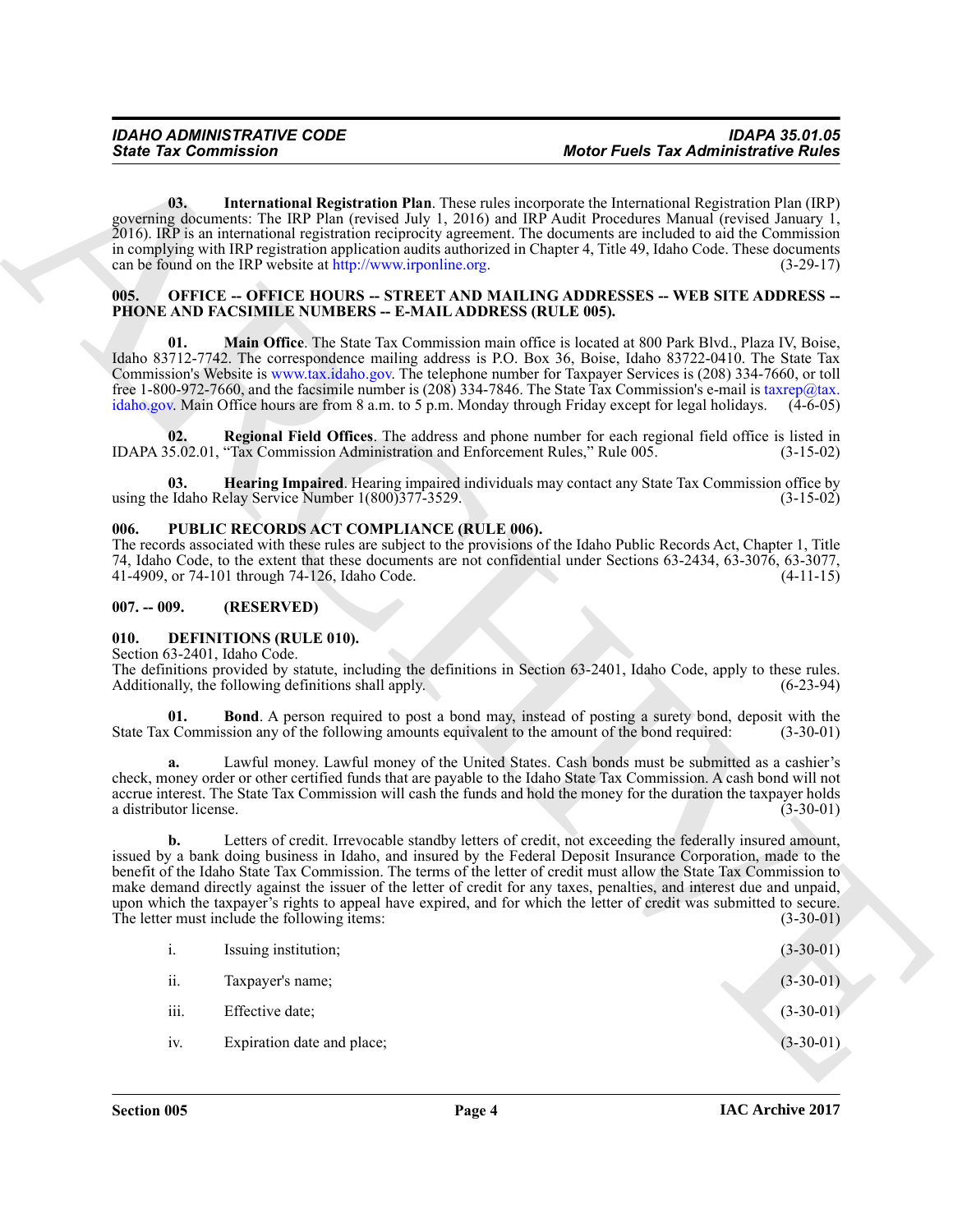<span id="page-4-3"></span><span id="page-4-2"></span><span id="page-4-1"></span><span id="page-4-0"></span>

| V.    | Idaho State Tax Commission as the payee; | $(3-30-01)$ |
|-------|------------------------------------------|-------------|
| vi.   | Dollar amount covered;                   | $(3-30-01)$ |
| vii.  | Terms of letter;                         | $(3-30-01)$ |
| viii. | Letter number; and                       | $(3-30-01)$ |
| 1X.   | Authorized signatures.                   | $(3-30-01)$ |

| <b>State Tax Commission</b>            |                                                                                                     | <b>Motor Fuels Tax Administrative Rules</b>                                                                                                                                                                                                                                                                                                                                                                                                                                                                                                                                                                                                                                                                               |  |
|----------------------------------------|-----------------------------------------------------------------------------------------------------|---------------------------------------------------------------------------------------------------------------------------------------------------------------------------------------------------------------------------------------------------------------------------------------------------------------------------------------------------------------------------------------------------------------------------------------------------------------------------------------------------------------------------------------------------------------------------------------------------------------------------------------------------------------------------------------------------------------------------|--|
| V.                                     | Idaho State Tax Commission as the payee;                                                            | $(3-30-01)$                                                                                                                                                                                                                                                                                                                                                                                                                                                                                                                                                                                                                                                                                                               |  |
| vi.                                    | Dollar amount covered;                                                                              | $(3-30-01)$                                                                                                                                                                                                                                                                                                                                                                                                                                                                                                                                                                                                                                                                                                               |  |
| V11.                                   | Terms of letter;                                                                                    | $(3-30-01)$                                                                                                                                                                                                                                                                                                                                                                                                                                                                                                                                                                                                                                                                                                               |  |
| viii.                                  | Letter number; and                                                                                  | $(3-30-01)$                                                                                                                                                                                                                                                                                                                                                                                                                                                                                                                                                                                                                                                                                                               |  |
| ix.                                    | Authorized signatures.                                                                              | $(3-30-01)$                                                                                                                                                                                                                                                                                                                                                                                                                                                                                                                                                                                                                                                                                                               |  |
| c.                                     | Commission confirming the CD. The form may be obtained from the State Tax Commission.               | Time Certificates of Deposit (CD). Automatically renewable time certificates of deposit, not<br>exceeding the federally insured amount, issued by a financial institution doing business in Idaho and federally<br>insured, made in the name of the depositor, payable to the "Idaho State Tax Commission" and containing the<br>provisions that interest earned shall be payable to the depositor. The State Tax Commission will hold the CD. If the<br>financial institution holds the actual CD or does not issue a certificate, a verification form is required by the State Tax<br>$(3-30-01)$                                                                                                                       |  |
| d.                                     | agreement must include the following:                                                               | Joint Savings Account. Joint savings accounts, not exceeding the federally insured amount, at a<br>financial institution doing business in Idaho and federally insured. The joint savings account should be issued in the<br>name of the taxpayer and the "Idaho State Tax Commission."Evidence of the insured account must be delivered to the<br>State Tax Commission. The taxpayer will be notified by the State Tax Commission of any increases in bonding when<br>it becomes necessary. The taxpayer may send a check to cover the difference which will be deposited in the 2joint<br>savings account. The interest accrued on the account is the taxpayer's. The terms of the joint savings account<br>$(3-30-01)$ |  |
| $\mathbf{i}$ .                         | No Automatic Teller Machine (ATM) card may be issued to the account; and                            | $(3-30-01)$                                                                                                                                                                                                                                                                                                                                                                                                                                                                                                                                                                                                                                                                                                               |  |
| $\overline{11}$ .<br>Commission alone. |                                                                                                     | Withdrawals require both signatures of the parties of the joint account or by the Idaho State Tax<br>$(3-30-01)$                                                                                                                                                                                                                                                                                                                                                                                                                                                                                                                                                                                                          |  |
| 02.                                    | includes a motor boat used in a business that rents boats to others who use the boats for pleasure. | Commercial Motor Boat. A commercial motor boat, as defined in Section 63-2401, Idaho Code,<br>$(6-23-94)$                                                                                                                                                                                                                                                                                                                                                                                                                                                                                                                                                                                                                 |  |
| 03.                                    | through 31708, and in Section 63-2442A, Idaho Code.                                                 | IFTA. Means the International Fuel Tax Agreement referred to in the Intermodal Surface<br>Transportation Act of 1991, Public Law 102-240 section 4008, 105 Stat. 1414, codified as 49 USC Sections 31701<br>$(3-30-01)$                                                                                                                                                                                                                                                                                                                                                                                                                                                                                                   |  |
| 04.                                    | Indian-Owned Retail Outlet. An Indian-owned retail outlet is:                                       | $(4-11-06)$                                                                                                                                                                                                                                                                                                                                                                                                                                                                                                                                                                                                                                                                                                               |  |
| a.                                     | Located within the boundaries of a federally recognized Indian reservation; and                     | $(4-11-06)$                                                                                                                                                                                                                                                                                                                                                                                                                                                                                                                                                                                                                                                                                                               |  |
| b.                                     | Owned and operated by:                                                                              | $(4-11-06)$                                                                                                                                                                                                                                                                                                                                                                                                                                                                                                                                                                                                                                                                                                               |  |
| $i$ .                                  | The Coeur d'Alene, Kootenai, Nez Perce, Shoshone/Bannock, or Shoshone/Paiute tribe; or              | $(4-11-06)$                                                                                                                                                                                                                                                                                                                                                                                                                                                                                                                                                                                                                                                                                                               |  |
| ii.                                    | An enterprise owned by one $(1)$ of the tribes listed above; or                                     | $(4-11-06)$                                                                                                                                                                                                                                                                                                                                                                                                                                                                                                                                                                                                                                                                                                               |  |
| iii.                                   |                                                                                                     | An enrolled member of one (1) of the listed tribes on whose reservation the retail outlet is located.<br>$(4-11-06)$                                                                                                                                                                                                                                                                                                                                                                                                                                                                                                                                                                                                      |  |
| 05.                                    |                                                                                                     | Pay, Paid, Payable or Payment. When used in reference to any amount of tax, penalty, interest,<br>fee or other amount of money due to the State Tax Commission, the words pay, paid, payable, or payment mean an<br>irrevocable tender to the Idaho State Tax Commission of lawful money of the United States. As used herein, lawful<br>money of the United States means currency or coin of the United States at face value and negotiable checks that are<br>payable in money of the United States; provided however, acceptance by the State Tax Commission of any check that<br>is subsequently dishonored by the bank upon which it is drawn shall not constitute payment. Additionally, nothing                    |  |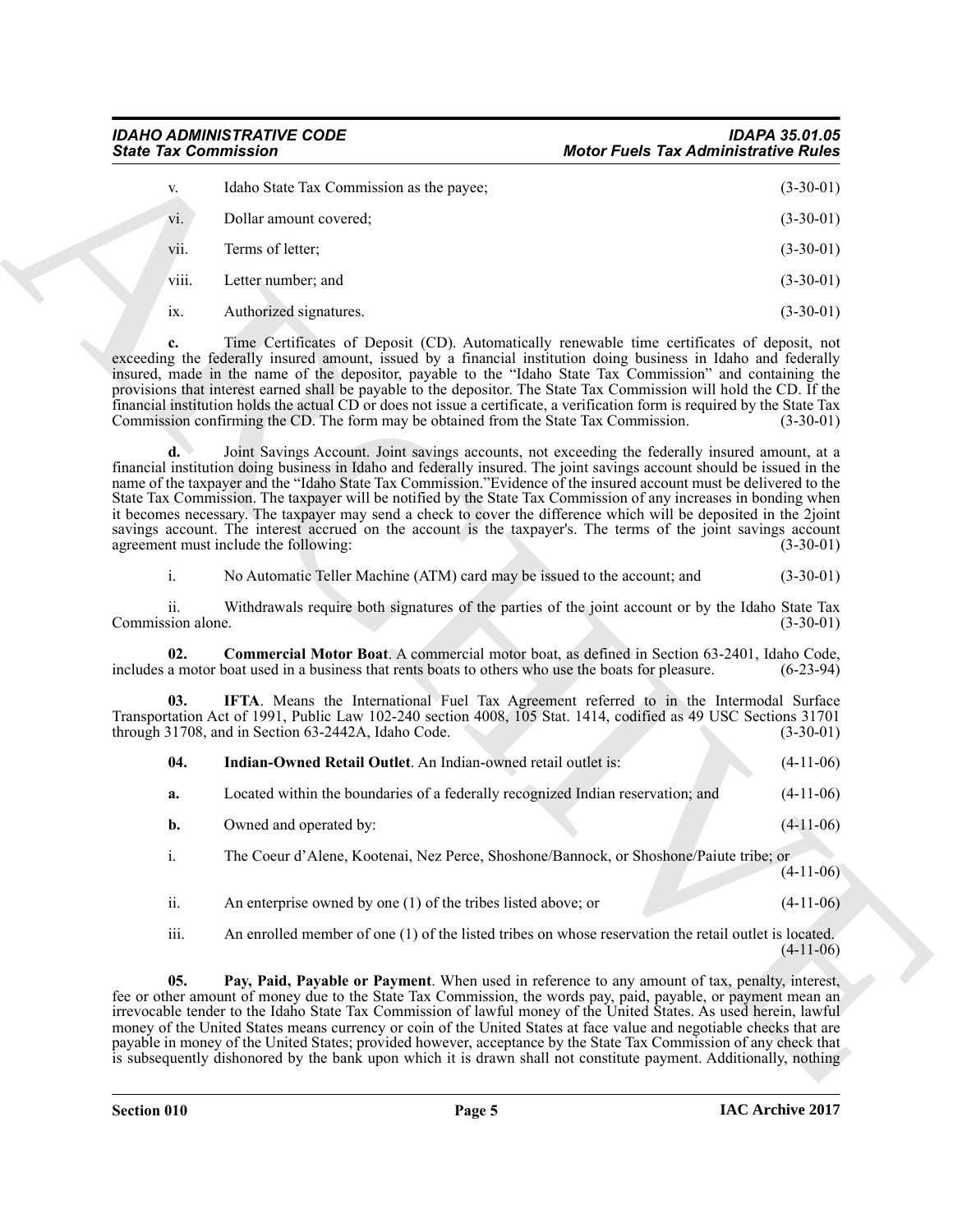### <span id="page-5-9"></span><span id="page-5-8"></span><span id="page-5-7"></span><span id="page-5-6"></span><span id="page-5-1"></span><span id="page-5-0"></span>**110. CALCULATION OF MOTOR FUELS TAX ON GASEOUS SPECIAL FUELS (RULE 110).** Section 63-2424, Idaho Code

|                                                 | <b>State Tax Commission</b>                                              |                                                                                                                                                                                                                                                                                                                                                                                                                                                                                                                                                   | <b>Motor Fuels Tax Administrative Rules</b>                                                                          |                                                                     |             |
|-------------------------------------------------|--------------------------------------------------------------------------|---------------------------------------------------------------------------------------------------------------------------------------------------------------------------------------------------------------------------------------------------------------------------------------------------------------------------------------------------------------------------------------------------------------------------------------------------------------------------------------------------------------------------------------------------|----------------------------------------------------------------------------------------------------------------------|---------------------------------------------------------------------|-------------|
|                                                 |                                                                          | herein shall limit the authority of the State Tax Commission to refuse to accept any check drawn upon the account of<br>a taxpayer who has previously tendered any check that was dishonored by the bank upon which it was drawn. All<br>amounts due the state must be paid by electronic funds transfer whenever the total amount of tax due plus any related<br>fee, interest, penalty or other additional amount is one hundred thousand dollars (\$100,000) or more, according to<br>rules promulgated by the Idaho State Board of Examiners. |                                                                                                                      |                                                                     | $(3-30-01)$ |
| 06.                                             |                                                                          | These Rules. The term "these rules" refers to this chapter, IDAPA 35.01.05, of rules relating to the<br>Idaho Motor Fuels Tax and the Idaho Petroleum Transfer Fee.                                                                                                                                                                                                                                                                                                                                                                               |                                                                                                                      |                                                                     | $(6-23-94)$ |
| $011. - 109.$                                   | (RESERVED)                                                               |                                                                                                                                                                                                                                                                                                                                                                                                                                                                                                                                                   |                                                                                                                      |                                                                     |             |
| <b>110.</b>                                     | Section 63-2424, Idaho Code                                              | <b>CALCULATION OF MOTOR FUELS TAX ON GASEOUS SPECIAL FUELS (RULE 110).</b>                                                                                                                                                                                                                                                                                                                                                                                                                                                                        |                                                                                                                      |                                                                     |             |
| 01.                                             |                                                                          | In General. The following applies to gaseous special fuels:                                                                                                                                                                                                                                                                                                                                                                                                                                                                                       |                                                                                                                      |                                                                     | $(4-11-15)$ |
|                                                 |                                                                          | A gaseous special fuel is a special fuel that is a gas at sixty (60) degrees Fahrenheit and fourteen<br>and seven-tenths (14.7) pounds per square inch absolute.                                                                                                                                                                                                                                                                                                                                                                                  |                                                                                                                      |                                                                     | $(4-11-15)$ |
| b.                                              |                                                                          | A gaseous special fuel may be sold at volumes or weights other than those listed in this section, but,<br>must be converted to the volumes and weights used in this section for reporting purposes to ensure that the gaseous<br>special fuels are taxed at the energy equivalent to a gallon of gasoline.                                                                                                                                                                                                                                        |                                                                                                                      |                                                                     | $(4-11-15)$ |
|                                                 |                                                                          |                                                                                                                                                                                                                                                                                                                                                                                                                                                                                                                                                   | multiplying the percentage of gasoline gallon energy equivalent times the current gasoline tax rate for each type of |                                                                     |             |
|                                                 | <b>Motor Fuel</b>                                                        | gaseous special fuel. Gaseous special fuel distributors are required to report the volumes and tax as required on the<br><b>BTUs per Gallon or</b><br><b>Gallon Equivalent</b>                                                                                                                                                                                                                                                                                                                                                                    | <b>Equivalent Volume</b>                                                                                             | Percentage of<br><b>Gasoline Gallon</b><br><b>Energy Equivalent</b> |             |
|                                                 | Gasoline                                                                 | 127,000                                                                                                                                                                                                                                                                                                                                                                                                                                                                                                                                           | 1 gallon                                                                                                             | 100%                                                                |             |
|                                                 | Propane                                                                  | 92,000                                                                                                                                                                                                                                                                                                                                                                                                                                                                                                                                            | 4.25 lbs. or<br>1 gallon                                                                                             | 72.44%                                                              |             |
|                                                 | Compressed<br>Natural gas (CNG)                                          | 127,000 per GGE                                                                                                                                                                                                                                                                                                                                                                                                                                                                                                                                   | 126.67 cu. ft. or<br>5.66 lbs.@ $60^{\circ}$ F                                                                       | 100%                                                                |             |
|                                                 | Liquefied<br>Natural Gas (LNG)                                           | 138,400 per DGE                                                                                                                                                                                                                                                                                                                                                                                                                                                                                                                                   | 6.06 lbs.                                                                                                            | 108.98%                                                             |             |
|                                                 | (RESERVED)                                                               |                                                                                                                                                                                                                                                                                                                                                                                                                                                                                                                                                   |                                                                                                                      |                                                                     | $(3-25-16)$ |
| fuel distributor form.<br>$111. - 119.$<br>120. | Section 63-2404, Idaho Code<br>Complete all reports using gross gallons. | <b>MEASUREMENT OF GALLONS (RULE 120).</b>                                                                                                                                                                                                                                                                                                                                                                                                                                                                                                         |                                                                                                                      |                                                                     | $(7-1-99)$  |
| $121. - 129.$                                   | (RESERVED)                                                               |                                                                                                                                                                                                                                                                                                                                                                                                                                                                                                                                                   |                                                                                                                      |                                                                     |             |
| 130.                                            | Sections 63-2406, 63-2407, and 67-402 Idaho Code                         | DISTRIBUTOR'S FUEL TAX REPORTS (RULE 130).                                                                                                                                                                                                                                                                                                                                                                                                                                                                                                        |                                                                                                                      |                                                                     |             |

### <span id="page-5-12"></span><span id="page-5-3"></span><span id="page-5-2"></span>**111. -- 119. (RESERVED)**

### <span id="page-5-10"></span><span id="page-5-4"></span>**121. -- 129. (RESERVED)**

### <span id="page-5-11"></span><span id="page-5-5"></span>**130. DISTRIBUTOR'S FUEL TAX REPORTS (RULE 130).**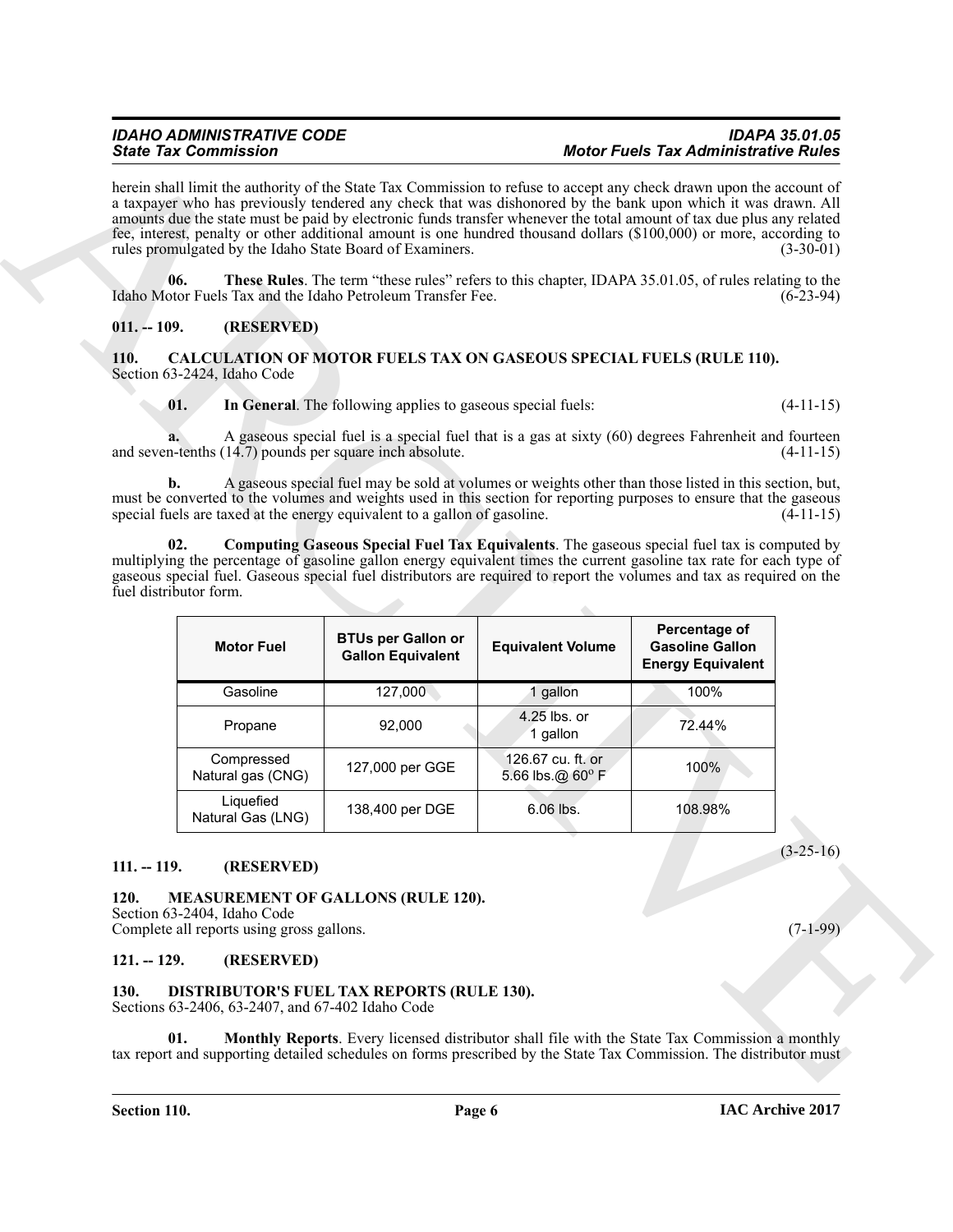### *IDAHO ADMINISTRATIVE CODE IDAPA 35.01.05 State Tax Commission Motor Fuels Tax Administrative Rules*

<span id="page-6-1"></span><span id="page-6-0"></span>

|                        | Delivered to licensed distributors tax and transfer fee not collected; | $(4-11-06)$ |
|------------------------|------------------------------------------------------------------------|-------------|
| $\cdot \cdot$<br>- 11. | Exported tax and transfer fee exempt;                                  | $(4-7-11)$  |

| <b>State Tax Commission</b>         |                                                                                                                                                                                                                                                                                                                                                                                                                                                                                                                                                                                                                                                                                                                                                                                                                                                    | <b>Motor Fuels Tax Administrative Rules</b> |
|-------------------------------------|----------------------------------------------------------------------------------------------------------------------------------------------------------------------------------------------------------------------------------------------------------------------------------------------------------------------------------------------------------------------------------------------------------------------------------------------------------------------------------------------------------------------------------------------------------------------------------------------------------------------------------------------------------------------------------------------------------------------------------------------------------------------------------------------------------------------------------------------------|---------------------------------------------|
| require:                            | keep detailed inventory records. All reports which require the reporting of the number of gallons of motor fuels and<br>other petroleum products shall be stated in gross gallons. With respect to the quantity of motor fuels and other<br>petroleum products received during the month, the distributor shall include a listing of each person from inside and<br>outside Idaho supplying motor fuels and petroleum products to the distributor during the month and the number of<br>gallons supplied by each supplier, on a load-by-load basis. Such reports shall contain a declaration by the person<br>filing the report that the statements contained therein are true and are made under penalties of perjury. The report<br>shall include the following information together with such other information as the State Tax Commission may | $(3-29-17)$                                 |
| a.                                  | The beginning inventory of motor fuels and other petroleum products on the first day of the month;                                                                                                                                                                                                                                                                                                                                                                                                                                                                                                                                                                                                                                                                                                                                                 | $(7-1-98)$                                  |
| b.                                  | The total quantity of motor fuels and other petroleum products received during the month;                                                                                                                                                                                                                                                                                                                                                                                                                                                                                                                                                                                                                                                                                                                                                          | $(3-29-17)$                                 |
| disbursement is motor fuel that is: | The total quantity of motor fuels and other petroleum products disbursed during the month. A                                                                                                                                                                                                                                                                                                                                                                                                                                                                                                                                                                                                                                                                                                                                                       | $(4-7-11)$                                  |
| i.                                  | Delivered to licensed distributors tax and transfer fee not collected;                                                                                                                                                                                                                                                                                                                                                                                                                                                                                                                                                                                                                                                                                                                                                                             | $(4-11-06)$                                 |
| ii.                                 | Exported tax and transfer fee exempt;                                                                                                                                                                                                                                                                                                                                                                                                                                                                                                                                                                                                                                                                                                                                                                                                              | $(4-7-11)$                                  |
| iii.                                | Delivered to the Idaho National Guard tax exempt;                                                                                                                                                                                                                                                                                                                                                                                                                                                                                                                                                                                                                                                                                                                                                                                                  | $(4-7-11)$                                  |
| iv.<br>December 1, 2007; or         | Delivered to a tribe or an Indian-owned retail outlet fuels tax and transfer fee not collected because<br>the fuel is the subject of an agreement authorized by Section 67-4002, Idaho Code, to the extent provided by the<br>agreement, but only if the agreement is signed by the governor and appropriate representative of a tribe before                                                                                                                                                                                                                                                                                                                                                                                                                                                                                                      | $(4-7-11)$                                  |
| V.<br>collected.                    | Delivered to an Idaho pipeline terminal and placed into storage fuels tax and transfer fee not                                                                                                                                                                                                                                                                                                                                                                                                                                                                                                                                                                                                                                                                                                                                                     | $(4-7-11)$                                  |
| d.<br>fuel type to another;         | The total quantity of motor fuels and other petroleum products transferred or relabeled from one (1)                                                                                                                                                                                                                                                                                                                                                                                                                                                                                                                                                                                                                                                                                                                                               | $(7-1-98)$                                  |
| e.                                  | The casualty loss documented with satisfactory written explanation of proof of loss;                                                                                                                                                                                                                                                                                                                                                                                                                                                                                                                                                                                                                                                                                                                                                               | $(7-1-98)$                                  |
| f.                                  | The ending inventory of motor fuels and other petroleum products on the last day of the month;                                                                                                                                                                                                                                                                                                                                                                                                                                                                                                                                                                                                                                                                                                                                                     | $(7-1-98)$                                  |
| g.                                  | The gross taxable gallons of motor fuels and other petroleum products;                                                                                                                                                                                                                                                                                                                                                                                                                                                                                                                                                                                                                                                                                                                                                                             | $(7-1-98)$                                  |
| h.                                  | The tax-paid purchases;                                                                                                                                                                                                                                                                                                                                                                                                                                                                                                                                                                                                                                                                                                                                                                                                                            | $(7-1-98)$                                  |
| i.                                  | The net taxable gallons;                                                                                                                                                                                                                                                                                                                                                                                                                                                                                                                                                                                                                                                                                                                                                                                                                           | $(7-1-98)$                                  |
| j.                                  | The gallons after deduction of a two percent $(2%)$ allowance;                                                                                                                                                                                                                                                                                                                                                                                                                                                                                                                                                                                                                                                                                                                                                                                     | $(3-29-17)$                                 |
| k.                                  | The tax computation;                                                                                                                                                                                                                                                                                                                                                                                                                                                                                                                                                                                                                                                                                                                                                                                                                               | $(7-1-98)$                                  |
| 1.                                  | The net tax due.                                                                                                                                                                                                                                                                                                                                                                                                                                                                                                                                                                                                                                                                                                                                                                                                                                   | $(4-11-06)$                                 |
| 02.                                 | Exemption from Licensing and Monthly Reporting. See Rule 135 for exemptions from<br>obtaining a motor fuels distributor license and filing monthly reports.                                                                                                                                                                                                                                                                                                                                                                                                                                                                                                                                                                                                                                                                                        | $(3-29-10)$                                 |
| 03.                                 | Machine Tabulated Data. Machine tabulated data will be accepted in lieu of detailed schedules on<br>State Tax Commission provided forms but only if the data is in the same format as shown on the required schedules.                                                                                                                                                                                                                                                                                                                                                                                                                                                                                                                                                                                                                             |                                             |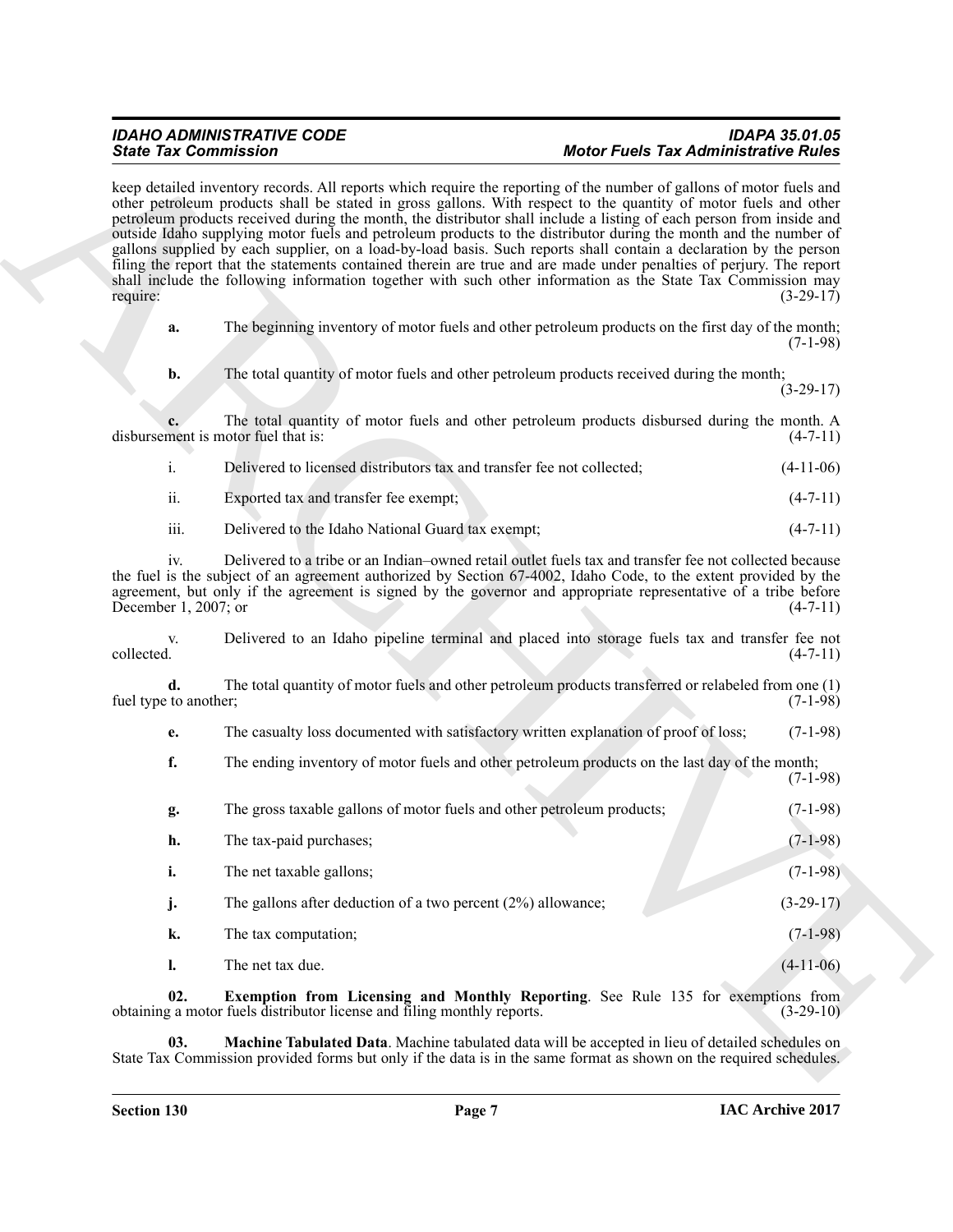$(7-1-98)$ 

Before any other format may be used, the distributor must make a written request to the State Tax Commission with a copy of the format and must be granted written authorization to use that format. (7-1-98) copy of the format and must be granted written authorization to use that format.

<span id="page-7-4"></span>**04.** Timely Reporting. Any motor fuel and other petroleum product shipments that are:  $(4-7-11)$ 

<span id="page-7-3"></span>**a.** Reported on a timely supplemental report shall be subject to interest but are not subject to penalty.

**b.** Not reported on a timely monthly or supplemental report shall be subject to interest and may be subject to penalty. (7-1-99)

<span id="page-7-2"></span>**05. Motor Fuels Receipts**. All gasoline, natural gasoline, gasoline blend stocks, ethanol, ethanol blended fuels, aircraft engine fuel, biodiesel, biodiesel blends, and undyed diesel fuel or other special fuels received by a distributor are subject to the fuels tax and transfer fee. All receipts of dyed diesel fuel and other petroleum products that are not subject to the special fuels tax are subject to the transfer fee. The special fuels tax is not imposed on gaseous fuels when the fuels are received. Refer to Rule 132 of these rules for the taxation and reporting of gaseous fuels used in motor vehicles.  $(4-7-11)$ gaseous fuels used in motor vehicles.

Since Tax Commission Control and the galacteristics and the state of the state of the state of the state of the state of the state of the state of the state of the state of the state of the state of the state of the state **06. Motor Fuels and Other Petroleum Products Presumed To Be Distributed**. Unless the contrary is established, it shall be presumed that all motor fuels and other petroleum products imported into this state by a distributor, which are no longer in the possession of that distributor, have been distributed. If the licensed distributor has returned to the refinery or pipeline terminal motor fuels and other petroleum products on which the tax and transfer fee has been paid or has had an accidental loss, the licensed distributor has the burden of showing the petroleum products were returned to the refinery or pipeline terminal or documenting the accidental loss. No refund of the transfer fee will be allowed for accidental losses of motor fuels or other petroleum products. (3-29-17)

<span id="page-7-1"></span>**07. Exported Fuel**. Motor fuels or other petroleum products claimed as exported from Idaho must be d by records. Records must include the following: (3-29-17) supported by records. Records must include the following:

**a.** Tax reports or other evidence that will verify that the exported product was reported to and any tax due was paid to the jurisdiction into which the product was claimed to have been exported or evidence that the purchaser is a licensed distributor in the jurisdiction to which the exported product is destined; and (3-29-17 purchaser is a licensed distributor in the jurisdiction to which the exported product is destined; and

**b.** Common carrier shipping documents, bills of lading, manifests, and cost billings; or (3-29-17)

**c.** Invoices, manifests, bills of lading or other documentation, signed by the receiving party to edge receiving the product: or  $(3-29-17)$ acknowledge receipt of the product; or

Accounts payable or receivable information for verifying payments to common carriers or payment<br>rties to verify receipt of exported product.<br>(3-29-17) by out-of-state parties to verify receipt of exported product.

**e.** In addition to the above, for a licensed distributor who maintains operations in Idaho, as well as other jurisdictions, evidence such as product inventory and transfer records must be retained to prove the transfer of product out of Idaho.

### <span id="page-7-5"></span><span id="page-7-0"></span>**131. REQUIREMENT TO FILE MOTOR FUELS DISTRIBUTOR REPORTS ELECTRONICALLY (RULE 131).**

Section 63-2406, Idaho Code

<span id="page-7-6"></span>**01. Electronic Filing Requirement**. A motor fuels distributor who reports twenty-five (25) or more receipts or disbursements of motor fuels on its monthly distributor report is required to file the distributor report electronically. (3-29-10)

<span id="page-7-7"></span>**02. Failure to File Report Electronically**. A motor fuels distributor who is required to file its distributor report electronically but does not file the report electronically will be treated as if the distributor did not file the monthly report. (3-29-10) file the monthly report.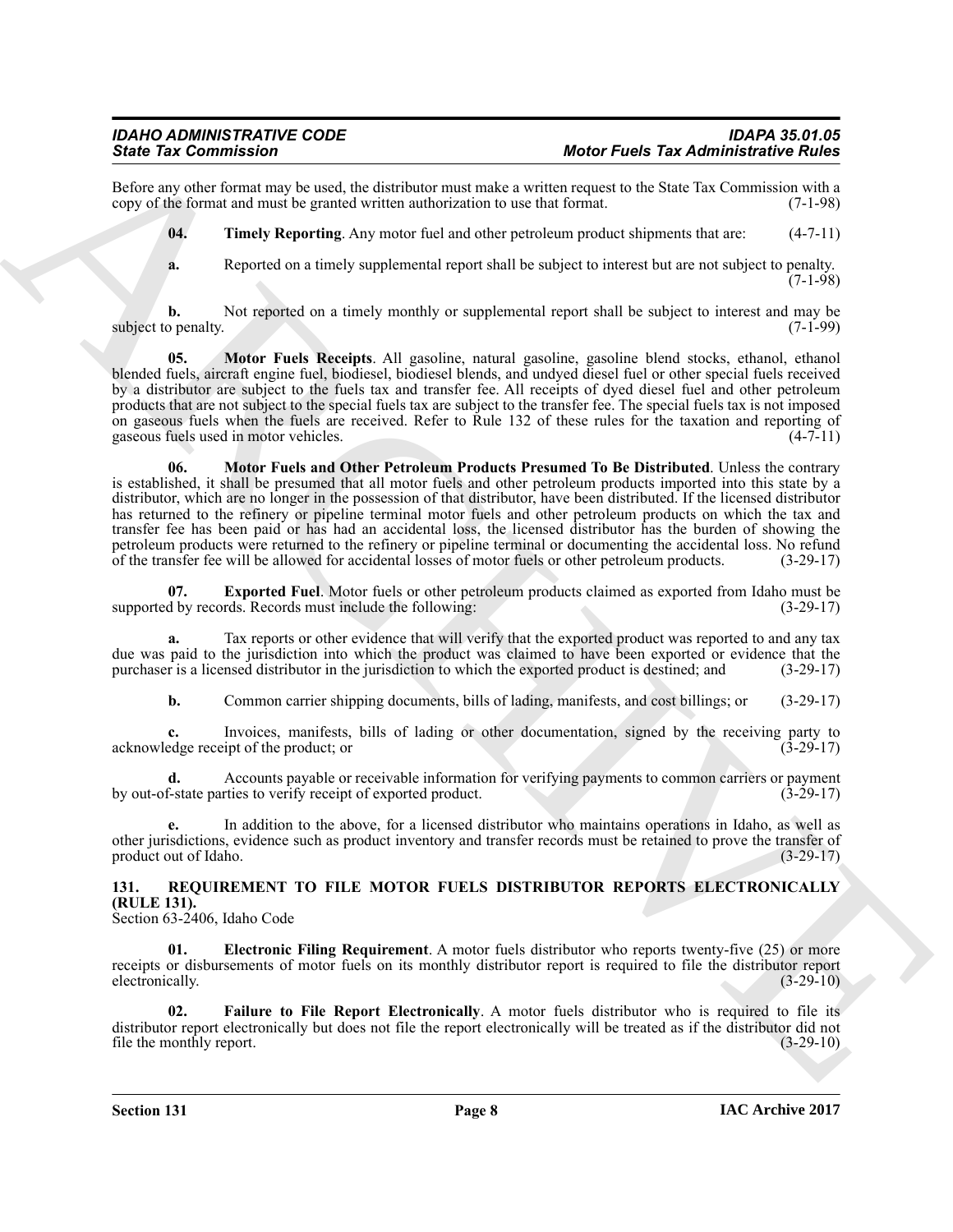<span id="page-8-8"></span>**03. Waiver from Requirement to File Report Electronically**. A motor fuels distributor can request a waiver from the requirement to file motor fuel distributor reports electronically. The distributor making the request for waiver must show that the cost to comply with this rule is unreasonable. The Commission will review each request for waiver and issue a determination. (3-29-10) request for waiver and issue a determination.

<span id="page-8-5"></span><span id="page-8-2"></span><span id="page-8-0"></span>**132. LICENSED GASEOUS SPECIAL FUELS DISTRIBUTOR'S REPORTS (RULE 132).** Section 63-2424, Idaho Code

Since The Commission in the Research of the Research of the Neuronial B. A methodological States and the states of the states of the states of the states of the states of the states of the states of the states of the stat **01. Monthly Reports**. Every licensed gaseous special fuels distributor (distributor) shall file with the State Tax Commission a monthly tax report and supporting detailed schedules on forms prescribed by the State Tax Commission. Such reports shall contain a declaration by the person filing the report that the statements contained therein are true and are made under penalties of perjury. The report shall include the following information together with such other information as the State Tax Commission may require: (3-25-16) with such other information as the State Tax Commission may require:

**a.** The total taxable gallons of gaseous special fuels delivered into the supply tank of licensed motor vehicles;  $(3-25-16)$ 

**b.** The taxable gallons after deduction of a two percent (2%) allowance. See Rule 140 of these rules; (4-5-00)

<span id="page-8-7"></span>**c.** The net tax due; (4-5-00)

**d.** A receipt schedule reporting the total number of taxable gallons of gaseous special fuels sold must ed to the distributor's report. (3-25-16) be attached to the distributor's report.

**02. Report Due and Payment Required**. The report shall be due on or before the last day of the month following the month to which the report relates together with the payment of any tax, penalty or interest due. See Rule 010 of these rules relating to method of payment and requirement for payments of one hundred thousand dollars (\$100,000) or more. (3-25-16) dollars  $(\$100,000)$  or more.

<span id="page-8-4"></span>**03. Failure to Pay Tax**. Any distributor required to pay the tax imposed by Section 63-2424, Idaho Code, who fails to pay such tax shall be liable to the State Tax Commission for the amount of tax not paid plus any applicable penalty or interest. The State Tax Commission may collect such amounts in the manner provided in Section 63-2434, Idaho Code. (3-25-16)

<span id="page-8-6"></span>**04. Receipt of Gaseous Fuels**. The motor fuels tax is not imposed on gaseous special fuels when the fuels are received, as defined in Section 63-2403, Idaho Code. Propane and natural gas are presumed to be taxexempt fuels unless delivered into the main supply tank of a licensed, or required to be licensed, motor vehicle.

 $(3-25-16)$ 

<span id="page-8-3"></span>**05. Documentation of Exempt Sales of Gaseous Special Fuels Delivered into Motor Vehicles**. Gaseous special fuels delivered into the fuel supply tank of a licensed, or required to be licensed, motor vehicle are taxable except for: (3-25-16) taxable except for:

**a.** Government. Gaseous special fuels used by vehicles owned or leased, and operated by the federal government, or by an instrumentality of the state of Idaho, including all of its political subdivisions, are exempt from the motor fuels tax on gaseous special fuels. In this case, the distributor must record the name of the governmental entity, the license or identification number of the vehicle, and the type of vehicle on the sales document. (3-25-16)

**b.** Manned and Unmanned Stations. A manned station must have a representative at the point of sale to visually inspect the vehicle in order to make exempt sales of gaseous special fuels. Exempt sales of gaseous special fuels from an unmanned station are allowed when each sale is recorded by other visual means. When a distributor cannot meet the previous two requirements, it must request approval from the State Tax Commission before making exempt sales of gaseous special fuels. (3-25-16) exempt sales of gaseous special fuels.

<span id="page-8-1"></span>**133. -- 134. (RESERVED)**

**Section 132 Page 9**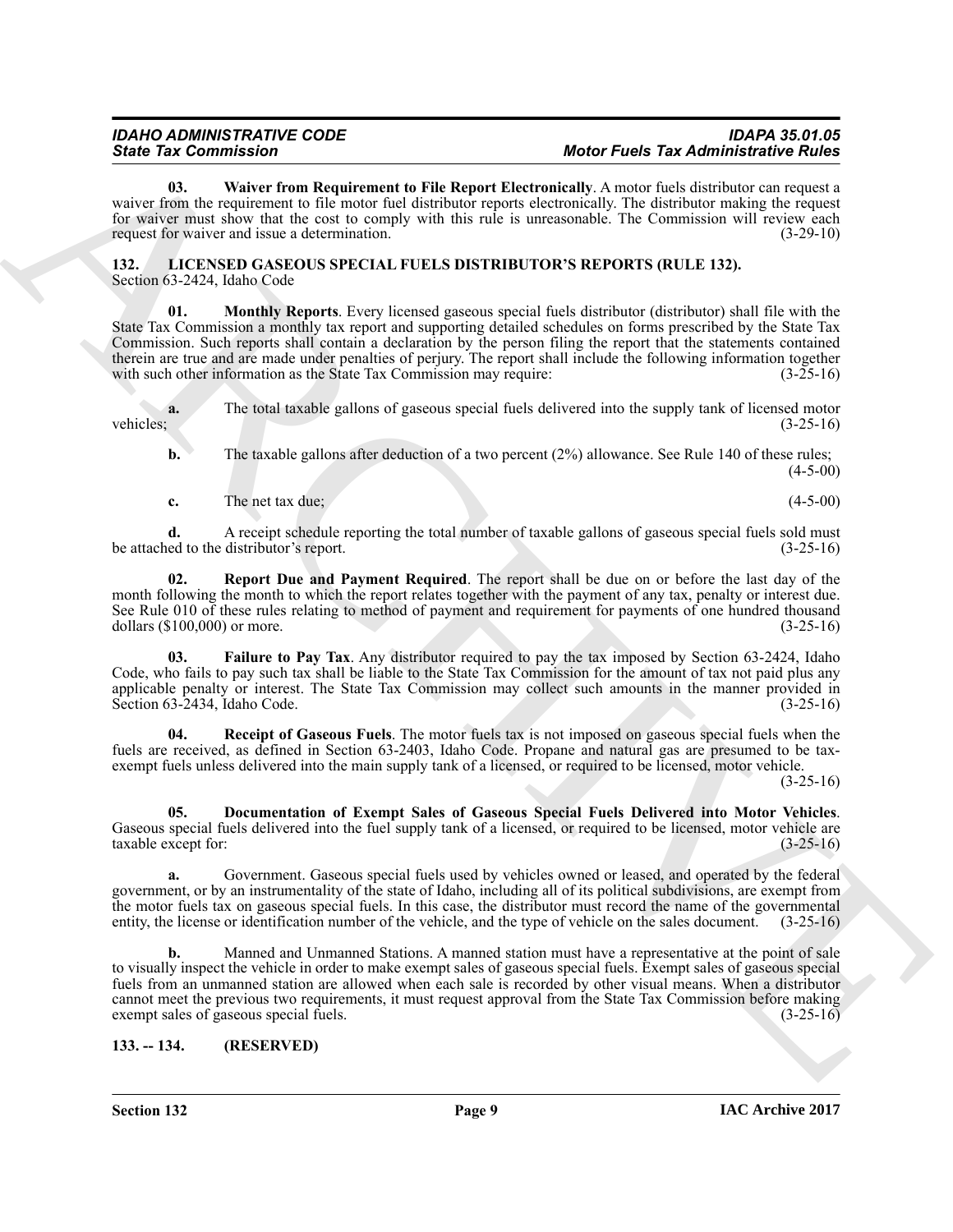### <span id="page-9-6"></span><span id="page-9-3"></span><span id="page-9-0"></span>**135. EXEMPTION FROM OBTAINING A MOTOR FUELS DISTRIBUTOR LICENSE AND MONTHLY REPORTING FOR PERSONS WHO PRODUCE BIODIESEL OR IMPORT MOTOR FUELS INTO IDAHO ONLY FOR USE IN THEIR OWN AIRCRAFT, MOTOR VEHICLES, AND EQUIPMENT (RULE 135).**

Since Tax Commission (MINI) MARCHIVE AND MOVEMUM AND MOVEMUM TRIES TRANSMIT COMPAREMENT (MINI) NORTHAIN THE SINCE IN THE SINCE IN THE SINCE IN THE SINCE IN THE SINCE IN THE SINCE IN THE SINCE IN THE SINCE IN THE SINCE IN **01. In General**. The state of Idaho imposes an excise tax on all motor fuel, except dyed diesel, and the transfer fee on all petroleum and petroleum products received in Idaho. See Rule 510 of these rules for the definition of petroleum and petroleum products. Motor fuel imported into Idaho is received at the time the fuel arrives in Idaho by the person who is the owner of the motor fuel when the fuel arrives in Idaho. Motor fuel produced in Idaho is received when it is placed into any tank or other container from which sales or deliveries not involving transportation are made. Motor fuels are also received by a qualified consumer who produces motor fuels when the motor fuels are placed into storage tanks. For example: 55 gallon barrels, above ground tanks, stilt tanks, underground tanks, tank wagons, old delivery trucks, old tanker trucks, slip tanks in pickups, and any other storage tank used to store the motor fuel. The excise tax and transfer fee due on the motor fuel received in Idaho during a month are normally reported on a monthly Idaho Motor Fuels Distributor Report. (3-29-10)

**02. Alternative to Monthly Reporting for Qualified Consumers**. As an alternative to obtaining an Idaho motor fuel distributor license and filing monthly reports, a qualified consumer may file an annual report to remit the motor fuel tax and transfer fee due to the state of Idaho or to receive a refund of excess tax or transfer fee paid. (7-1-99) paid. (7-1-99)

<span id="page-9-4"></span>**a.** A qualified consumer is not required to pay the transfer fee on the biodiesel he produces. (3-29-10)

<span id="page-9-8"></span>**03.** Qualifications. To be a qualified consumer under this rule, a person must: (7-1-99)

**a.** Use the produced biodiesel or imported motor fuel only in its own aircraft, motor vehicles, or nt; and (3-29-10) equipment; and

**b.** Import into Idaho one-hundred thousand (100,000) gallons or less of motor fuel in a calendar year; (5-8-09) or  $(5-8-09)$ 

<span id="page-9-5"></span>**c.** Produce in Idaho five thousand (5,000) gallons or less of biodiesel in a calendar year. (3-29-10)

**04. Documentation of Export**. To claim an export of motor fuel or other petroleum products a qualified consumer must have tax reports or other evidence that will verify that the exported fuel was reported to and any tax due was paid to the jurisdiction into which the fuel was claimed to have been exported. (3-30-0 any tax due was paid to the jurisdiction into which the fuel was claimed to have been exported.

<span id="page-9-7"></span>**05. Limitations**. (7-1-99)

**a.** A qualified consumer may not claim an export from Idaho for fuel in the supply tank of a motor r aircraft. (7-1-99) vehicle or aircraft.

<span id="page-9-9"></span>**b.** A licensed Idaho fuel distributor may not file this report. (7-1-99)

### <span id="page-9-1"></span>**136. (RESERVED)**

### <span id="page-9-2"></span>**137. INSTATE PIPELINE TERMINAL, PRODUCTION TERMINAL, AND STORAGE REPORTS (RULE 137).**

Section 63-2437, Idaho Code

<span id="page-9-10"></span>**01. Monthly Reports**. Every instate pipeline terminal operator and production terminal operator shall file with the state tax commission a monthly tax report and supporting detailed schedules on forms prescribed by the state tax commission. The pipeline terminal operator and production terminal operator must keep detailed inventory records. The number of gallons of motor fuels and other petroleum products shall be stated in gross gallons on all reports. The pipeline terminal operator and production terminal operator shall report the quantity of motor fuels and other petroleum products received during the month including a listing of each person from inside and/or outside Idaho supplying motor fuels and other petroleum products to the pipeline terminal or production terminal. Such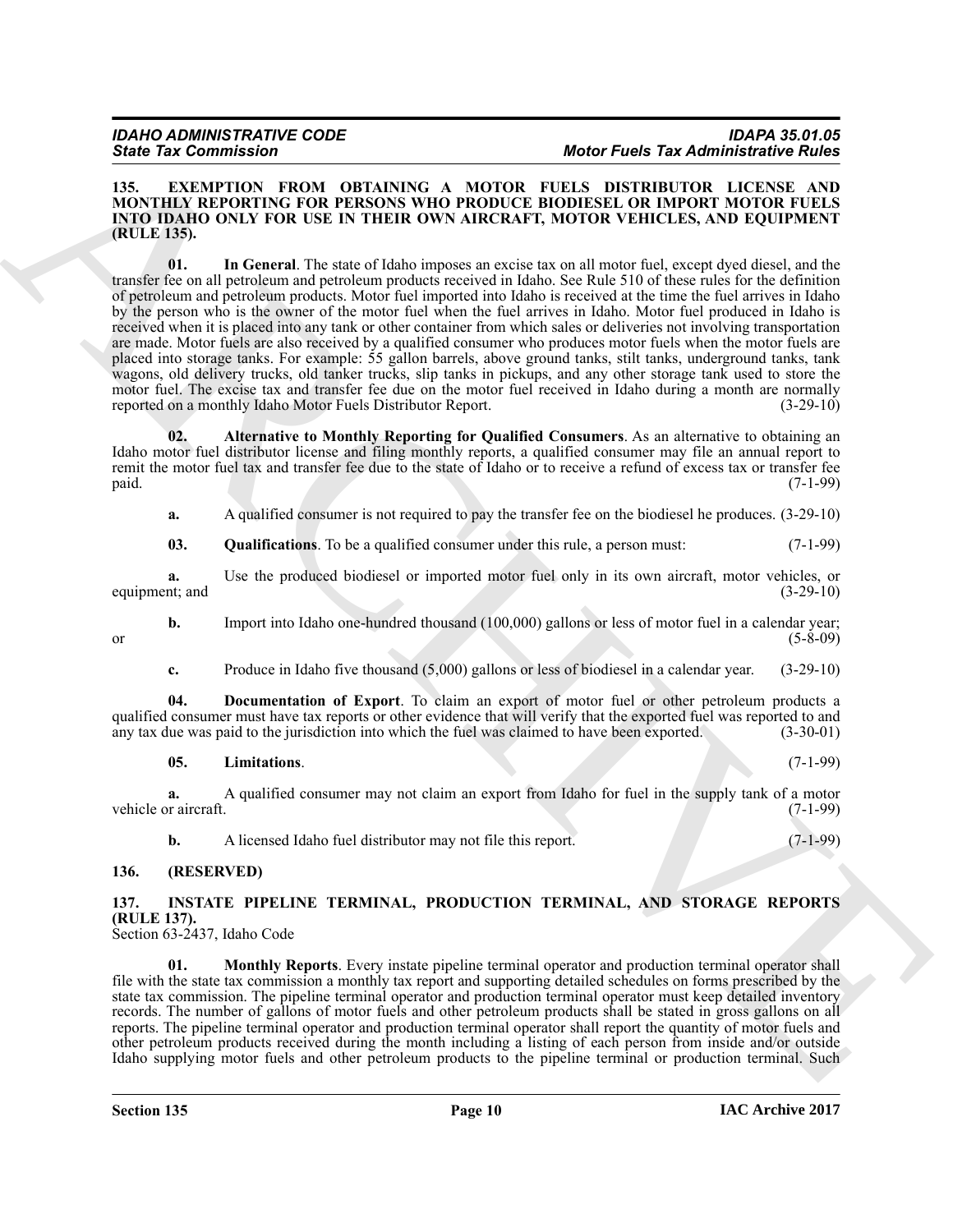reports shall contain a declaration by the person filing the report that the statements contained therein are true and are made under penalties of perjury. The report shall include the following information together with such other information as the state tax commission may require: (4-7-11) information as the state tax commission may require:

**a.** The beginning inventory of motor fuels and other petroleum products on the first day of the month;  $(4 - 7 - 11)$ 

**b.** The total quantity of motor fuels or other petroleum products received or produced during the cluding gasoline blend stocks and ethanol:  $(4-7-11)$ month including gasoline blend stocks and ethanol;

**c.** The total quantity of motor fuels and other petroleum products disbursed during the month on a load basis; (4-7-11) load-by-load basis;

<span id="page-10-2"></span>**d.** The ending inventory of motor fuels and other petroleum products on the last day of the month;  $(4 - 7 - 11)$ 

**02. Machine Tabulated Data**. Machine tabulated data will be accepted in lieu of detailed schedules on state tax commission provided forms but only if the data is in the same format as shown on the required schedules. Before any other format may be used, the distributor must make a written request to the state tax commission with a copy of the format and must be granted written authorization to use that format. (4-7-11) copy of the format and must be granted written authorization to use that format.

### <span id="page-10-0"></span>**138. -- 140. (RESERVED)**

### <span id="page-10-6"></span><span id="page-10-3"></span><span id="page-10-1"></span>**141. REPORTING AND CALCULATION OF LINE FLUSH ALLOWANCE (RULE 141).** Section 63-2423, Idaho Code

Since Tax Commission Control is the procedure of Motor Funds and the first Tax Administration of Rules (and the state of Administration Control in the state of Administration of Administration Control in the state of Admi **01. Eligibility**. Any licensed or unlicensed fuel distributor may use the Line Flush Allowance worksheet to calculate a refund of special fuels tax if the distributor delivers both dyed and undyed diesel fuel to customers from the same fuel delivery truck. These "mixed" deliveries may cause undyed, tax-paid, diesel fuel to be contaminated with red dye. This fuel must then be put into the truck's dyed diesel fuel tank. This situation occurs when: (3-15-02)

**a.** Dyed diesel fuel is used to flush undyed diesel fuel from the truck's pressurized line; or (3-15-02)

<span id="page-10-4"></span>**b.** Undyed diesel fuel is used to flush dyed diesel fuel from the truck's pressurized line. (3-15-02)

**02. Calculation Methods**. Two (2) methods are available to calculate the total nontaxable gallons used to flush lines for the filing period. Both methods may be used throughout the filing period, but only one (1) method may be used to account for each separate flush. Check the box on the worksheet to indicate the methodology used to calculate nontaxable gallons. The two (2) methods are: (4-5-00) calculate nontaxable gallons. The two  $(2)$  methods are:

| $(4-5-00)$<br>A standard allowance of five (5) gallons multiplied by the number of flushes; or<br>a. |  |
|------------------------------------------------------------------------------------------------------|--|
|------------------------------------------------------------------------------------------------------|--|

<span id="page-10-7"></span>**b.** The actual gallons used to flush the lines. (4-5-00)

**03. Records Required**. Records supporting this claim should not be submitted with this claim, but must be retained by the claimant. All fuels tax refund claims are subject to review and/or audit by the Idaho State Tax Commission. The fuel distributor must keep records in accordance with one (1) or both of the methodologies that follow: (4-5-00) follow: (4-5-00)

**a.** Standard allowance. Logs prepared by the delivery truck driver indicating the truck number, date, number of flushes, and the type of each flush; and/or (4-5-00)

<span id="page-10-5"></span>**b.** Actual gallons. Delivery tickets or totalizer log readings for each flush. (4-5-00)

**04.** Calculation of Line Flush Allowance. The line flush allowance worksheet contains the following elements: (4-5-00)  $\epsilon$  (4-5-00) (4-5-00)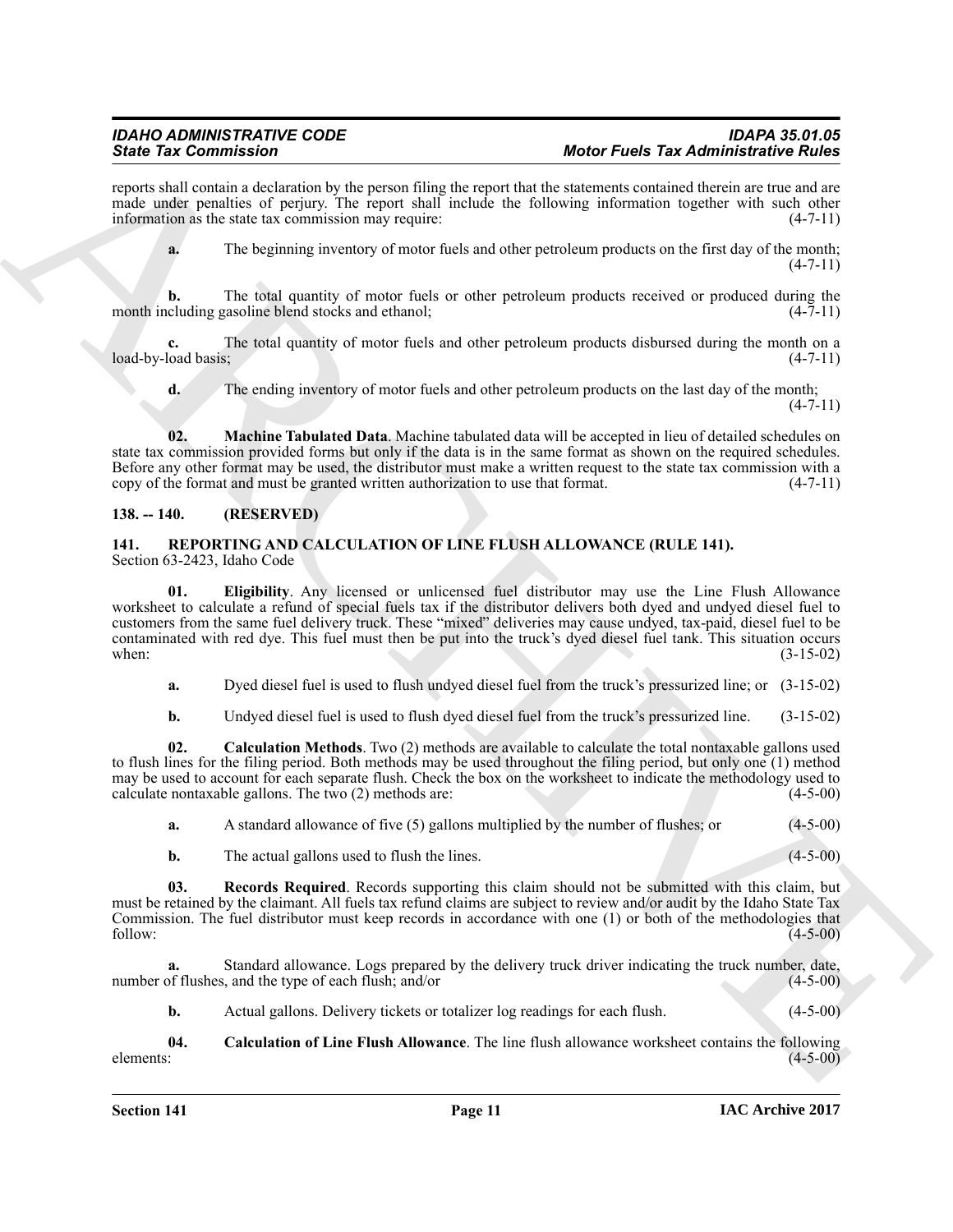### <span id="page-11-0"></span>**142. -- 149. (RESERVED)**

## <span id="page-11-4"></span><span id="page-11-2"></span><span id="page-11-1"></span>**150. DOCUMENTATION REQUIRED (RULE 150).**

| <b>State Tax Commission</b> |                                                                                                                                                                               | <b>Motor Fuels Tax Administrative Rules</b>                                                                                                                                                                                                                                                                                                                                                                                                                                                                                                                                            |             |
|-----------------------------|-------------------------------------------------------------------------------------------------------------------------------------------------------------------------------|----------------------------------------------------------------------------------------------------------------------------------------------------------------------------------------------------------------------------------------------------------------------------------------------------------------------------------------------------------------------------------------------------------------------------------------------------------------------------------------------------------------------------------------------------------------------------------------|-------------|
| a.                          |                                                                                                                                                                               | Total number of times the pressurized line was flushed during the filing period.                                                                                                                                                                                                                                                                                                                                                                                                                                                                                                       | $(4-5-00)$  |
| b.                          | Number of times the line was flushed using the standard allowance.                                                                                                            |                                                                                                                                                                                                                                                                                                                                                                                                                                                                                                                                                                                        | $(4-5-00)$  |
|                             | five $(5)$ gallons per flush).                                                                                                                                                | Number of gallons to be claimed using the standard allowance (Subsection 141.04.b. multiplied by                                                                                                                                                                                                                                                                                                                                                                                                                                                                                       | $(4-5-00)$  |
| d.                          | Number of times the line was flushed using actual gallons.                                                                                                                    |                                                                                                                                                                                                                                                                                                                                                                                                                                                                                                                                                                                        | $(4-5-00)$  |
| e.                          |                                                                                                                                                                               | Number of gallons to be claimed using actual gallons (Delivery tickets/totalizer log readings).                                                                                                                                                                                                                                                                                                                                                                                                                                                                                        | $(4-5-00)$  |
|                             | total nontaxable gallons in the Refund Section under Undyed Diesel Fuel on the Form 75).                                                                                      | Nontaxable gallons to be reported on Form 75. (Add Subsections 141.04.c. and 141.04.e. Enter the                                                                                                                                                                                                                                                                                                                                                                                                                                                                                       | $(4-5-00)$  |
| $142. - 149.$               | (RESERVED)                                                                                                                                                                    |                                                                                                                                                                                                                                                                                                                                                                                                                                                                                                                                                                                        |             |
| 150.                        | <b>DOCUMENTATION REQUIRED (RULE 150).</b><br>Section 63-2429, Idaho Code                                                                                                      |                                                                                                                                                                                                                                                                                                                                                                                                                                                                                                                                                                                        |             |
| 01.<br>following:           |                                                                                                                                                                               | Retail Sales Invoices for Delivered, Bulk Plant, and Station Sales. Any distributor who sells<br>motor fuels and other petroleum products in this state must issue an original invoice to the purchaser; provided,<br>however, that when sales are accounted for on a monthly basis the invoices may be issued to the purchaser at the time<br>of billing. All sales invoices (including a credit card receipt used as a sales invoice) for motor fuels and other<br>petroleum products sold at retail stations, bulk plants, or delivered to the customer's location must contain the | $(4-11-06)$ |
|                             | identification number by a computer or similar machine when issued;                                                                                                           | A preprinted identification number, except when invoices are automatically assigned a unique                                                                                                                                                                                                                                                                                                                                                                                                                                                                                           | $(4-11-06)$ |
| b.                          | Name and address of the distributor;                                                                                                                                          |                                                                                                                                                                                                                                                                                                                                                                                                                                                                                                                                                                                        | $(7-1-98)$  |
| c.                          | Name of the purchaser;                                                                                                                                                        |                                                                                                                                                                                                                                                                                                                                                                                                                                                                                                                                                                                        | $(7-1-98)$  |
| d.                          | Date of sale or delivery;                                                                                                                                                     |                                                                                                                                                                                                                                                                                                                                                                                                                                                                                                                                                                                        | $(7-1-98)$  |
| е.                          | Type of fuel;                                                                                                                                                                 |                                                                                                                                                                                                                                                                                                                                                                                                                                                                                                                                                                                        | $(7-1-98)$  |
| f.                          | Gallons invoiced - reported as required in Section 120 of these rules;                                                                                                        |                                                                                                                                                                                                                                                                                                                                                                                                                                                                                                                                                                                        | $(7-1-98)$  |
|                             | g. Price per gallon and total amount charged. When taxable motor fuels produce (1) of the following must be used to establish that the Idaho state fuel tax has been charged: | Price per gallon and total amount charged. When taxable motor fuels products are sold, at least one                                                                                                                                                                                                                                                                                                                                                                                                                                                                                    | $(7-1-98)$  |
| $\mathbf{i}$ .              | The amount of Idaho state fuels tax;                                                                                                                                          |                                                                                                                                                                                                                                                                                                                                                                                                                                                                                                                                                                                        | $(7-1-98)$  |
| ii.                         | The rate of Idaho state fuels tax; or                                                                                                                                         |                                                                                                                                                                                                                                                                                                                                                                                                                                                                                                                                                                                        | $(7-1-98)$  |
| iii.                        | A statement that the Idaho state fuels tax is included in the price.                                                                                                          |                                                                                                                                                                                                                                                                                                                                                                                                                                                                                                                                                                                        | $(7-1-98)$  |
| h.                          | Destination of the motor fuels and other petroleum products.                                                                                                                  | Delivered sales invoices must also contain the purchaser's address along with the Origin and                                                                                                                                                                                                                                                                                                                                                                                                                                                                                           | $(7-1-98)$  |
| i.                          | invoices are automatically prepared by a computer or similar machine when issued.                                                                                             | The sales invoice shall contain double-faced carbons on the original of the first copy, unless                                                                                                                                                                                                                                                                                                                                                                                                                                                                                         | $(7-1-98)$  |
|                             |                                                                                                                                                                               |                                                                                                                                                                                                                                                                                                                                                                                                                                                                                                                                                                                        |             |

- ii. The rate of Idaho state fuels tax; or (7-1-98)
- <span id="page-11-3"></span>iii. A statement that the Idaho state fuels tax is included in the price.  $(7-1-98)$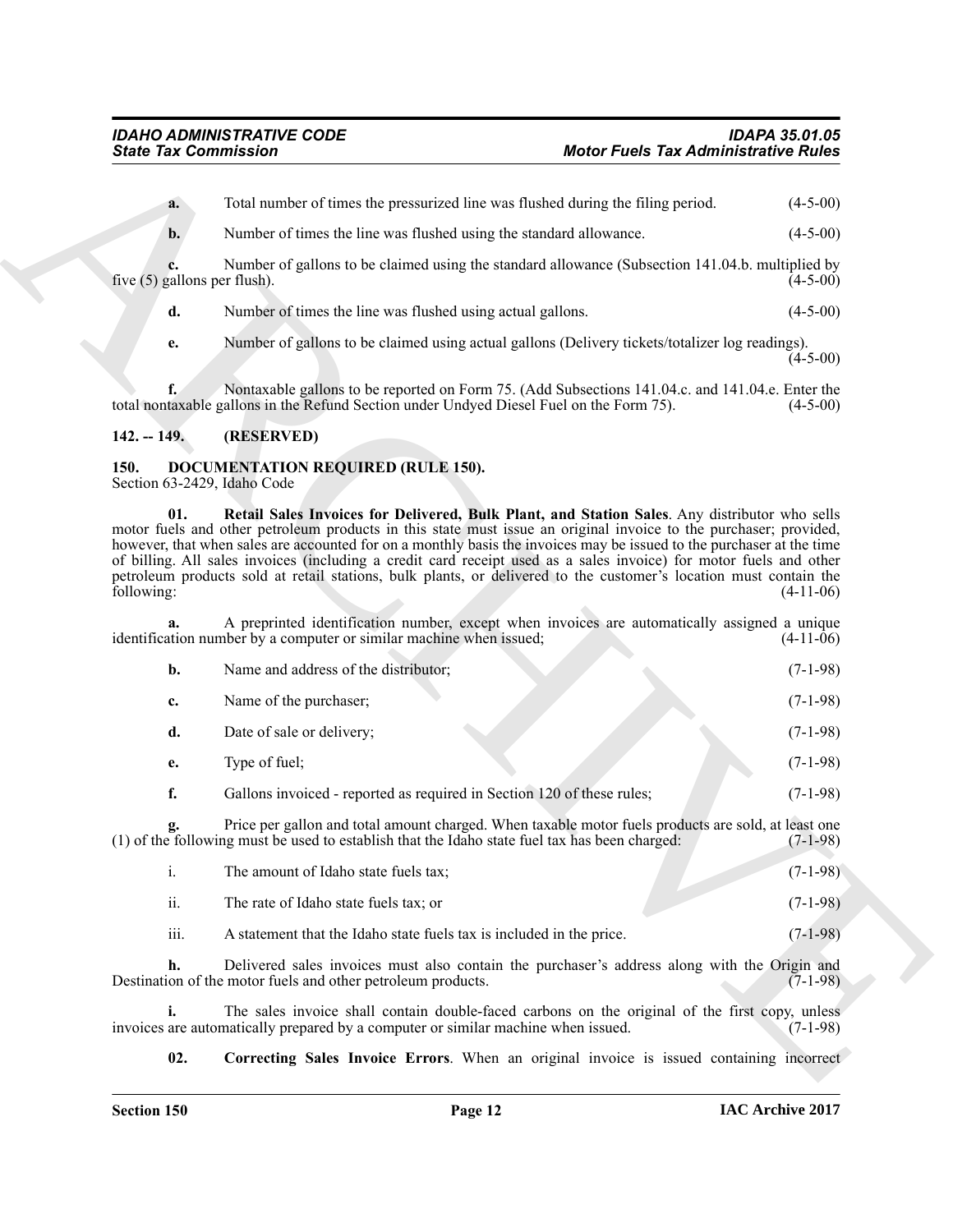information, it may be canceled by a credit invoice and cross-referenced to all copies of the invoice covering the transaction being corrected. If a second sales invoice is issued, it shall show the date and serial number of the original invoice and that the second invoice is in replacement or correction thereof. (7-1-98) invoice and that the second invoice is in replacement or correction thereof.

<span id="page-12-5"></span>**03. Documentation Is Required**. Failure to include all the above documentation will result in an invalid sales invoice for a tax-paid fuel claim by the distributor's customer. (7-1-98)

<span id="page-12-6"></span>**04. Documentation Requirements for Dyed Diesel Fuel**. The state of Idaho is following the Internal Revenue Service requirements for sales of dyed diesel fuel. The Internal Revenue Code requires that a notice stating "Dyed Diesel Fuel, Nontaxable Use Only, Penalty for Taxable Use" must be: (7-1-98)

**a.** Provided by the terminal operator to any person who receives dyed diesel fuel at a terminal rack of ator: and  $(7-1-98)$ that operator; and

**b.** Provided by any seller of dyed diesel fuel to the buyer if the fuel is located outside the bulk transfer/ terminal system and is not sold from a posted retail pump; and (7-1-98)

**c.** Posted by a seller on any retail pump where the dyed diesel fuel is sold for use by the buyer.

(7-1-98)

**d.** The documentation notice found in this rule must be provided at the time of removal or sale and must appear on shipping papers, bills of lading, and sales invoices accompanying the sale or removal of the fuel. Any person who fails to provide or post the required notice is presumed to know that the fuel will be used for a taxable use and is subject to penalties imposed by the Internal Revenue Service. (7-1-98)

### <span id="page-12-0"></span>**151. -- 159. (RESERVED)**

### <span id="page-12-4"></span><span id="page-12-1"></span>**160. AIRCRAFT ENGINE FUEL TAX (RULE 160).**

Section 63-2408, Idaho Code

All provisions of Chapter 24, Title 63, Idaho Code, and of these rules relating to the payment of the tax on gasoline shall be applicable to the payment of the aircraft engine fuel tax imposed by Section 63-2408, Idaho Code. (4-2-08)

### <span id="page-12-7"></span><span id="page-12-2"></span>**161. -- 169. (RESERVED)**

### <span id="page-12-3"></span>**170. INFORMATION ON DYED & UNDYED DIESEL FUEL (RULE 170).**

Section 63-2425, Idaho Code

**01. Undyed Diesel Fuel Used for Heating Purposes**. The consumer must apply directly to the State Tax Commission for a refund of the special fuels taxes included in the purchase price on purchases of undyed diesel fuel which are used for heating a dwelling or building. The distributor may assist the consumer who is claiming a refund of the special fuels tax from the State Tax Commission by: (4-2-08) refund of the special fuels tax from the State Tax Commission by:

<span id="page-12-9"></span>

| Properly documenting information on the sales invoice; and<br>а. |  | $(7-1-98)$ |
|------------------------------------------------------------------|--|------------|
|------------------------------------------------------------------|--|------------|

<span id="page-12-10"></span><span id="page-12-8"></span>**b.** Providing the customer with a Form 75. (3-29-10)

**02. Red-Dyed Low-Sulfur and Ultra Low-Sulfur Fuel**. It is illegal to use red-dyed low-sulfur and ultra low-sulfur fuel in the supply tank of a licensed, or required to be licensed, motor vehicle in this state unless the type of user is listed in Subsection 170.03 of this rule. Penalties for illegal use of red-dyed low-sulfur and ultra low-<br>sulfur fuel in a motor vehicle are found in Section 63-2425, Idaho Code. (3-29-10) sulfur fuel in a motor vehicle are found in Section 63-2425, Idaho Code.

Since Tax Commission. The constraints are all same scheme of the Fact Tax Laboratoric Rain and the scheme of the scheme of the scheme of the scheme of the scheme of the scheme of the scheme of the scheme of the scheme of **03. Red-Dyed Low-Sulfur and Ultra Low-Sulfur Fuel**. The Internal Revenue Code does allow certain types of users to purchase tax-exempt red-dyed low-sulfur and ultra low-sulfur diesel fuel for use in their vehicles. The use of untaxed low-sulfur and ultra low-sulfur red-dyed diesel fuel in motor vehicles may be subject to Idaho's special fuels tax if the motor vehicles are not owned or leased, and operated by the state of Idaho, or any of its political subdivisions such as a city, county, or fire district. The red-dyed low-sulfur and ultra low-sulfur diesel fuel may be used: (4-2-08) may be used:  $(4-2-08)$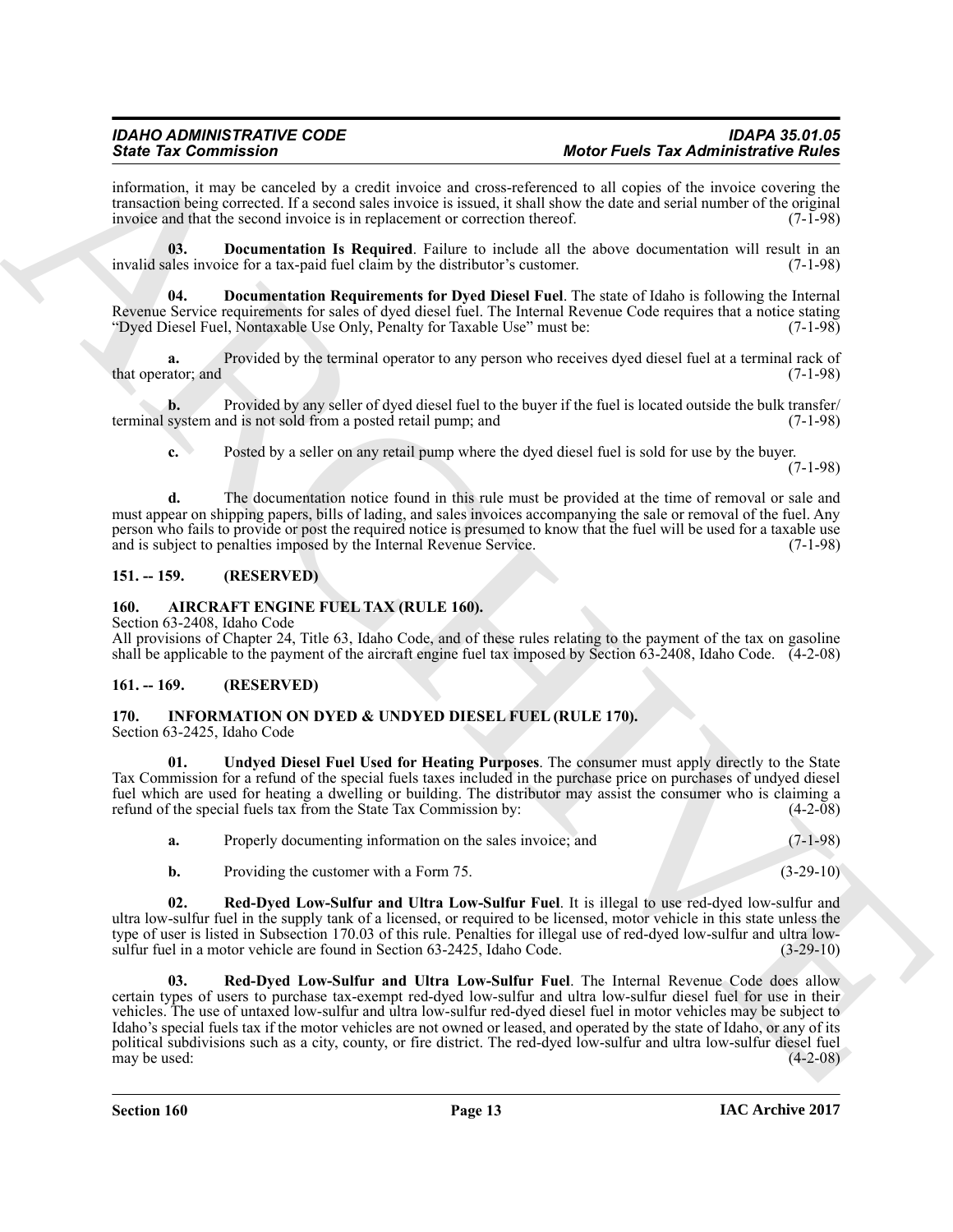**a.** By state and local governments (political subdivisions of the state) for their exclusive use; (7-1-98)

- **b.** In the engine of a train; (7-1-98)
- **c.** In a school bus while the bus is engaged in the transportation of students and school employees;  $(7-1-98)$
- **d.** In a vehicle (such as a ground servicing vehicle for aircraft) owned by an aircraft museum; (4-11-06)

**e.** In a highway vehicle that is not registered (and is not required to be registered) for highway use under the laws of any state or foreign country and is used in the operator's trade or business or for the production of income;<br>(4-11-06)  $i$  income;  $(4-11-06)$ 

**f.** In a highway vehicle owned by the United States that is not used on a highway; (4-11-06)

**g.** Exclusively by a nonprofit educational organization as defined in Internal Revenue Code Section  $\frac{g}{d}$ . Expressively by a nonprofit curvational organization as defined in internal Kevenue Code Section (4-11-06)

### <span id="page-13-3"></span><span id="page-13-0"></span>**171. MOTOR FUELS EXEMPTION FROM SALES TAX (RULE 171).**

Sections 63-2431 and 63-3622C, Idaho Code

Since Tax Commission<br>
By that we are not as a speculation of the same of the same of the same of the same of the same<br>  $\kappa$  the same of the same of the same<br>  $\kappa$  the same of the same<br>  $\kappa$  the same of the same<br>  $\kappa$  Any sale of motor fuels by any fuel distributor that is subject to motor fuels tax is exempt from Idaho sales tax under Chapter 36, Title 63, Idaho Code. If such purchases are later included in credits or refunds for motor fuels tax paid and not subject to taxes imposed by Title 63, Chapter 24, Idaho Code, and no other exemption applies, sales and use taxes will be applicable. If dyed fuel products are sold without the motor fuels tax, the sale is subject to the Idaho sales tax unless exempted under the Idaho Sales Tax Act and Rules. Sales of dyed fuel that do not include the motor fuels tax are exempt from Idaho sales tax only if the seller has taken from the purchaser a sales tax exemption certificate in the manner required by IDAPA 35.01.02, "Idaho Sales and Use Tax Administrative Rules," Rule 128. However, if the dyed fuel product delivered into a bulk storage tank is used exclusively for home heating purposes, a sales tax exemption certificate is not required. (3-29-10)

### <span id="page-13-1"></span>**172. -- 179. (RESERVED)**

### <span id="page-13-4"></span><span id="page-13-2"></span>**180. REFUNDS TO LICENSED FUEL DISTRIBUTORS (RULE 180).**

Section 63-2410, Idaho Code

**01. Requirements of a Valid Refund Claim**. Before the State Tax Commission can credit or refund motor fuels taxes or transfer fee, the licensed fuel distributor making the claim must establish both of the following:  $(4 - 2 - 08)$ 

<span id="page-13-7"></span><span id="page-13-5"></span>

| The basis for the credit or refund claim, and | $(4-2-08)$ |
|-----------------------------------------------|------------|
| The amount of the credit or refund.           | $(4-2-08)$ |

**02. Refund Claim**. Any licensed fuel distributor believing that he has paid motor fuels taxes or transfer fees in any amount more than properly imposed may file a claim with the State Tax Commission for a refund of such excess motor fuels taxes or transfer fee on forms prescribed by the State Tax Commission. The claim for refund must conform with the requirements of this rule. (3-15-02)

<span id="page-13-6"></span>**03. Refund Claim Documentation**. The claim must be filed on a distributor's fuel tax report and must include the full name and address of the claimant and his fuel distributor's license number. If the claim is for a casualty loss, the claim must include a detailed statement of the reason the claimant believes a refund is due. The statement should include a description of the transactions, if any, to which the motor fuel tax relates and must be filed on a distributor's fuel tax report for the period for which the claimed excess motor fuel tax or transfer fee amount was paid. (4-11-06)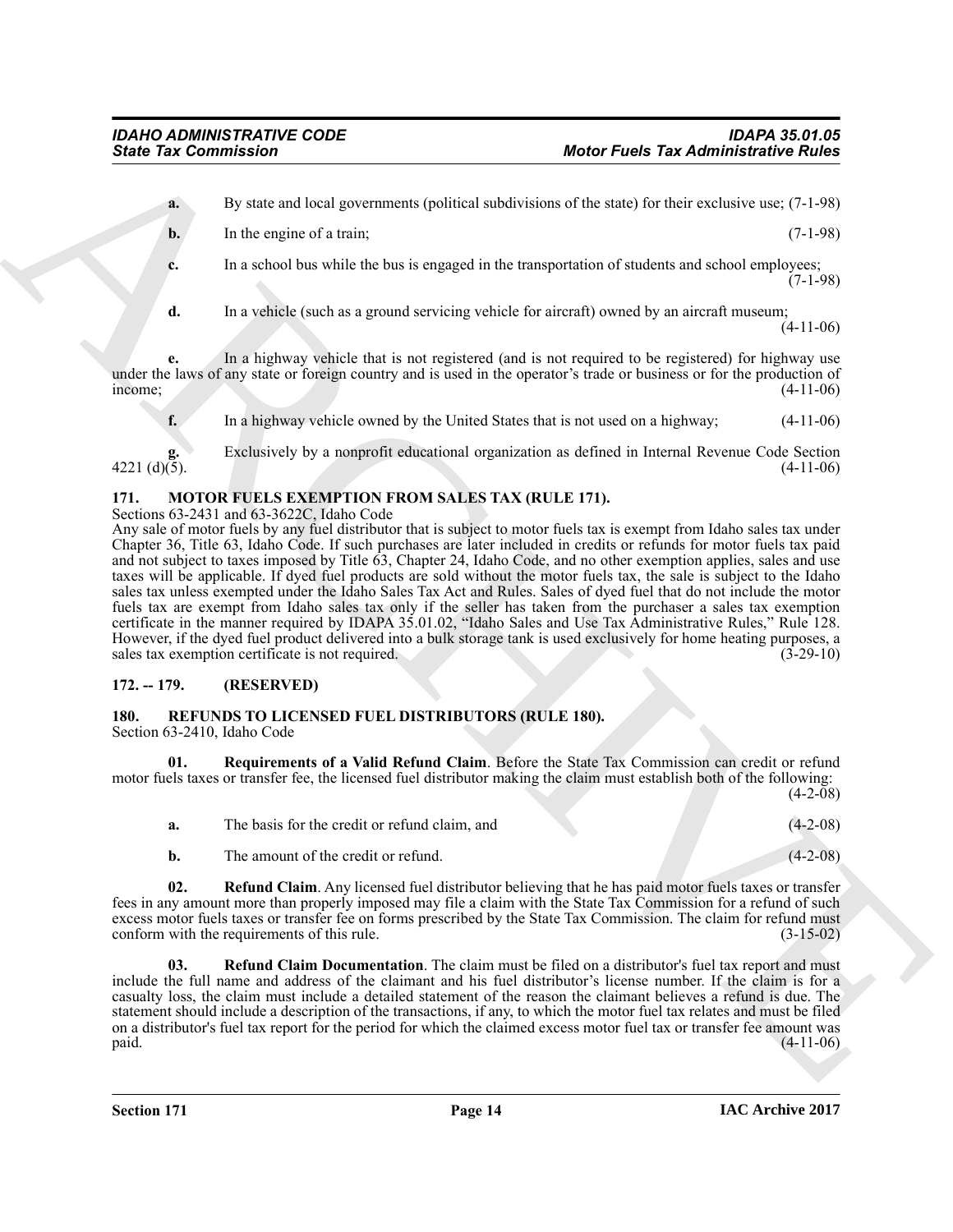<span id="page-14-12"></span>**04. Refund as a Credit**. A licensed fuel distributor may claim a refund for motor fuels taxes or transfer redit against motor fuels taxes or transfer fee due on his distributor's fuel tax report. (4-2-08) fee as a credit against motor fuels taxes or transfer fee due on his distributor's fuel tax report.

<span id="page-14-13"></span>**05. Statute of Limitation**. No claim for refund will be allowed by the State Tax Commission if it is filed more than three (3) years from the time the payment of the claimed excess motor fuels taxes or transfer fee was made. The time the payment was made is the date upon which the distributor's fuel tax report relating to the payment was filed or was required to be filed, whichever occurred first. (3-15-02) was filed or was required to be filed, whichever occurred first.

<span id="page-14-11"></span><span id="page-14-10"></span>**06. Appeal Procedures**. No claim for refund may be filed relating to any motor fuels taxes or transfer fees that have been asserted by a Notice of Deficiency Determination. A taxpayer contending that motor fuels taxes or transfer fee have been erroneously or illegally collected by the State Tax Commission pursuant to a Notice of Deficiency Determination must seek a redetermination by using the appeal procedures required by law. (3-15-02 Deficiency Determination must seek a redetermination by using the appeal procedures required by law.

Since The Commission  $\mu$ . Note that such a state of the first The Law Since The Administration of the Since Commission of the Since Commission of the Since Commission of the Since Commission of the Since Commission of th **07. Notice of Denial**. All claims for refund or credit will be reviewed by the State Tax Commission's staff. If the staff concludes that all or any part of the claim should not be allowed to the claimant, notice of denial of the claim shall be mailed to the claimant by certified mail. The notice shall include a statement of the reasons for the denial. When seeking an appeal or redetermination of a denial of a claimed refund or credit, the notice of denial shall be the equivalent of a Notice of Deficiency Determination. If the taxpayer wishes to seek a redetermination of the denial notice, he must do so by filing a petition for redetermination in the manner prescribed in Tax Commission Administration and Enforcement Rules, IDAPA 35.02.01, Rule 300, as incorporated herein by Rule 004 of these rules. Such a petition for redetermination must be filed no later than sixty-three (63) days from the date upon which the notice of denial is mailed to, or served upon, the claimant. (7-1-98) the notice of denial is mailed to, or served upon, the claimant.

### <span id="page-14-0"></span>**181. -- 184. (RESERVED)**

<span id="page-14-4"></span><span id="page-14-1"></span>**185. AUTHORITY TO GIVE THE CONSENT TO JURISDICTION OF IDAHO COURTS (RULE 185).** Section 63-2427A, Idaho Code

<span id="page-14-6"></span>**01. Authorized Signature on Application**. All Idaho Fuel Distributor License Applications must be signed by an individual with the authority to give the consent to jurisdiction of Idaho courts on behalf of the applicant. (5-8-09) applicant. (5-8-09)

<span id="page-14-5"></span>**02. Authority to Waive Sovereign Immunity**. If the applicant is a state, local or tribal governmental entity, the application must be accompanied by a separate authorization by the governing authority of the entity waiving sovereign immunity that the entity may otherwise assert against any action to enforce Idaho motor fuels tax laws in state court and setting forth the authority of the individual who signs the application to bind the applicant.

(5-8-09)

<span id="page-14-7"></span>**03. Irrevocable Submission and Waiver of Sovereign Immunity**. The application constitutes an irrevocable submission to the jurisdiction of Idaho state courts, and the waiver of any sovereign immunity that may otherwise be asserted, as to all disputes related to the enforcement of Title 63, Chapter 24 of the Idaho Code.

(5-8-09)

### <span id="page-14-2"></span>**186. -- 229. (RESERVED)**

### <span id="page-14-8"></span><span id="page-14-3"></span>**230. MOTOR FUELS SUBJECT TO USE TAX -- REPORTING (RULE 230).**

Section 63-2421, Idaho Code

Any person who has purchased tax-exempt motor fuels and subsequently uses the motor fuels in a licensed motor vehicle, not subject to Rule 400 of these rules, upon highways in Idaho, shall annually report to the State Tax<br>Commission the amount of motor fuels tax due. (5-3-03) Commission the amount of motor fuels tax due.

<span id="page-14-9"></span>**01. Reporting**. A person who wishes to pay their fuel taxes due more frequently may file Form 75 for any time period that is not less than one (1) month. The report shall be made on forms prescribed by the State Tax Commission and may be made together with the claimant's Idaho income tax return, if such a return is required. The amount of fuels tax due on motor fuels may be off-set against any refund due from other motor fuels taxes or income taxes. In the case of persons not required to file an income tax return, the amount of motor fuels tax due or any refund claim shall be filed for a time period of not less than one (1) month on forms provided by the State Tax Commission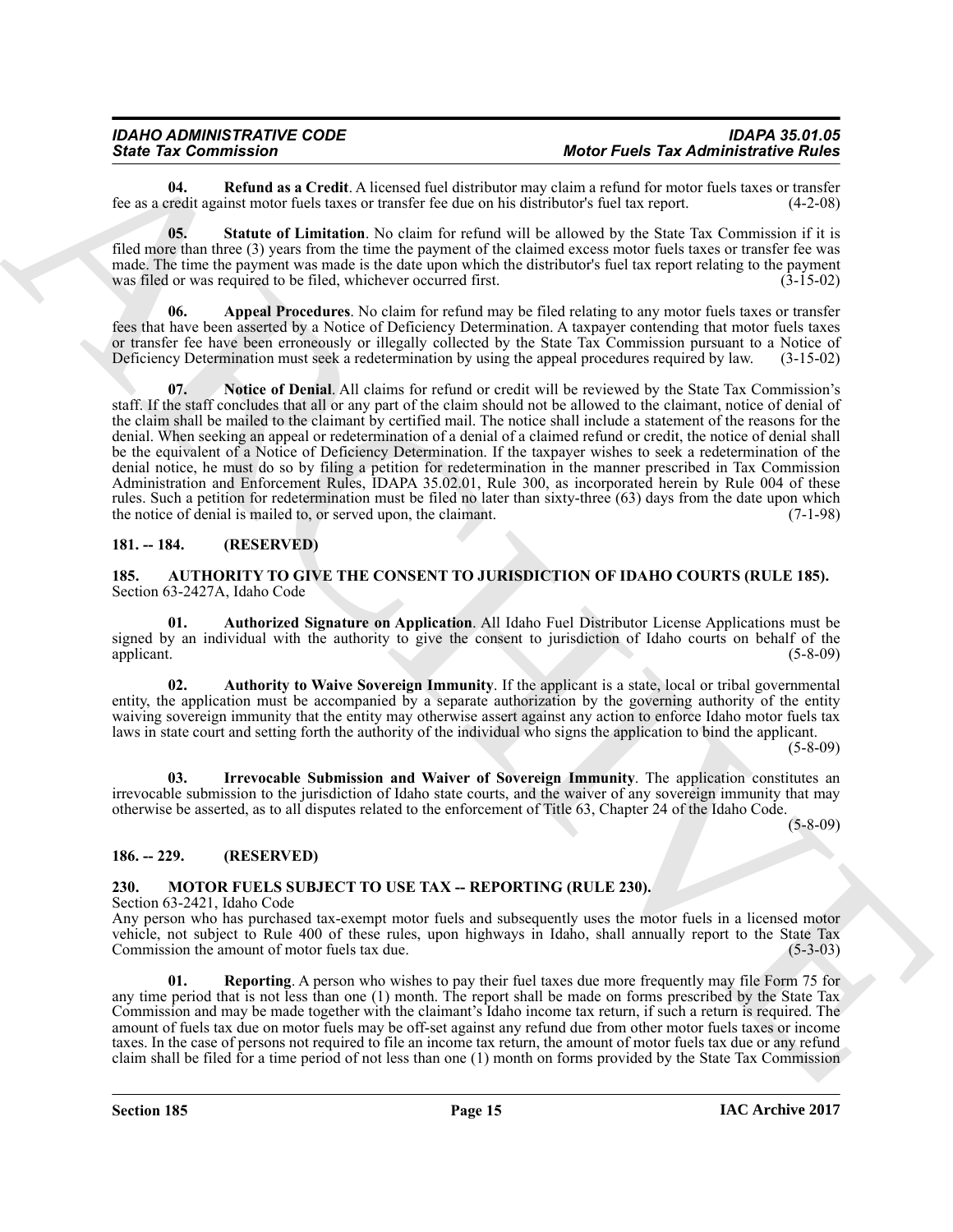for that purpose. See Rule 250 of these rules. (5-3-03)

<span id="page-15-5"></span>**02. Lack of Records to Compute Fuel Consumption Rate**. In the event that the motor fuels consumer fails to keep sufficiently detailed records to determine motor fuels consumed by its motor vehicles, the consumption rates found in Subsection 290.01 of these rules shall be presumed to be correct. (5-3-03)

<span id="page-15-4"></span>**03. Fuel Records**. If the motor fuels consumer fails to keep sufficiently detailed records to determine taxable gallons, all tax-exempt motor fuels purchased will be subject to the fuels tax unless the number of such gallons placed into the supply tank of the licensed or required to be licensed motor vehicle can be determined.  $(5-3-03)$ 

### <span id="page-15-0"></span>**231. -- 249. (RESERVED)**

### <span id="page-15-6"></span><span id="page-15-1"></span>**250. REFUND CLAIMS -- REPORTING (RULE 250).** Section 63-2410, Idaho Code

**01.** Requirements of a Valid Refund Claim. Before the Tax Commission can credit or refund motor es, the taxpayer making the claim must establish both of the following: (4-2-08) fuels taxes, the taxpayer making the claim must establish both of the following:

- <span id="page-15-12"></span>**a.** The basis for the credit or refund claim, and (4-2-08)
- <span id="page-15-9"></span><span id="page-15-7"></span>**b.** The amount of the credit or refund. (4-2-08)

**02. Refund Claim**. Consumers claiming refunds of motor fuels taxes may file the claim together with their Idaho income tax return in the manner required for gasoline tax refunds, under Section 63-2410, Idaho Code, or in the case of claimants not required to file an income tax return, in the manner required by Section 63-2410(5)(b), Idaho Code.  $(7-1-98)$ Idaho Code. (7-1-98)

<span id="page-15-10"></span>**03. Minimum Filing Period for Refund Claims**. Any taxpayer entitled to a refund of motor fuels y file a refund claim which covers a time period of not less than one (1) month. (7-1-98) taxes may file a refund claim which covers a time period of not less than one (1) month.

Since Tax Commission<br>
Let the 200 of the relationship and the commission and the state of the state of the state of the state of the state of the state of the state of the state of the state of the state of the state of t **04. Refund May Be Claimed Only by Final Consumer**. Refunds of motor fuels taxes may be claimed on Form 75 by the person who purchased and used the motor fuels upon which the tax has been paid and for which a refund may be claimed. In the case of all partnerships and any corporations filing Idaho Form 41S, relating to S Corporations, any refund of motor fuels taxes paid by the partnership or S Corporation must be claimed by the partnership or corporation. The refund may not be applied to the individual returns filed by partners or shareholders.

(7-1-98)

<span id="page-15-13"></span>**05.** Statute of Limitations. For limitations of time for consumers to file refund claims for motor fuels e Section 63-2410(5)(c). Idaho Code. (5-3-03) taxes, see Section  $63-2410(5)(c)$ , Idaho Code.

<span id="page-15-11"></span>**06. Refund May Be Filed Separately**. Refunds of motor fuels taxes are claimed using Form 75 and must be filed by the final purchaser and user of the motor fuels in conjunction with that person's Idaho income tax return or separately as a stand-alone refund claim. return or separately as a stand-alone refund claim.

<span id="page-15-8"></span>**07. Refund Applied to Taxes Due**. Any refund due to a consumer will be applied first to any liability due under any law administered by the State Tax Commission, including any liability under IFTA, which is due and unpaid at the time the claim is filed. In addition, no refund will be paid if the claimant has failed to file any tax return required to be filed with the State Tax Commission. Any balance of the refund exceeding taxes due shall be paid as a refund to the entity filing the return. refund to the entity filing the return.

### <span id="page-15-2"></span>**251. -- 269. (RESERVED)**

### <span id="page-15-14"></span><span id="page-15-3"></span>**270. REFUND CLAIMS -- DOCUMENTATION (RULE 270).**

<span id="page-15-15"></span>**01. Refunds to Consumers**. Any buyer of motor fuels, claiming a refund under Chapter 24, Title 63, Idaho Code, must retain in his records the original invoices from the seller, showing the number of gallons purchased.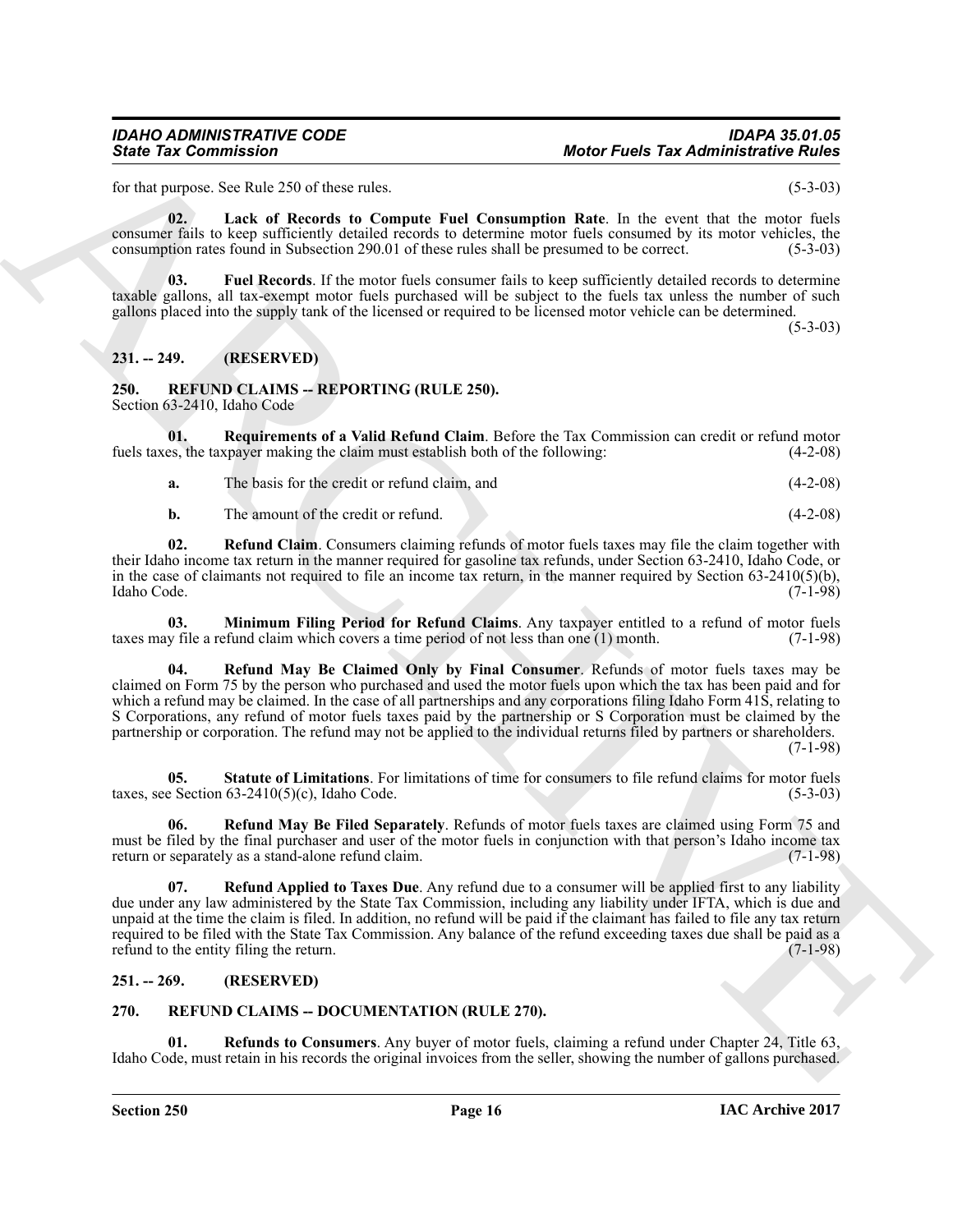<span id="page-16-4"></span><span id="page-16-3"></span><span id="page-16-2"></span><span id="page-16-1"></span><span id="page-16-0"></span>

|      | <b>State Tax Commission</b>                                                                       | <b>Motor Fuels Tax Administrative Rules</b>                                                                                                                                                                                                                                                                                                                                                                                                                                                                                                                                                                   |
|------|---------------------------------------------------------------------------------------------------|---------------------------------------------------------------------------------------------------------------------------------------------------------------------------------------------------------------------------------------------------------------------------------------------------------------------------------------------------------------------------------------------------------------------------------------------------------------------------------------------------------------------------------------------------------------------------------------------------------------|
|      |                                                                                                   | All invoices, except those prepared by a computer or similar machine, shall be prepared in ink or a double-faced<br>carbon must be used between the original and first duplicate. Only one (1) original invoice may be issued for each<br>delivery. Each invoice must contain or show the following, in addition to the requirements outlined above: (4-11-06)                                                                                                                                                                                                                                                |
| a.   | A preprinted identification number;                                                               | $(4-11-06)$                                                                                                                                                                                                                                                                                                                                                                                                                                                                                                                                                                                                   |
| b.   | Name and address of seller;                                                                       | $(7-1-98)$                                                                                                                                                                                                                                                                                                                                                                                                                                                                                                                                                                                                    |
| c.   | Name of purchaser;                                                                                | $(7-1-98)$                                                                                                                                                                                                                                                                                                                                                                                                                                                                                                                                                                                                    |
| d.   | Date of delivery;                                                                                 | $(7-1-98)$                                                                                                                                                                                                                                                                                                                                                                                                                                                                                                                                                                                                    |
| e.   | Type of motor fuel;                                                                               | $(7-1-98)$                                                                                                                                                                                                                                                                                                                                                                                                                                                                                                                                                                                                    |
| f.   | Gallons invoiced;                                                                                 | $(7-1-98)$                                                                                                                                                                                                                                                                                                                                                                                                                                                                                                                                                                                                    |
| g.   | Price per gallon;                                                                                 | $(7-1-98)$                                                                                                                                                                                                                                                                                                                                                                                                                                                                                                                                                                                                    |
| h.   | At least one (1) of the following to establish that tax has been charged:                         | $(7-1-98)$                                                                                                                                                                                                                                                                                                                                                                                                                                                                                                                                                                                                    |
| i.   | The amount of Idaho state fuels tax;                                                              | $(7-1-98)$                                                                                                                                                                                                                                                                                                                                                                                                                                                                                                                                                                                                    |
| ii.  | The rate of Idaho state fuels tax; or                                                             | $(7-1-98)$                                                                                                                                                                                                                                                                                                                                                                                                                                                                                                                                                                                                    |
| iii. | A statement that the Idaho state fuels tax is included in the price.                              | $(7-1-98)$                                                                                                                                                                                                                                                                                                                                                                                                                                                                                                                                                                                                    |
| 02.  | 67-4002, Idaho Code. See definition of Indian-owned retail outlet in Rule 010 of these rules.     | Indian-Owned Retail Outlet. Motor fuels purchased after December 1, 2007, from an Indian-<br>owned retail outlet do not include the Idaho motor fuels tax and do not qualify as an Idaho tax-paid purchase, unless<br>otherwise provided in an agreement between the state and appropriate tribe under the authority of sections 63-2444 or<br>$(4-2-08)$                                                                                                                                                                                                                                                     |
| 03.  | issued. All altered or corrected invoices must be marked as voided.                               | Corrected Invoices. No altered or corrected invoice will be accepted for refund purposes. When<br>errors occur, the original invoice must not be altered or corrected, but must be voided and a new original invoice<br>$(3-20-14)$                                                                                                                                                                                                                                                                                                                                                                           |
| 04.  | adjustment by either the State Tax Commission or by voluntary action of the taxpayer.             | Invoice Retention. Original, altered, or corrected invoices required by this rule shall be retained<br>for the greater of either three (3) years or the time during which the taxpayer's Idaho income tax return is subject to<br>$(3-20-14)$                                                                                                                                                                                                                                                                                                                                                                 |
| 05.  | produced by a copy machine or similar device capable of producing a copy of an existing document. | <b>Refund Documents</b> . An original invoice includes any duplicate of the original that is created with<br>the same impression as the original, for example, with carbon paper or NCR paper, if the original is retained by the<br>seller and only the duplicate is provided to the customer. An original invoice does not include any document<br>$(3-20-14)$                                                                                                                                                                                                                                              |
| 06.  | to the refund. The following rules shall govern records maintained to support claims for refund.  | Records Required for Motor Fuels Tax Refunds. Each claimant shall maintain records that are<br>sufficient to prove the accuracy of the fuels tax refund claim. Such records shall include all motor fuels receipts, the<br>gallons of tax-paid fuel used in each type of equipment, both taxable and nontaxable, and other uses. The records<br>must show the date of receipt or disbursements and identify the equipment into which the tax-paid fuel is dispensed.<br>Failure of the claimant to maintain the required records and to provide them for examination is a waiver of all rights<br>$(4-11-06)$ |
| a.   |                                                                                                   | Use of Fuel from a Single Storage Tank. Idaho tax-paid fuel purchased and delivered into a single<br>bulk storage tank and withdrawn for both taxable and nontaxable uses must be accounted for using either the<br>proration provided by this paragraph or by records showing actual taxable and nontaxable usage. No refund is<br>allowed under this paragraph for fuel purchased for use in: motor vehicles licensed under the authority of the<br>International Fuel Tax Agreement (IFTA); non-IFTA motor vehicles for which a refund for nontaxable use is granted                                       |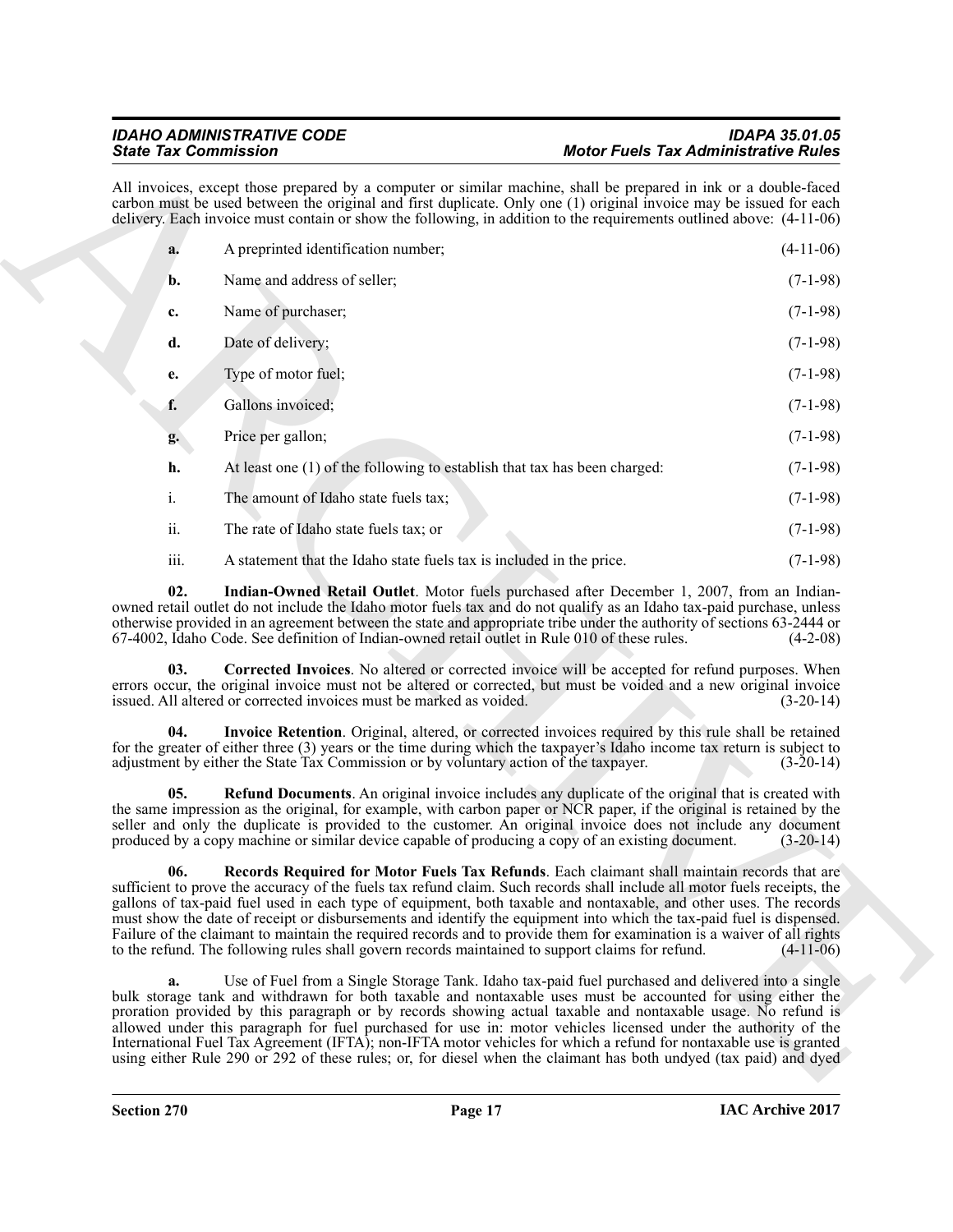### *IDAHO ADMINISTRATIVE CODE IDAPA 35.01.05 State Tax Commission Motor Fuels Tax Administrative Rules*

(untaxed) diesel tanks. Taxpayers may claim a refund using a proration percentage instead of claiming actual use. The State Tax Commission must authorize a taxpayer's proration percentage before he may receive a refund using any percentage when filing a refund claim. The authorization request shall itemize all taxable and nontaxable uses by vehicle and type of equipment based on previous experience or anticipated use. The State Tax Commission will refund fuel taxes included on Idaho tax-paid fuel for nontaxable use based on an authorized percentage which represents the claimant's reasonable nontaxable use. When using an authorized percentage, certain records must be maintained and made available upon request. Acceptable records of refunds based on an authorized percentage include, but are not limited to: fuel purchase invoices and equipment lists. Equipment lists must be supported by documentation. Acceptable equipment list documentation includes, but is not limited to: (3-20-14)

|               | Equipment purchase;           | $(3-20-14)$ |
|---------------|-------------------------------|-------------|
| $\cdot \cdot$ | Sales or rental receipts; and | $(3-20-14)$ |

iii. Depreciation schedules. (3-20-14)

Since Tax Commission in the state of the state of the first Tax Commission in the state of the state of the state of the state of the state of the state of the state of the state of the state of the state of the state of **b.** Use of Fuel from Multiple Storage Tanks. When a claimant maintains separate bulk storage tanks of Idaho tax-paid fuel for taxable and nontaxable uses, the claimant must identify which storage tank is for taxable and which is for nontaxable use. The seller must mark the invoices at the time of delivery, identifying the storage tanks into which the fuel was delivered. Only Idaho tax-paid fuel placed in the nontaxable tank is refundable. Detailed withdrawal records will only be required if fuel from these tanks are used in motor vehicles that are licensed under IFTA or in non-IFTA motor vehicles for which refunds are granted for nontaxable uses of motor fuels in motor vehicles granted using either Rule 290 or Rule 292 of these rules. No refund may be claimed under this paragraph for diesel when the claimant has both undyed (tax-paid) and dyed (untaxed) diesel tanks. All fuel invoices must be retained as required by this rule. (3-20-14) retained as required by this rule.

**c.** Use of Fuel for Other Than Bulk Storage. Idaho tax-paid fuel dispensed into small containers for use in, or into the supply tank of, stationary engines, equipment, commercial motorboats, or vehicles other than registered motor vehicles, must be identified on the purchase invoice. No other records will be required. (3registered motor vehicles, must be identified on the purchase invoice. No other records will be required.

<span id="page-17-4"></span>Untaxed Motor Fuel. Under the provisions of Section 63-2421, Idaho Code, untaxed motor fuel may not be used in motor vehicles registered or required to be registered unless authorized elsewhere in these rules. Under the audit and enforcement provisions of Sections 63-2410 and 63-2434, Idaho Code, all fuel tax refund claims are subject to audit by the State Tax Commission and no part of these rules may be construed to imply that an audit may not be performed. Tax-paid motor fuel is no longer exempt from taxes imposed by Chapter 36, Title 63, when the motor fuel tax is refunded to the consumer according to Rule 171. (3-20-14)

### <span id="page-17-0"></span>**271. -- 289. (RESERVED)**

### <span id="page-17-2"></span><span id="page-17-1"></span>**290. RECORDS REQUIRED FOR INTRASTATE SPECIAL FUELS USERS CLAIMING REFUNDS FOR NONTAXABLE SPECIAL FUELS USED IN MOTOR VEHICLES (RULE 290).**

<span id="page-17-3"></span>**01. Refund Claims, Required Records**. Special fuel users, except IFTA licensees, must file a Form 75 with the relevant supplemental worksheet to claim a fuels tax refund. The following information is required to qualify for a refund except for claims based only on the power take-off allowances provided for in Rule 292 of these rules.  $(4 - 5 - 00)$ 

**a.** Total miles. The total miles traveled should be included for motor vehicles which have nontaxable uses of special fuels. Special fuel users who qualify to use one of the "Standard MPGs" found in Subsection 290.02 need only record and report Idaho taxable miles. (4-5-00) need only record and report Idaho taxable miles.

**b.** Total fuel. The total number of gallons of fuel delivered into the supply tanks of the motor vehicles should be included for motor vehicles which have nontaxable uses of special fuels. The total miles figure and the total fuel figure must be for the same vehicles. fuel figure must be for the same vehicles.

**c.** Actual miles per gallon. The miles per gallon shall be computed by dividing gallons determined according to Subsection 290.01.b. into the number of miles determined according to Subsection 290.01.a. The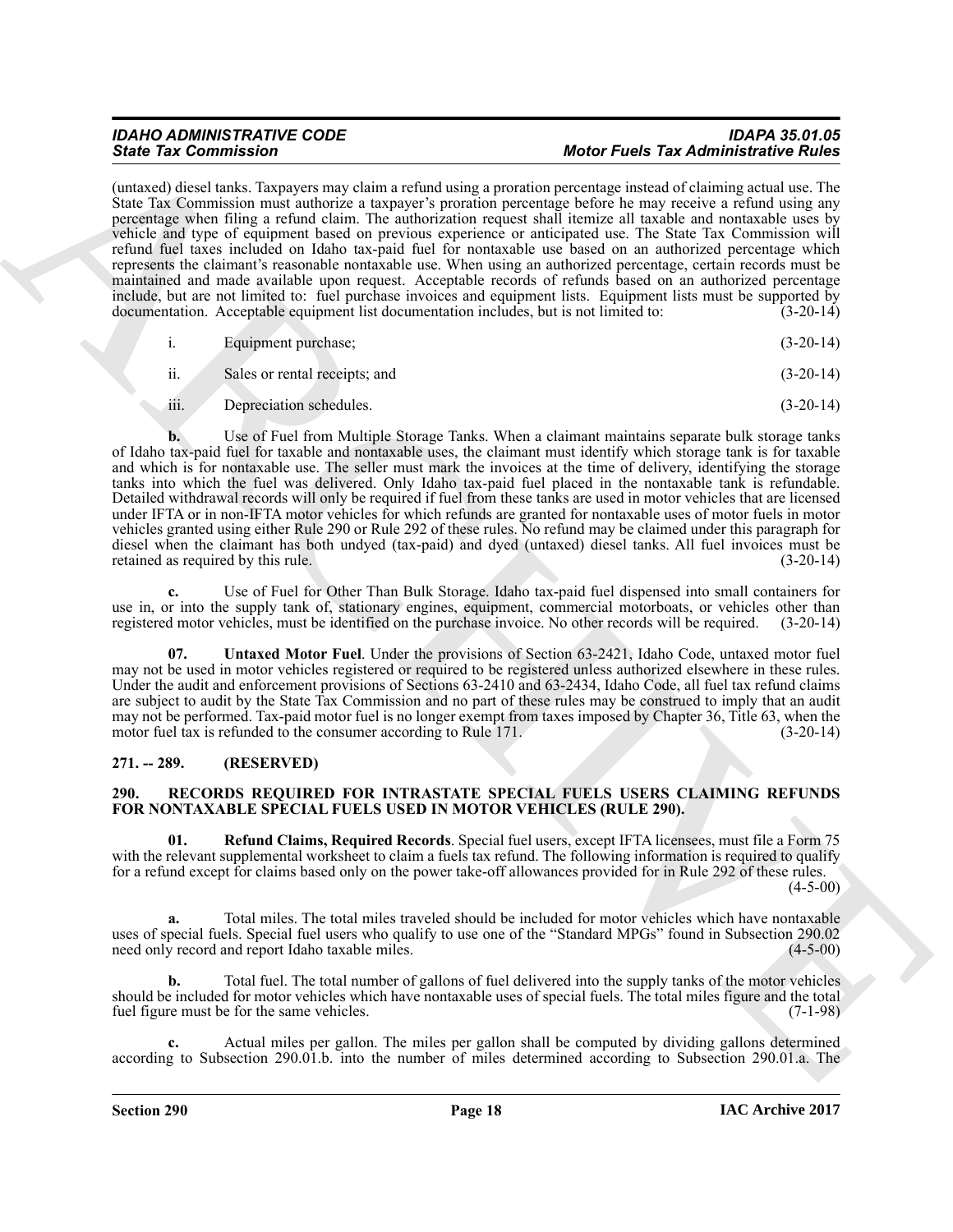computation of fleet miles per gallon should be carried to three (3) decimal places and rounded to two (2) decimal places. Example:  $4.514 = 4.51$  and  $4.515 = 4.52$ . (4-5-00) places. Example:  $4.514 = 4.51$  and  $4.515 = 4.52$ .

**d.** Presumed miles per gallon. In the event that the claimant fails to keep sufficiently detailed records showing the number of miles actually operated per gallon of special fuel consumed, it shall be presumed that one (1) gallon of special fuel was consumed for every: (3-30-07)

i. Four (4) miles traveled by vehicles over forty thousand (40,000) pounds gross registered vehicle weight; or  $(7-1-98)$ 

ii. Five and one-half (5 1/2) miles traveled by vehicles from twenty-six thousand one (26,001) to forty  $(40,000)$  pounds gross registered vehicle weight; or  $(7-1-98)$ thousand (40,000) pounds gross registered vehicle weight; or

Seven  $(7)$  miles traveled by vehicles from twelve thousand one  $(12,001)$  to twenty-six thousand (26,000) pounds gross registered vehicle weight; or (7-1-98)

iv. Ten (10) miles traveled by vehicles twelve thousand (12,000) pounds or less gross registered vehicle weight.

**e.** The total taxable miles traveled in Idaho. Only taxable miles traveled in Idaho by the motor vehicles which have nontaxable uses of special fuels should be included. Taxable miles are miles driven on any road that is open to the use of the public and maintained by a governmental entity. Such roads may be constructed using concrete, asphalt, gravel, composition, dirt, or other surfaces. (7-1-98) concrete, asphalt, gravel, composition, dirt, or other surfaces.

<span id="page-18-4"></span>**f.** The number of gallons of special fuels consumed in Idaho. The gallons consumed in Idaho shall be computed by dividing the miles per gallon determined according to Subsection 290.01.c. and 290.01.d. into the total taxable miles in Idaho according to Subsection 290.01.e. (4-5-00) taxable miles in Idaho according to Subsection 290.01.e.

Since Tax Commission in The main algorithm and the state of the state of the state of the state of the state of the state of the state of the state of the state of the state of the state of the state of the state of the s **02. Alternative Refund Calculation for Special Fuels Users Engaged in Certain Industries**. A special rule may be applied for motor vehicles, except IFTA licensees, that use special fuels and accrue both taxable and nontaxable miles. Operators of motor vehicles that use special fuels, except those licensed under IFTA, may, instead of using the computations provided in Subsections 290.01.c. and 290.01.d., presume that when engaged in operations in the following industries and accruing taxable miles in Idaho, that such motor vehicles consume fuel at the following rates:

| Logging                     | 4.3 MPG |
|-----------------------------|---------|
| Agricultural                | 4.5 MPG |
| Sand, gravel & rock hauling | 4.0 MPG |
| Construction                | 4.4 MPG |

 $(4-5-00)$ 

<span id="page-18-3"></span>**03. Actual MPG Calculation**. If an operator has reason to believe the standard on-road miles per gallon (MPG) in Subsection 290.02 is not an accurate reflection of his specific operation, the operator can calculate an actual MPG using the computations provided in Subsection 290.01.c. or presumed MPG provided in Subsection 290.01.d. (3-30-07)

<span id="page-18-5"></span>**04. Claims Subject to Review or Audit**. All fuels tax refund claims are subject to review or audit by the State Tax Commission.

### <span id="page-18-0"></span>**291. (RESERVED)**

<span id="page-18-2"></span><span id="page-18-1"></span>**292. CALCULATION OF REFUNDS FOR NONTAXABLE USES OF MOTOR FUELS IN MOTOR VEHICLES. (RULE 292).**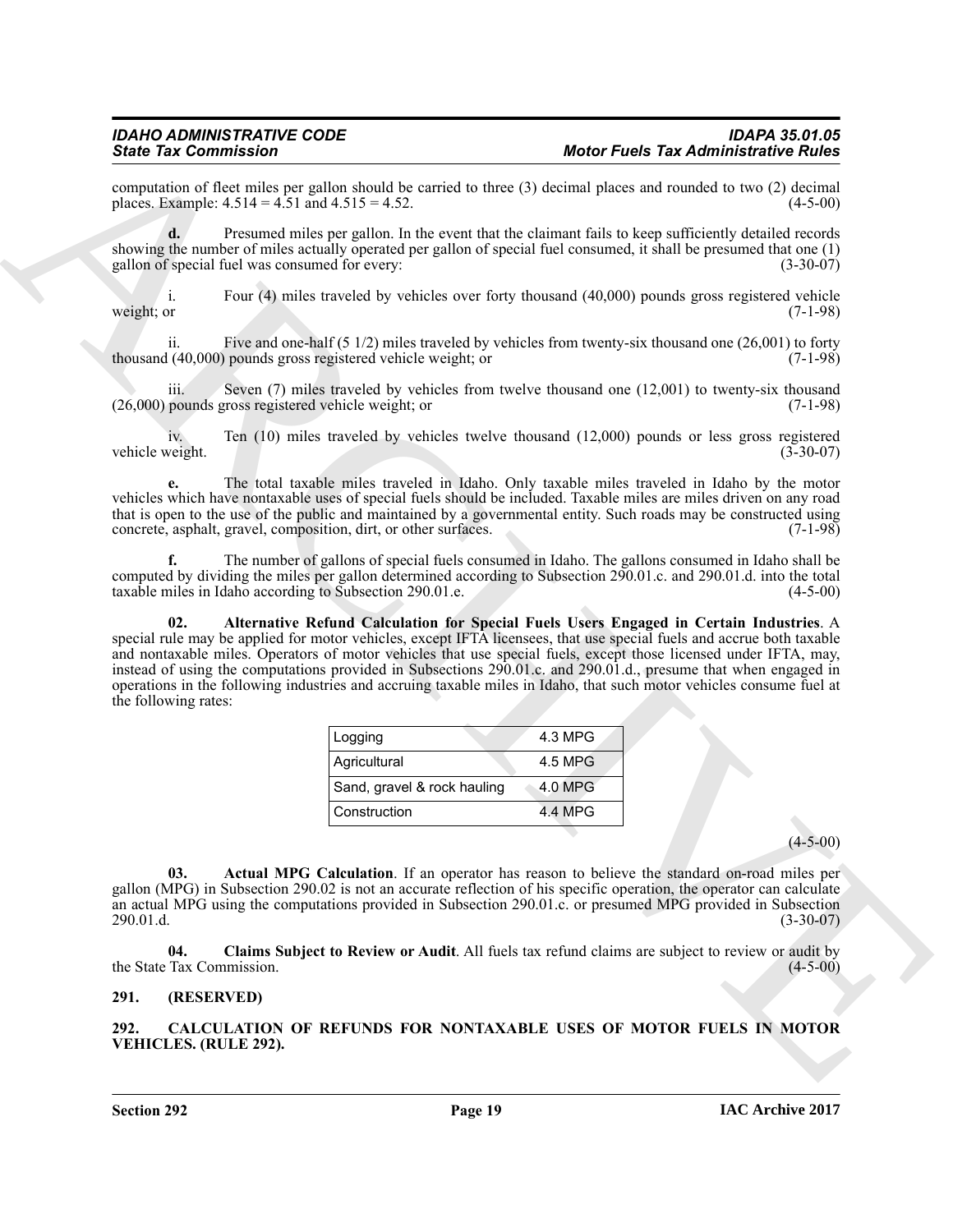<span id="page-19-2"></span>**01. Fuel Records Required for Refund Claims**. Special fuels users may be eligible for a fuels tax refund of tax-paid special fuels if their motor vehicles have accrued nontaxable miles or have power take-off (PTO) equipment. Records must be kept as described in Subsection 290.01 of these rules. (4-5-00)

<span id="page-19-3"></span><span id="page-19-0"></span>**02. Nontaxable Miles Defined**. Nontaxable miles are miles driven on roads which are not open to the public, not maintained by a governmental entity, located on private property that are maintained by the property owner, or defined in Subsection 292.03 of this rule. Miles driven on a construction site would also be considered nontaxable miles and may be eligible for a special fuels tax refund. See Rule 171 of these rules regarding application of Idaho Sales and Use Taxes. (4-6-05)

Since Tax Commission in the University of the Relative Chains. Special and the Relative Relative Relative Chains are considered to the University of the University of the University of the University of the University of **03. Additional Nontaxable Roadways**. Roadways defined in Section 63-2401, Idaho Code, include those constructed and maintained by the United States Forest Service, the United States Bureau of Land Management, the Idaho Department of Lands, or forest protective associations with which the state of Idaho has contracted or become a member pursuant to Chapter 1, Title 38, Idaho Code. The special fuels user must maintain records documenting nontaxable miles traveled on roadways that qualify for exclusion under this provision, unless using the "standard miles per gallon (MPG)" for its industry found in Subsection 290.02 of these rules. When special fuels users compute their special fuels tax liability or refund, they may exclude from total taxable miles traveled in Idaho the miles traveled on these roadways if the cost of maintaining the roadway pursuant to a contract or permit is primarily borne by them or if the special fuel user is a subcontractor of a prime contractor required by contract to bear the primary cost of maintaining the roadway. (3-20-14)

<span id="page-19-1"></span>**04. Calculation**. Determine the number of taxable miles driven in Idaho following the procedure established in Subsection 290.01 of these rules. Divide this number by the actual MPG, the presumed MPG established by Subsection 290.01 of these rules, or the industry standard MPG provided by Subsection 290.02 of these rules. Subtract this number of gallons from the total Idaho tax-paid gallons purchased for the subject vehicles. Motor fuels purchased after December 1, 2007, from an Indian-owned retail outlet do not include the Idaho motor fuels tax and do not qualify as an Idaho tax-paid purchase, unless otherwise provided in an agreement between the state and appropriate tribe under the authority of Sections 63-2444 or 67-4002, Idaho Code. See definition of Indian-<br>owned retail outlet in Rule 010 of these rules. (4-2-08) owned retail outlet in Rule 010 of these rules.

<span id="page-19-4"></span>**05. Power Take-Off (PTO) and Auxiliary Engine Allowances (Allowances)**. PTO allowances are available for special fuels powered vehicles. Auxiliary engine allowances are available for both special fuels and gasoline-powered vehicles.

**a.** Standard Allowances for Special Fuels. Nontaxable gallons of special fuels may be claimed when special fuels are used for purposes other than to operate, propel, or idle, as defined in Section 63-2401, Idaho Code, a motor vehicle and the fuel is drawn from the main supply tank of the motor vehicle. Examples of uses that qualify for allowances are turning a vehicle-mounted cement mixer or off-loading product. (4-6-05) allowances are turning a vehicle-mounted cement mixer or off-loading product.

**b.** Standard Allowances for Gasoline. Nontaxable gallons of gasoline may be claimed when gasoline is used in an auxiliary engine and the fuel is drawn from the main supply tank of the registered motor vehicle. No claim for gasoline is allowed when gasoline is used by the registered motor vehicle's main engine even to operate the motor vehicle's PTO unit.

**c.** Rates for Standard Allowances. The number of gallons of fuel actually delivered into the fuel tank hicle may be reduced by the following allowances: (4-5-00) of the vehicle may be reduced by the following allowances:

i. Allowances based on unit quantities:

| <b>Allowance Type</b>     | <b>Allowance Rates</b> | $\mathbf{x}$ | <b>Unit Quantities</b> |
|---------------------------|------------------------|--------------|------------------------|
| Gasoline/fuel oil         | 0.00015 gallons        | X            | Gallons pumped         |
| <b>Bulk cement</b>        | 0.1858 gallons         | X            | Tons pumped            |
| Refrigeration unit/reefer | 0.75 gallons           |              | Hours unit operated    |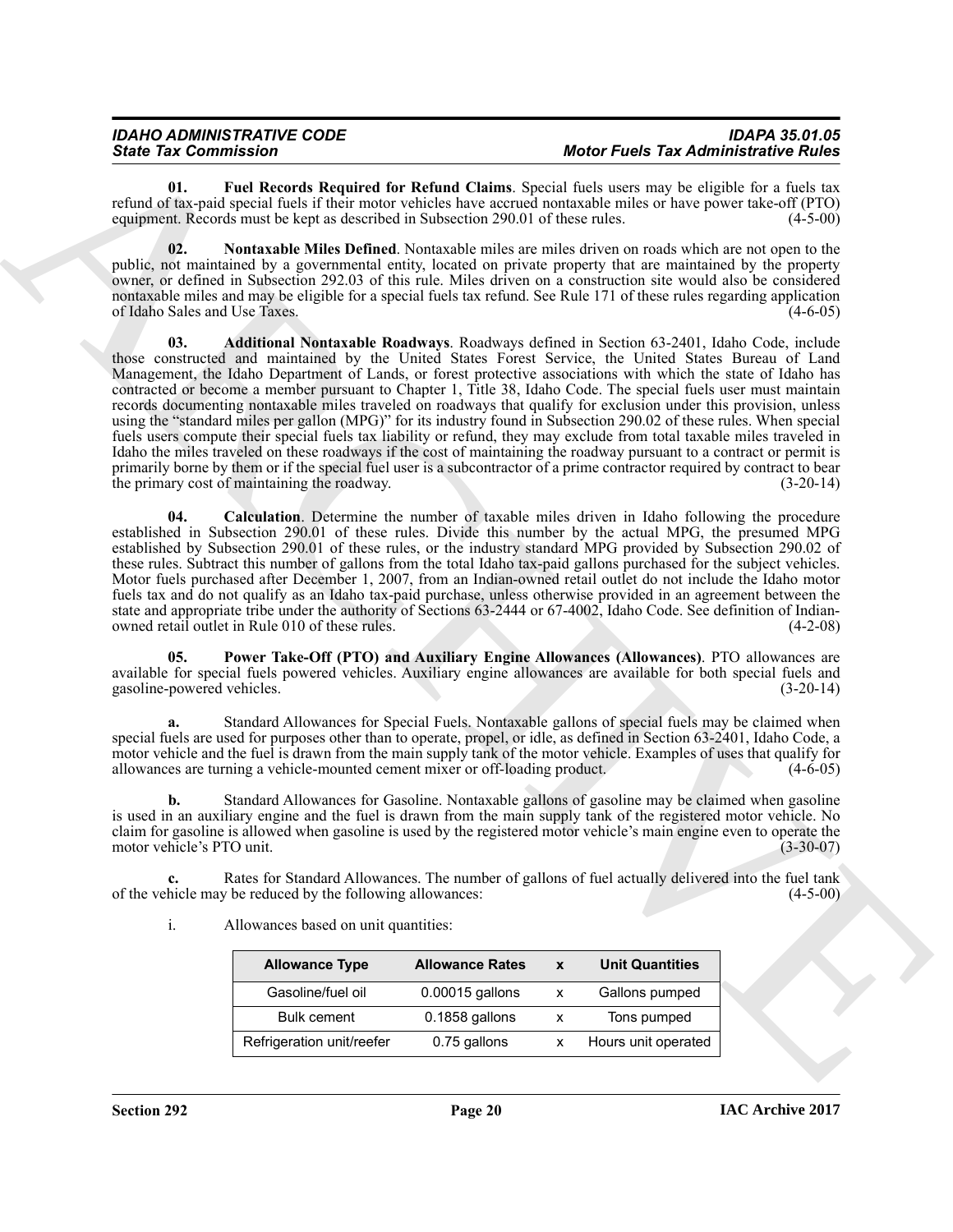### *IDAHO ADMINISTRATIVE CODE IDAPA 35.01.05 State Tax Commission Motor Fuels Tax Administrative Rules*

| <b>Allowance Type</b>   | <b>Allowance Rates</b> | $\mathbf x$ | <b>Unit Quantities</b> |
|-------------------------|------------------------|-------------|------------------------|
| Tree length timber/logs | $0.0503$ gallons<br>x  |             | <b>Tons Hauled</b>     |
| Tree length timber/logs | 3.46 gallons           | x           | Hours unit operated    |
| Carpet cleaning         | 0.75 gallons           | x           | Hours unit operated    |
| <b>Concrete Pumping</b> | 0.142857 gallons       | x           | Yards pumped           |

(4-11-06)

ii. Allowances based on percentages:

| <b>Allowance Type</b> | Percentage<br>X<br><b>Per Gallon</b> |  | <b>Gallons Consumed</b> |
|-----------------------|--------------------------------------|--|-------------------------|
| Concrete mixing       | 30%                                  |  | Gallons consumed        |
| Garbage compaction    | 25%                                  |  | Gallons consumed        |

(3-15-02)

<span id="page-20-2"></span>**06. Nonstandard Allowances**. A request for an allowance not listed in Subsection 292.05 of this rule, or greater than those listed must be submitted by the taxpayer to the State Tax Commission for approval before being used. Taxpayers must request approval of the proposed allowance in writing with a copy of the supporting calculations used to compute the proposed allowance. The State Tax Commission may request additional information or documentation as needed in order to make a determination on the request. (3-20-14)

<span id="page-20-3"></span>**07. Nontaxable Gallons of Fuel Claimed by Non-IFTA Licensees**. The nontaxable gallons of fuel claimed by non-International Fuel Tax Agreement (IFTA) licensees may be the allowance gallons listed in Subsections 292.05 and 292.06 of this rule and/or the gallons calculated under Subsection 292.04 of this rule. Only actual MPGs, computed by adjusting total fuel as defined in Subsection 290.01 of these rules by the allowance gallons, may be used to calculate a fuels tax refund based on both nontaxable miles and allowances. Fuels tax refunds based solely on an allowance may be calculated without regard to MPG information. (3-20-14)

<span id="page-20-1"></span>**08.** IFTA Licensees. An IFTA licensee may qualify for standard or nonstandard PTO and auxiliary engine allowances listed in this rule or authorized by request, by recomputing the total gallons of fuel consumed in all jurisdictions. IFTA licensees claiming refunds of Idaho fuels tax resulting from the allowances established in Subsections 292.05 and 292.06 of this rule, must file the claim on an Idaho Fuels Use Report Form 75 with the relevant supplemental worksheet. (3-20-14)

Sinte Yac Commission<br>
Altowards Diverse Process Rates X Unit Commission Rates<br>
The requirements Process Rates X Unit Commission Rates<br>
The requirements of the process Construction Commission Rates<br>
The requirements of the **a.** The IFTA licensee must recompute the total taxable fuel for Idaho by deducting the gallons determined by the allowances in all jurisdictions from the total number of gallons of fleet fuel consumed that was reported on the IFTA return. Using the new net gallons consumed, the IFTA licensee will recompute the new fleet MPG. The new fleet MPG is applied to the reported Idaho taxable miles to calculate the corrected Idaho taxable gallons. To calculate the Idaho nontaxable gallons available for refund, the IFTA licensee must subtract the recomputed taxable gallons for Idaho from the original taxable gallons reported for Idaho. This nontaxable gallon figure is then entered on the line labeled nontaxable gallons on the Form 75. (3-20-14) figure is then entered on the line labeled nontaxable gallons on the Form 75.

**b.** A copy of the IFTA tax return for the period subject to the refund claim and a statement or worksheet showing how the allowance was calculated must be included as an attachment to the Form 75. All refund claims are subject to review and audit, therefore, adequate documentation must be retained by the licensee. (3-20-14)

**c.** IFTA licensees must use an actual MPG when preparing their original IFTA return to claim any  $r = (3-20-14)$ 

<span id="page-20-0"></span>**293. -- 299. (RESERVED)**

**Section 292 Page 21**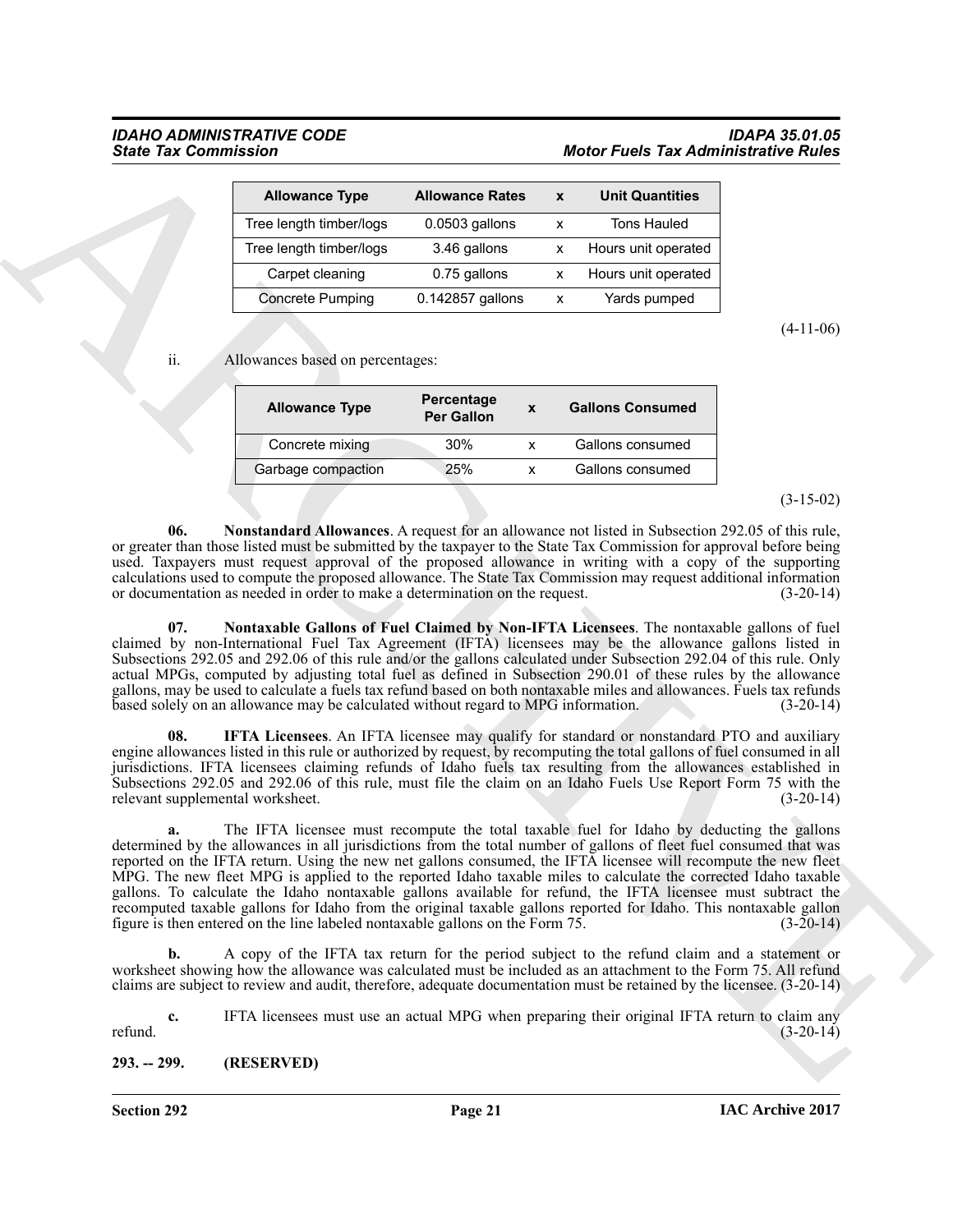### <span id="page-21-3"></span><span id="page-21-0"></span>**300. ADMINISTRATION, RULES AND DELEGATION OF AUTHORITY (RULE 300).** Section 63-2442, Idaho Code

<span id="page-21-4"></span>**01. Rules Do Not Stand Alone**. Where statutes appear to be clear and unambiguous without need for interpretation, expansion or construction, no rules have been promulgated. An effort has been made to prevent the rules from being merely repetitive of statutory provisions. Consequently, the rules do not stand alone as a statement of the motor fuels tax laws of this state. Instead, each rule must be read together with the statute to which it relates. The titles that introduce each rule are provided for the convenience of the reader and are not part of the rules. (6-23-94)

<span id="page-21-5"></span>**02. Transportation Department Personnel as Deputies of the Commission**. Pursuant to the authority of Sections 63-2434 and 63-2442, Idaho Code, those individuals employed by the Idaho Transportation Department in the operation of stationary or mobile Ports of Entry are designated as deputies of the Commission for exercising the powers necessary to enforce the provisions of the special fuels tax laws. Such authority includes exercise of the powers described in Rule 400 of these rules. (6-23-94)

### <span id="page-21-1"></span>**301. -- 309. (RESERVED)**

<span id="page-21-6"></span><span id="page-21-2"></span>**310. EXEMPTION FROM REQUIREMENT FOR BONDS, DETERMINATION OF FINANCIAL RESPONSIBILITY (RULE 310).**

Section 63-2428, Idaho Code

<span id="page-21-7"></span>**01. Exemption to Bond Requirements for Licensed Distributors**. Bonds, as referred to in Rule 010 of these rules are required of all licensed distributors unless the distributor is found to be financially responsible. A licensed distributor seeking exemption from the bonding requirement must apply for the exemption by filing a written petition with the State Tax Commission. The petition must contain information relating to the requirements of Section  $63-2428$ , Idaho Code, for establishing financial solvency and responsibility. Together with the petition, the distributor must submit any information required in the following Subsections 310.01.a. through 310.01.e.  $(3$ must submit any information required in the following Subsections 310.01.a. through 310.01.e.

**a.** If all or any part of the unencumbered property offered to show financial solvency is real property, the petition must include both a title report from an independent title company reporting on the state of the title of the real property as of a time not more than fifteen (15) days before the filing of the petition and a copy of the most recent valuation notice issued by the county assessor for ad valorem property tax purposes. (6-23-94) valuation notice issued by the county assessor for ad valorem property tax purposes.

**b.** If all or any part of the unencumbered property is licensed motor vehicles, the petition must include copies of the titles of the vehicles and evidence of the value of the vehicles from a source independent from the distributor. (6-23-94) distributor. (6-23-94)

**c.** If all or any part of the unencumbered property is personal property other than motor vehicles, the petition must include a description of the property, evidence of ownership of the property, an independent appraisal of the property, and evidence that the property is unencumbered. Copies of all documents relating to all of the distributor's current and long-term liabilities, including contingent liabilities, lawsuits or potential lawsuits to which the distributor is or may become a party, are required to establish that no security interests or other encumbrances exist. (6-23-94)  $e^{-(6-23-94)}$ 

Sinte Tax Commission<br>
Moto Facts Tax Administrative Rides<br>
Moto Facts Tax Administrative Rides<br>
Moto Facts Tax Administrative Rides<br>
Moto Scheme and New York Tax Administrative Rides<br>
Moto Scheme and New York Tax Administ **d.** The petitioner must arrange, at the petitioner's expense, for an established, independent commercial credit rating company to submit directly to the State Tax Commission a current and complete credit report about the licensed distributor; or, the distributor must include with the petition its most recent financial statements, including a current income statement, balance sheet, and statement of cash flows. If the petitioner is a publicly held company, the financial statements must be accompanied by an opinion issued by an independent certified public accountant and a responsible company officer must also certify that the financial statements provided present fairly the financial position of the company. If the petitioner is a privately held company, the financial statements must be reviewed by a certified public accountant or licensed public accountant and a responsible company officer must also certify that the financial statements provided present fairly the financial position of the company. (3-30-01) company.  $(3-30-01)$ 

**e.** The State Tax Commission may require the distributor to supplement its petition with such further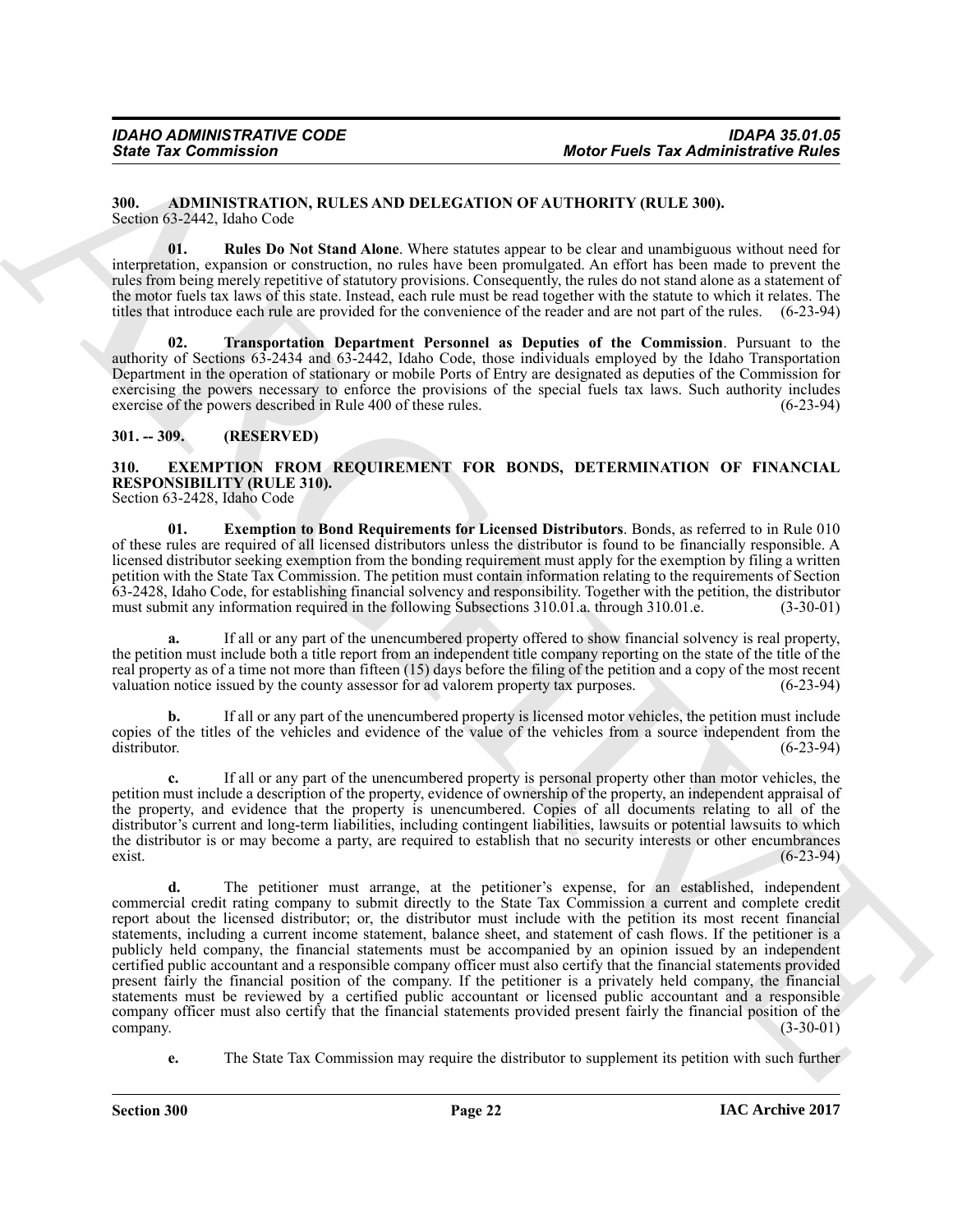information as the State Tax Commission, in its discretion, finds necessary to determine financial responsibility. If incomplete or substitute submissions are received by the State Tax Commission, the information submitted will be reviewed on a case-by-case basis to determine whether an exemption from the bonding requirement will be granted. (3-30-01)

**02.** Conditions for Termination of Exemption. If granted, the exemption from the bonding ent shall terminate: (6-23-94) requirement shall terminate:

<span id="page-22-3"></span>**a.** One (1) year after the date on which it was granted.  $(6-23-94)$ 

**b.** Ninety (90) days after the occurrence of any delinquency in motor fuels tax unless the delinquency paid within that time period.  $(3-29-12)$ has been paid within that time period.

Upon the occurrence of any encumbrance of any of the property upon which the finding of financial responsibility was based. (6-23-94)

**d.** Upon the occurrence of any change in the business activity of the distributor that would cause the amount of bond required to be increased to an amount greater than the value of the distributor's unencumbered assets.  $(6-23-94)$ 

<span id="page-22-4"></span><span id="page-22-1"></span>**e.** Upon the occurrence of any event prejudicing the distributor's solvency or financial responsibility.  $(6-23-94)$ 

**03. Bond Requirement upon Termination of Exemption**. Immediately upon any termination of the exemption from the requirement for a bond the distributor must supply the required bond according to Section 63-<br>(3-30-01)<br>(3-30-01) 2428, Idaho Code.

**04. Pending Application Does Not Excuse the Bond Requirement**. Having an application pending for exemption from the requirement for a bond does not excuse the bond. If a bond exemption is due to expire, the distributor must submit a new petition applying for a continuation of the exemption no later than ninety (90) days before the day the exemption is due to expire to prevent a lapse in the exemption. The petition must meet all of the requirements of this rule. (6-23-94) requirements of this rule.

**05.** Conditions for Renewal of Bond Exemption. The following must be submitted to renew a bond exemption: (7-1-97)  $e^{\frac{1}{2}(7-1-97)}$ 

- <span id="page-22-2"></span>**a.** A written request for renewal of waiver: (7-1-97)
- <span id="page-22-6"></span><span id="page-22-5"></span>**b.** The information required in Subsections 310.01.a. through 310.01.e. of this rule. (7-1-97)

### <span id="page-22-0"></span>**311. IFTA LICENSE BOND (RULE 311).**

Sections 63-2442A and 63-2470, Idaho Code

Since Tax Commission C. Commission in the described but the relation of the Branchivetic Philoson Commission C. Commission in the second of the second of the second of the second of the second of the second of the second **01. General**. The State Tax Commission (Commission) may require an International Fuel Tax Agreement (IFTA) licensee to post a bond following the requirements of the IFTA Agreement in order to maintain his license. A bond may be required when he files returns or remits taxes, separately or in combination, after the due date at least three times within a three year period. When a bond is required, the licensee must post the bond within thirty (30) days from the date of the request. When no bond is posted within the thirty (30) days, the license is automatically revoked and it must be surrendered to the Commission. An assessment may be made for any unreported tax liability based on actual records or an estimate. based on actual records or an estimate.

<span id="page-22-7"></span>**02. Reinstating Revoked Licenses**. An applicant may be required to post a bond when he has previously had his IFTA license revoked or is related to a person who has previously had his IFTA license revoked. An applicant is related to a person who has previously had his IFTA license revoked when: (4-11-15)

The applicant is owned at least twenty-five percent (25%) by a person or persons who has iFTA license revoked. (4-11-15) previously had his IFTA license revoked.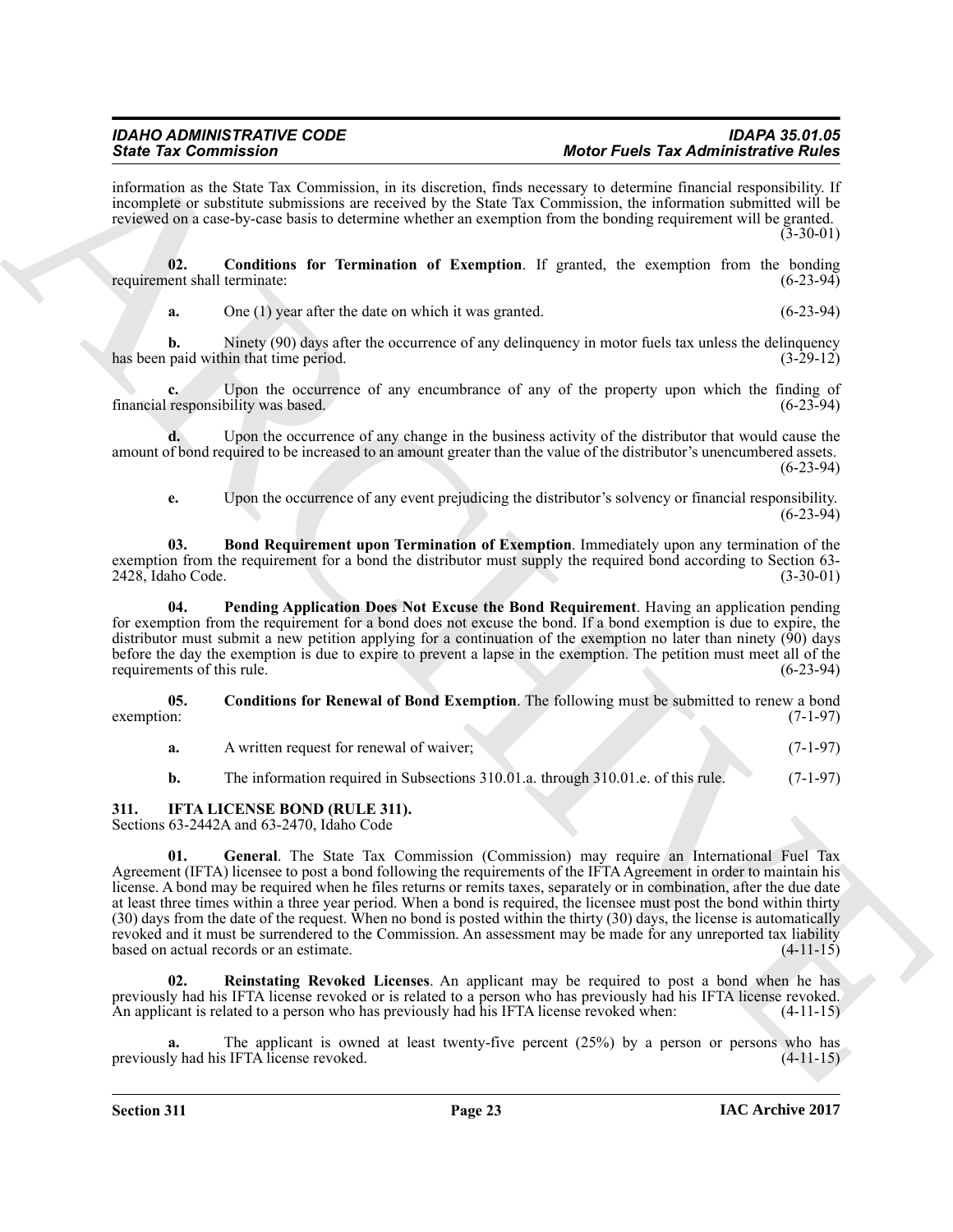<span id="page-23-4"></span>**b.** The applicant is operated or controlled by a person or persons who has previously had his IFTA license revoked. Operation and control includes, but is not limited to, an officer or director or other person authorized by the applicant to engage in the business or commercial activity of the applicant.

Since Tax Commission<br>
Leads a change of the spheroche and contained by a person of particles Tax Administrative Rules<br>
Leads a contained and which the translation properties are effected by a person of the spheroid hall a **03. Amount and Type of Bond**. The amount of the bond will be one thousand dollars (\$1,000) or twice the estimated tax liability for the licensee's quarterly tax reporting period, whichever is greater, without regard to actual or anticipated tax-paid credits. Any type of bond allowed by the IFTA Agreement or these rules may be secured. The bond amount will be reviewed annually, but may be reviewed at any time, thereafter. The licensee's returns and records may be reviewed to determine if the bond amount will be raised, lowered, or remain unchanged.  $(4-11-15)$ 

<span id="page-23-5"></span>**04. Bond Waiver Request**. The licensee may request a waiver of bond requirement within thirty (30) days from the approval of the license renewal request. The licensee must be a quarterly filer. The licensee must have submitted the quarterly returns and paid the tax due by the due date for one calendar year. An annual filer may not request a bond waiver. (4-11-15) request a bond waiver.

<span id="page-23-6"></span>**05. Denial of Bond Waiver Request and Appeal of Denial**. The Commission may deny a bond waiver request when it determines that waiving the bond requirement puts the financial interests of IFTA jurisdictions in jeopardy. The licensee must follow the appeal procedure in Section 63-2470, Idaho Code, to appeal the denial of a bond waiver request. (3-29-17)

### <span id="page-23-0"></span>**312. -- 319. (RESERVED)**

# <span id="page-23-9"></span><span id="page-23-1"></span>**320. RECORDS RETENTION REQUIREMENTS (RULE 320).**

Section 63-2429, Idaho Code

<span id="page-23-12"></span>**01. Records Required**. Any person importing, manufacturing, refining, dealing in, transporting, storing or selling any motor fuels in this state shall keep such records, receipts and invoices as will show all purchases, sales, receipts, or deliveries of motor fuels in this state. Such records shall be maintained for at least three (3) years. (6-23-94) (3) years.  $(6-23-94)$ 

<span id="page-23-10"></span>Motor Fuels Subject to Use Tax. Any person who has purchased tax-exempt motor fuel and subsequently uses the fuel in a manner that is subject to a motor fuel use tax, shall maintain records sufficient to establish the quantity of motor fuel subject to tax. (7-1-98) establish the quantity of motor fuel subject to tax.

<span id="page-23-11"></span>**Original Invoice Retention.** The original invoices required by Rule 270 of these rules, relating to refunds of motor fuels tax paid on certain fuel used off-road, shall be retained for the greater of either three (3) years or the time during which the taxpayer's Idaho income tax return is subject to adjustment by either the State Tax<br>Commission or by voluntary action of the taxpayer. (4-7-11) Commission or by voluntary action of the taxpayer.

### <span id="page-23-2"></span>**321. -- 399. (RESERVED)**

### <span id="page-23-7"></span><span id="page-23-3"></span>**400. IFTA LICENSING AND SPECIAL FUELS PERMITTING (RULE 400).**

Sections 49-434, 63-2401, 63-2434, 63-2438 through 63-2440, and 63-2442A, Idaho Code. (3-29-17)

<span id="page-23-8"></span>**01. In General**. It is unlawful for any person to operate a motor vehicle over twenty-six thousand (26,000) pounds maximum registered gross weight or a motor vehicle with three (3) or more axles regardless of weight, that uses special fuels as defined in Section 63-2401, Idaho Code, on the highways of this state without having obtained one (1) of the following: (3-30-07) having obtained one  $(1)$  of the following:

**a.** A registration to operate the motor vehicle solely within this state under Section 49-434, Idaho (7-1-98) Code. (7-1-98)

- **b.** A temporary fuel tax permit from the Idaho Transportation Department. (3-29-17)
- **c.** An IFTA license. (7-1-98)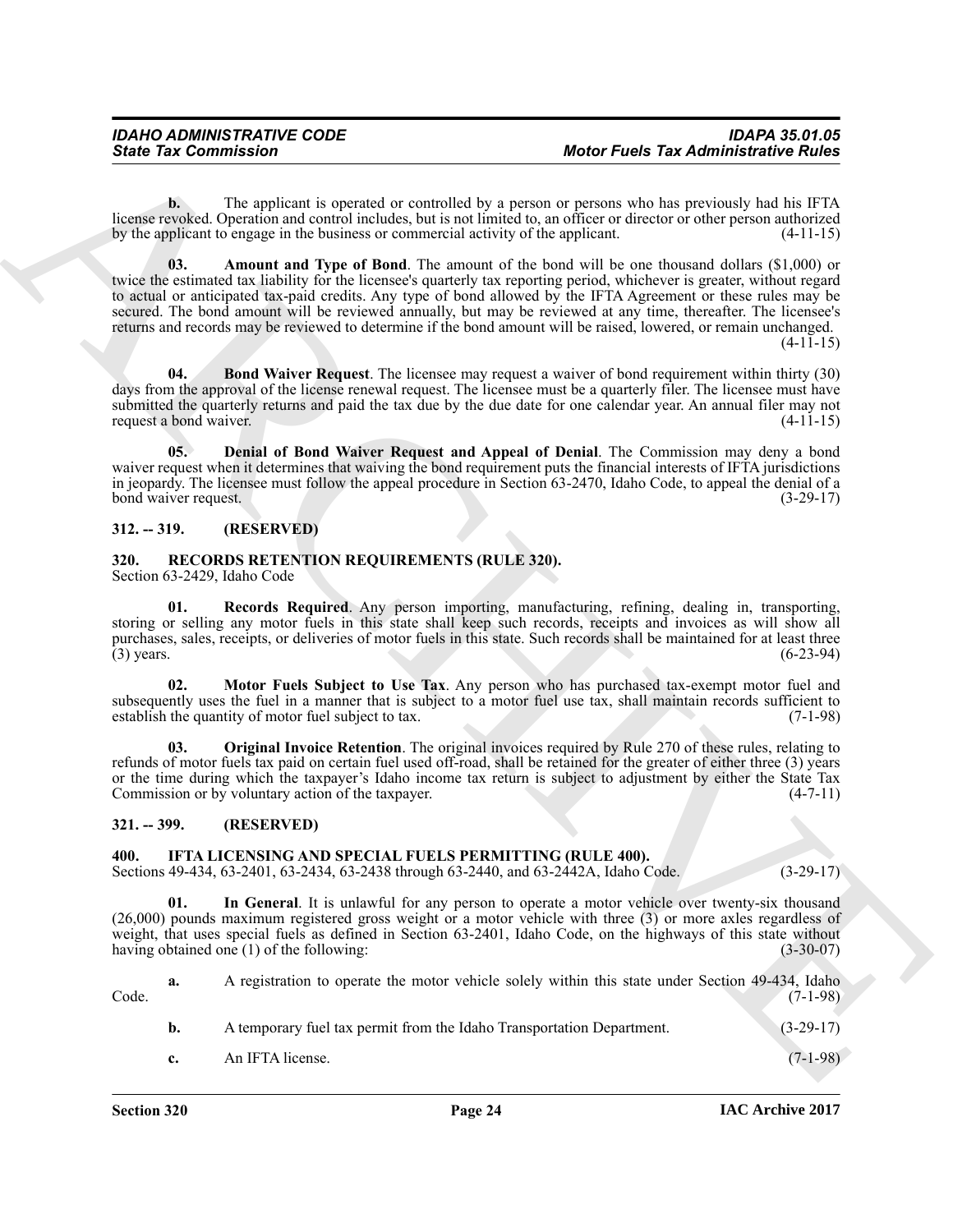### <span id="page-24-5"></span><span id="page-24-4"></span><span id="page-24-3"></span><span id="page-24-2"></span><span id="page-24-1"></span><span id="page-24-0"></span>**401. -- 419. (RESERVED)**

<span id="page-24-8"></span><span id="page-24-7"></span><span id="page-24-6"></span>

| 02.<br>Federal or In-State Governmental Vehicles. Motor vehicles owned or leased and operated by the<br>federal government or the state of Idaho or their instrumentalities or political subdivisions are exempt from these<br>requirements.<br>$(3-15-02)$<br>03.<br><b>Out-of-State Governmental Vehicles</b> . Motor vehicles owned or operated by another state of the<br>United States or any agency or subdivision thereof are exempt from permitting and reporting under this rule if the<br>state in which they are owned grants a reciprocal privilege to Idaho and its agencies and subdivisions.<br>$(7-1-98)$<br><b>Temporary Fuel Tax Permits</b> . Any person who operates a motor vehicle over twenty-six thousand<br>04.<br>(26,000) pounds maximum registered gross weight or a motor vehicle with three (3) or more axles regardless of<br>weight, that uses special fuels on the highways of this state and is not registered solely for operation in this state under<br>Section 49-434, Idaho Code, or IFTA licensed, shall secure a temporary fuel tax permit from the Idaho Transportation<br>Department in the manner provided and required by that department.<br>$(3-29-17)$<br>Failure to Obtain an IFTA License, or Temporary Fuel Tax Permit. Operation of a motor<br>05.<br>vehicle over twenty-six thousand $(26,000)$ pounds maximum registered gross weight or a motor vehicle with three $(3)$<br>or more axles regardless of weight, that uses special fuels on the highways of this state without a registration to<br>operate the motor vehicle solely within this state under Section 49-434, Idaho Code, an IFTA license, or an Idaho<br>temporary fuel tax permit is hereby deemed to be an act tending to prejudice the collection of the special fuels tax and<br>an act that renders wholly or partially ineffective the procedures for collection of that tax. Accordingly, any deputy of<br>the Commission, including those designated as deputies in Section 300 of these rules, may issue a jeopardy<br>assessment under the authority of Section 63-2434, Idaho Code. Such deputy is authorized to institute immediate<br>collection procedures, including issuance of a tax warrant and distraint of the motor vehicle required to display, but<br>failing to display, either an IFTA license or a temporary fuel tax permit.<br>$(3-29-17)$<br>(RESERVED)<br>$401. - 419.$<br>DOCUMENTATION FOR IFTA LICENSEE REPORTING AND SPECIAL FUELS USERS<br>420.<br><b>CLAIMING NONTAXABLE USE OF SPECIAL FUELS IN A MOTOR VEHICLE (RULE 420).</b><br>Sections 63-2439, Idaho Code<br>Records Required for Idaho IFTA Licensee and Special Fuels Users Claiming Nontaxable<br>01.<br>Use of Special Fuels in a Motor Vehicle. Records are required to verify the accuracy of any tax report or worksheet<br>filed with the State Tax Commission. The taxpayer displaying, or required to display, an IFTA decal or a temporary<br>permit, or a special fuels user claiming nontaxable use of tax-paid special fuels in a motor vehicle using a Form 75,<br>shall retain originals of all invoices or other documents relating to purchases of special fuels and all records relating<br>to the mileage of the motor vehicles.<br>$(3-15-02)$<br>Fuel Records. In order for the IFTA licensee or other special fuels user seeking a refund for the<br>02.<br>nontaxable use of special fuels in its motor vehicle to obtain credit for tax-paid purchases, a receipt or invoice, a<br>credit card receipt, or microfilm/microfiche of the receipt or invoice must be retained by the special fuels user<br>showing evidence of such purchases and tax having been paid. An acceptable receipt or invoice for tax-paid<br>purchases taken as credit must include, but not be limited to, the following:<br>$(3-15-02)$<br>The date of each receipt of fuel;<br>$(7-1-98)$<br>a.<br>The name and address of the person from whom purchased or received;<br>b.<br>$(7-1-98)$<br>The number of gallons received;<br>$(7-1-98)$<br>c.<br>Both taxable and nontaxable usage of fuel;<br>$(7-1-98)$<br>d.<br>The type of fuel;<br>$(7-1-98)$<br>e.<br>f.<br>The specific vehicle or equipment into which the fuel was placed;<br>$(7-1-98)$ | <b>State Tax Commission</b> | <b>Motor Fuels Tax Administrative Rules</b> |  |
|------------------------------------------------------------------------------------------------------------------------------------------------------------------------------------------------------------------------------------------------------------------------------------------------------------------------------------------------------------------------------------------------------------------------------------------------------------------------------------------------------------------------------------------------------------------------------------------------------------------------------------------------------------------------------------------------------------------------------------------------------------------------------------------------------------------------------------------------------------------------------------------------------------------------------------------------------------------------------------------------------------------------------------------------------------------------------------------------------------------------------------------------------------------------------------------------------------------------------------------------------------------------------------------------------------------------------------------------------------------------------------------------------------------------------------------------------------------------------------------------------------------------------------------------------------------------------------------------------------------------------------------------------------------------------------------------------------------------------------------------------------------------------------------------------------------------------------------------------------------------------------------------------------------------------------------------------------------------------------------------------------------------------------------------------------------------------------------------------------------------------------------------------------------------------------------------------------------------------------------------------------------------------------------------------------------------------------------------------------------------------------------------------------------------------------------------------------------------------------------------------------------------------------------------------------------------------------------------------------------------------------------------------------------------------------------------------------------------------------------------------------------------------------------------------------------------------------------------------------------------------------------------------------------------------------------------------------------------------------------------------------------------------------------------------------------------------------------------------------------------------------------------------------------------------------------------------------------------------------------------------------------------------------------------------------------------------------------------------------------------------------------------------------------------------------------------------------------------------------------------------------------------------------------------------------------------------------------------------------------------------------------------------------------------------------------------------------------------------------------------------------------------------------------------------------------------------------------------------------------------------------------------------------------------------------------------------------------------------------------------------------------------------------------------------------------------------------------------------------------------------------------------------------------------------------------------------------------------------------------------------------------------------|-----------------------------|---------------------------------------------|--|
|                                                                                                                                                                                                                                                                                                                                                                                                                                                                                                                                                                                                                                                                                                                                                                                                                                                                                                                                                                                                                                                                                                                                                                                                                                                                                                                                                                                                                                                                                                                                                                                                                                                                                                                                                                                                                                                                                                                                                                                                                                                                                                                                                                                                                                                                                                                                                                                                                                                                                                                                                                                                                                                                                                                                                                                                                                                                                                                                                                                                                                                                                                                                                                                                                                                                                                                                                                                                                                                                                                                                                                                                                                                                                                                                                                                                                                                                                                                                                                                                                                                                                                                                                                                                                                                                              |                             |                                             |  |
|                                                                                                                                                                                                                                                                                                                                                                                                                                                                                                                                                                                                                                                                                                                                                                                                                                                                                                                                                                                                                                                                                                                                                                                                                                                                                                                                                                                                                                                                                                                                                                                                                                                                                                                                                                                                                                                                                                                                                                                                                                                                                                                                                                                                                                                                                                                                                                                                                                                                                                                                                                                                                                                                                                                                                                                                                                                                                                                                                                                                                                                                                                                                                                                                                                                                                                                                                                                                                                                                                                                                                                                                                                                                                                                                                                                                                                                                                                                                                                                                                                                                                                                                                                                                                                                                              |                             |                                             |  |
|                                                                                                                                                                                                                                                                                                                                                                                                                                                                                                                                                                                                                                                                                                                                                                                                                                                                                                                                                                                                                                                                                                                                                                                                                                                                                                                                                                                                                                                                                                                                                                                                                                                                                                                                                                                                                                                                                                                                                                                                                                                                                                                                                                                                                                                                                                                                                                                                                                                                                                                                                                                                                                                                                                                                                                                                                                                                                                                                                                                                                                                                                                                                                                                                                                                                                                                                                                                                                                                                                                                                                                                                                                                                                                                                                                                                                                                                                                                                                                                                                                                                                                                                                                                                                                                                              |                             |                                             |  |
|                                                                                                                                                                                                                                                                                                                                                                                                                                                                                                                                                                                                                                                                                                                                                                                                                                                                                                                                                                                                                                                                                                                                                                                                                                                                                                                                                                                                                                                                                                                                                                                                                                                                                                                                                                                                                                                                                                                                                                                                                                                                                                                                                                                                                                                                                                                                                                                                                                                                                                                                                                                                                                                                                                                                                                                                                                                                                                                                                                                                                                                                                                                                                                                                                                                                                                                                                                                                                                                                                                                                                                                                                                                                                                                                                                                                                                                                                                                                                                                                                                                                                                                                                                                                                                                                              |                             |                                             |  |
|                                                                                                                                                                                                                                                                                                                                                                                                                                                                                                                                                                                                                                                                                                                                                                                                                                                                                                                                                                                                                                                                                                                                                                                                                                                                                                                                                                                                                                                                                                                                                                                                                                                                                                                                                                                                                                                                                                                                                                                                                                                                                                                                                                                                                                                                                                                                                                                                                                                                                                                                                                                                                                                                                                                                                                                                                                                                                                                                                                                                                                                                                                                                                                                                                                                                                                                                                                                                                                                                                                                                                                                                                                                                                                                                                                                                                                                                                                                                                                                                                                                                                                                                                                                                                                                                              |                             |                                             |  |
|                                                                                                                                                                                                                                                                                                                                                                                                                                                                                                                                                                                                                                                                                                                                                                                                                                                                                                                                                                                                                                                                                                                                                                                                                                                                                                                                                                                                                                                                                                                                                                                                                                                                                                                                                                                                                                                                                                                                                                                                                                                                                                                                                                                                                                                                                                                                                                                                                                                                                                                                                                                                                                                                                                                                                                                                                                                                                                                                                                                                                                                                                                                                                                                                                                                                                                                                                                                                                                                                                                                                                                                                                                                                                                                                                                                                                                                                                                                                                                                                                                                                                                                                                                                                                                                                              |                             |                                             |  |
|                                                                                                                                                                                                                                                                                                                                                                                                                                                                                                                                                                                                                                                                                                                                                                                                                                                                                                                                                                                                                                                                                                                                                                                                                                                                                                                                                                                                                                                                                                                                                                                                                                                                                                                                                                                                                                                                                                                                                                                                                                                                                                                                                                                                                                                                                                                                                                                                                                                                                                                                                                                                                                                                                                                                                                                                                                                                                                                                                                                                                                                                                                                                                                                                                                                                                                                                                                                                                                                                                                                                                                                                                                                                                                                                                                                                                                                                                                                                                                                                                                                                                                                                                                                                                                                                              |                             |                                             |  |
|                                                                                                                                                                                                                                                                                                                                                                                                                                                                                                                                                                                                                                                                                                                                                                                                                                                                                                                                                                                                                                                                                                                                                                                                                                                                                                                                                                                                                                                                                                                                                                                                                                                                                                                                                                                                                                                                                                                                                                                                                                                                                                                                                                                                                                                                                                                                                                                                                                                                                                                                                                                                                                                                                                                                                                                                                                                                                                                                                                                                                                                                                                                                                                                                                                                                                                                                                                                                                                                                                                                                                                                                                                                                                                                                                                                                                                                                                                                                                                                                                                                                                                                                                                                                                                                                              |                             |                                             |  |
|                                                                                                                                                                                                                                                                                                                                                                                                                                                                                                                                                                                                                                                                                                                                                                                                                                                                                                                                                                                                                                                                                                                                                                                                                                                                                                                                                                                                                                                                                                                                                                                                                                                                                                                                                                                                                                                                                                                                                                                                                                                                                                                                                                                                                                                                                                                                                                                                                                                                                                                                                                                                                                                                                                                                                                                                                                                                                                                                                                                                                                                                                                                                                                                                                                                                                                                                                                                                                                                                                                                                                                                                                                                                                                                                                                                                                                                                                                                                                                                                                                                                                                                                                                                                                                                                              |                             |                                             |  |
|                                                                                                                                                                                                                                                                                                                                                                                                                                                                                                                                                                                                                                                                                                                                                                                                                                                                                                                                                                                                                                                                                                                                                                                                                                                                                                                                                                                                                                                                                                                                                                                                                                                                                                                                                                                                                                                                                                                                                                                                                                                                                                                                                                                                                                                                                                                                                                                                                                                                                                                                                                                                                                                                                                                                                                                                                                                                                                                                                                                                                                                                                                                                                                                                                                                                                                                                                                                                                                                                                                                                                                                                                                                                                                                                                                                                                                                                                                                                                                                                                                                                                                                                                                                                                                                                              |                             |                                             |  |
|                                                                                                                                                                                                                                                                                                                                                                                                                                                                                                                                                                                                                                                                                                                                                                                                                                                                                                                                                                                                                                                                                                                                                                                                                                                                                                                                                                                                                                                                                                                                                                                                                                                                                                                                                                                                                                                                                                                                                                                                                                                                                                                                                                                                                                                                                                                                                                                                                                                                                                                                                                                                                                                                                                                                                                                                                                                                                                                                                                                                                                                                                                                                                                                                                                                                                                                                                                                                                                                                                                                                                                                                                                                                                                                                                                                                                                                                                                                                                                                                                                                                                                                                                                                                                                                                              |                             |                                             |  |
|                                                                                                                                                                                                                                                                                                                                                                                                                                                                                                                                                                                                                                                                                                                                                                                                                                                                                                                                                                                                                                                                                                                                                                                                                                                                                                                                                                                                                                                                                                                                                                                                                                                                                                                                                                                                                                                                                                                                                                                                                                                                                                                                                                                                                                                                                                                                                                                                                                                                                                                                                                                                                                                                                                                                                                                                                                                                                                                                                                                                                                                                                                                                                                                                                                                                                                                                                                                                                                                                                                                                                                                                                                                                                                                                                                                                                                                                                                                                                                                                                                                                                                                                                                                                                                                                              |                             |                                             |  |
|                                                                                                                                                                                                                                                                                                                                                                                                                                                                                                                                                                                                                                                                                                                                                                                                                                                                                                                                                                                                                                                                                                                                                                                                                                                                                                                                                                                                                                                                                                                                                                                                                                                                                                                                                                                                                                                                                                                                                                                                                                                                                                                                                                                                                                                                                                                                                                                                                                                                                                                                                                                                                                                                                                                                                                                                                                                                                                                                                                                                                                                                                                                                                                                                                                                                                                                                                                                                                                                                                                                                                                                                                                                                                                                                                                                                                                                                                                                                                                                                                                                                                                                                                                                                                                                                              |                             |                                             |  |
|                                                                                                                                                                                                                                                                                                                                                                                                                                                                                                                                                                                                                                                                                                                                                                                                                                                                                                                                                                                                                                                                                                                                                                                                                                                                                                                                                                                                                                                                                                                                                                                                                                                                                                                                                                                                                                                                                                                                                                                                                                                                                                                                                                                                                                                                                                                                                                                                                                                                                                                                                                                                                                                                                                                                                                                                                                                                                                                                                                                                                                                                                                                                                                                                                                                                                                                                                                                                                                                                                                                                                                                                                                                                                                                                                                                                                                                                                                                                                                                                                                                                                                                                                                                                                                                                              |                             |                                             |  |
|                                                                                                                                                                                                                                                                                                                                                                                                                                                                                                                                                                                                                                                                                                                                                                                                                                                                                                                                                                                                                                                                                                                                                                                                                                                                                                                                                                                                                                                                                                                                                                                                                                                                                                                                                                                                                                                                                                                                                                                                                                                                                                                                                                                                                                                                                                                                                                                                                                                                                                                                                                                                                                                                                                                                                                                                                                                                                                                                                                                                                                                                                                                                                                                                                                                                                                                                                                                                                                                                                                                                                                                                                                                                                                                                                                                                                                                                                                                                                                                                                                                                                                                                                                                                                                                                              |                             |                                             |  |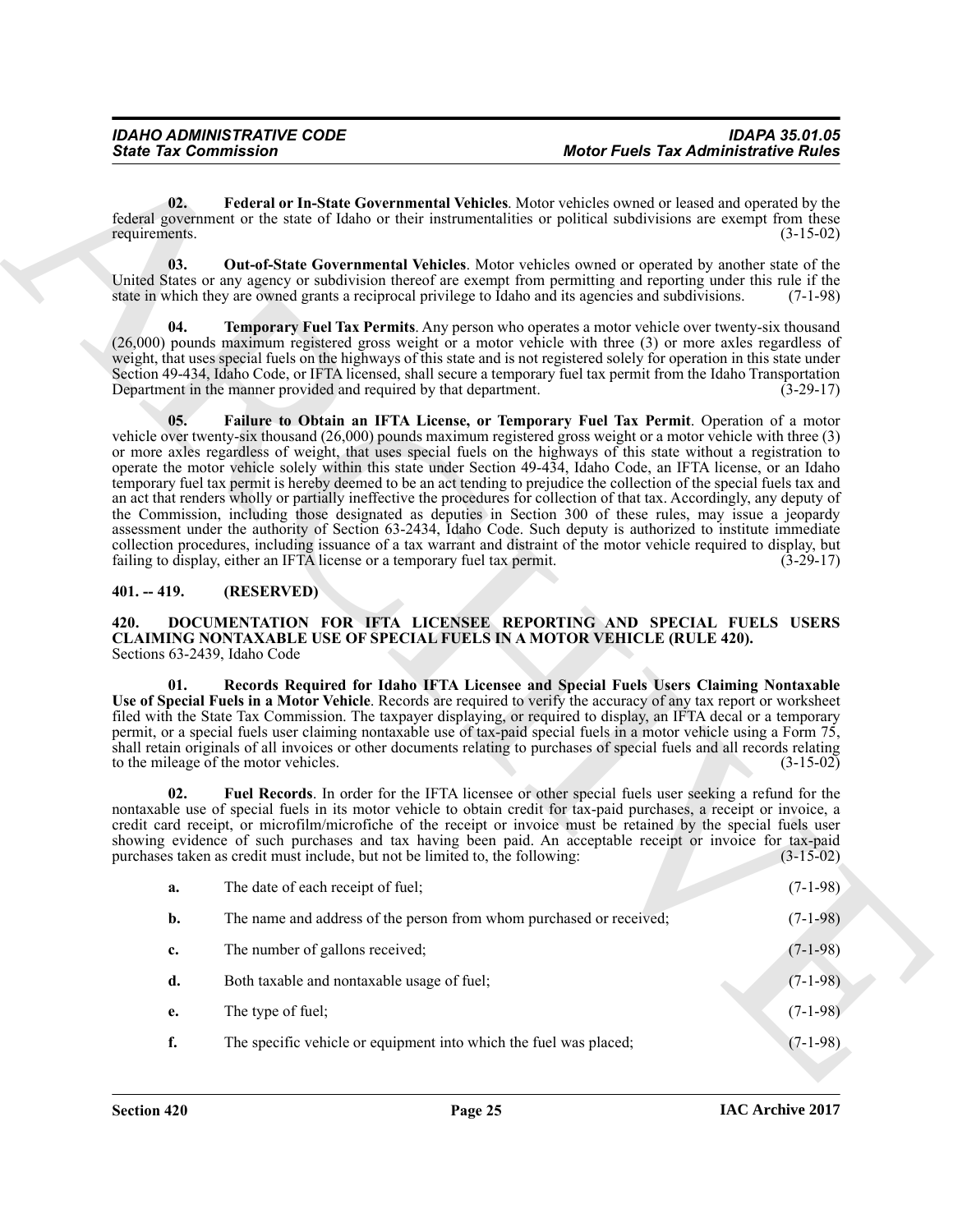<span id="page-25-2"></span><span id="page-25-0"></span>

| d. | Starting and ending dates of trips; | $(7-1-98)$ |
|----|-------------------------------------|------------|
|    |                                     |            |

<span id="page-25-1"></span>

| Detailed records of all withdrawals from bulk storage tanks, including the date of withdrawal, the<br>number of gallons withdrawn, the fuel type, the unit number, the equipment type, and inventory records; and (4-6-05)<br>Documents necessary to substantiate volume, time or weight for power-take-off and auxiliary<br>engine allowances described in Rule 292 of these rules.<br>03.<br><b>Mileage Records.</b> Non-IFTA special fuels users who qualify to use one (1) of the "Standard<br>MPGs" found in Rule 290 of these rules need only record and report Idaho taxable miles. All IFTA licensees and all<br>other special fuels users seeking a fuels tax refund for nontaxable special fuels used in a motor vehicle shall maintain<br>detailed mileage records, such as trip logs or trip sheets, on an individual-vehicle basis. Such records shall contain,<br>but not be limited to:<br>Total trip miles, including vicinity miles, except for non-IFTA motor vehicle(s) using one (1) of the<br>a.<br>"standard miles per gallon" (MPG) found in Rule 290 of these rules;<br>Miles traveled for taxable and nontaxable use. Only taxable miles traveled are required for non-<br>b.<br>IFTA motor vehicles using one (1) of the "standard miles per gallon" found in Rule 290 of these rules;<br>Mileage recaps for each vehicle. IFTA licensees are required to keep mileage recaps for each<br>c.<br>jurisdiction in which the IFTA vehicle operated;<br>d.<br>Starting and ending dates of trips;<br>Trip origin, interim stops and destination;<br>e.<br>Hubometer or odometer readings from the beginning and ending of each trip and at the crossing of<br>f.<br>each jurisdiction's border. Interstate motor vehicles that, for certain time periods, do not cross jurisdiction borders<br>need only record daily hubometer or odometer readings for those time periods;<br>Complete routes of travel, including pick up and delivery locations;<br>g.<br>Vehicle license number or unit number; and<br>h.<br>i.<br>Driver's name.<br>Additional Records Requirements. Other records may be required, such as:<br>04.<br>Bills of lading or manifest documents;<br>a.<br>Vehicle dispatch ledgers;<br>b.<br>Accounts payable and receivable;<br>c.<br>d.<br>Lease agreements;<br>Driver pay records;<br>e.<br>f.<br>Driver logs;<br>Fuel use trip permits; and<br>g. |             |
|------------------------------------------------------------------------------------------------------------------------------------------------------------------------------------------------------------------------------------------------------------------------------------------------------------------------------------------------------------------------------------------------------------------------------------------------------------------------------------------------------------------------------------------------------------------------------------------------------------------------------------------------------------------------------------------------------------------------------------------------------------------------------------------------------------------------------------------------------------------------------------------------------------------------------------------------------------------------------------------------------------------------------------------------------------------------------------------------------------------------------------------------------------------------------------------------------------------------------------------------------------------------------------------------------------------------------------------------------------------------------------------------------------------------------------------------------------------------------------------------------------------------------------------------------------------------------------------------------------------------------------------------------------------------------------------------------------------------------------------------------------------------------------------------------------------------------------------------------------------------------------------------------------------------------------------------------------------------------------------------------------------------------------------------------------------------------------------------------------------------------------------------------------------------------------------------------------------------------------------------------------------------------------------------------------------------------------------------------------------------------------------------|-------------|
|                                                                                                                                                                                                                                                                                                                                                                                                                                                                                                                                                                                                                                                                                                                                                                                                                                                                                                                                                                                                                                                                                                                                                                                                                                                                                                                                                                                                                                                                                                                                                                                                                                                                                                                                                                                                                                                                                                                                                                                                                                                                                                                                                                                                                                                                                                                                                                                                |             |
|                                                                                                                                                                                                                                                                                                                                                                                                                                                                                                                                                                                                                                                                                                                                                                                                                                                                                                                                                                                                                                                                                                                                                                                                                                                                                                                                                                                                                                                                                                                                                                                                                                                                                                                                                                                                                                                                                                                                                                                                                                                                                                                                                                                                                                                                                                                                                                                                | $(3-30-01)$ |
|                                                                                                                                                                                                                                                                                                                                                                                                                                                                                                                                                                                                                                                                                                                                                                                                                                                                                                                                                                                                                                                                                                                                                                                                                                                                                                                                                                                                                                                                                                                                                                                                                                                                                                                                                                                                                                                                                                                                                                                                                                                                                                                                                                                                                                                                                                                                                                                                | $(3-15-02)$ |
|                                                                                                                                                                                                                                                                                                                                                                                                                                                                                                                                                                                                                                                                                                                                                                                                                                                                                                                                                                                                                                                                                                                                                                                                                                                                                                                                                                                                                                                                                                                                                                                                                                                                                                                                                                                                                                                                                                                                                                                                                                                                                                                                                                                                                                                                                                                                                                                                | $(3-30-01)$ |
|                                                                                                                                                                                                                                                                                                                                                                                                                                                                                                                                                                                                                                                                                                                                                                                                                                                                                                                                                                                                                                                                                                                                                                                                                                                                                                                                                                                                                                                                                                                                                                                                                                                                                                                                                                                                                                                                                                                                                                                                                                                                                                                                                                                                                                                                                                                                                                                                | $(3-30-01)$ |
|                                                                                                                                                                                                                                                                                                                                                                                                                                                                                                                                                                                                                                                                                                                                                                                                                                                                                                                                                                                                                                                                                                                                                                                                                                                                                                                                                                                                                                                                                                                                                                                                                                                                                                                                                                                                                                                                                                                                                                                                                                                                                                                                                                                                                                                                                                                                                                                                | $(3-15-02)$ |
|                                                                                                                                                                                                                                                                                                                                                                                                                                                                                                                                                                                                                                                                                                                                                                                                                                                                                                                                                                                                                                                                                                                                                                                                                                                                                                                                                                                                                                                                                                                                                                                                                                                                                                                                                                                                                                                                                                                                                                                                                                                                                                                                                                                                                                                                                                                                                                                                | $(7-1-98)$  |
|                                                                                                                                                                                                                                                                                                                                                                                                                                                                                                                                                                                                                                                                                                                                                                                                                                                                                                                                                                                                                                                                                                                                                                                                                                                                                                                                                                                                                                                                                                                                                                                                                                                                                                                                                                                                                                                                                                                                                                                                                                                                                                                                                                                                                                                                                                                                                                                                | $(7-1-98)$  |
|                                                                                                                                                                                                                                                                                                                                                                                                                                                                                                                                                                                                                                                                                                                                                                                                                                                                                                                                                                                                                                                                                                                                                                                                                                                                                                                                                                                                                                                                                                                                                                                                                                                                                                                                                                                                                                                                                                                                                                                                                                                                                                                                                                                                                                                                                                                                                                                                | $(7-1-98)$  |
|                                                                                                                                                                                                                                                                                                                                                                                                                                                                                                                                                                                                                                                                                                                                                                                                                                                                                                                                                                                                                                                                                                                                                                                                                                                                                                                                                                                                                                                                                                                                                                                                                                                                                                                                                                                                                                                                                                                                                                                                                                                                                                                                                                                                                                                                                                                                                                                                | $(7-1-98)$  |
|                                                                                                                                                                                                                                                                                                                                                                                                                                                                                                                                                                                                                                                                                                                                                                                                                                                                                                                                                                                                                                                                                                                                                                                                                                                                                                                                                                                                                                                                                                                                                                                                                                                                                                                                                                                                                                                                                                                                                                                                                                                                                                                                                                                                                                                                                                                                                                                                | $(4-6-05)$  |
|                                                                                                                                                                                                                                                                                                                                                                                                                                                                                                                                                                                                                                                                                                                                                                                                                                                                                                                                                                                                                                                                                                                                                                                                                                                                                                                                                                                                                                                                                                                                                                                                                                                                                                                                                                                                                                                                                                                                                                                                                                                                                                                                                                                                                                                                                                                                                                                                | $(7-1-98)$  |
|                                                                                                                                                                                                                                                                                                                                                                                                                                                                                                                                                                                                                                                                                                                                                                                                                                                                                                                                                                                                                                                                                                                                                                                                                                                                                                                                                                                                                                                                                                                                                                                                                                                                                                                                                                                                                                                                                                                                                                                                                                                                                                                                                                                                                                                                                                                                                                                                | $(7-1-98)$  |
|                                                                                                                                                                                                                                                                                                                                                                                                                                                                                                                                                                                                                                                                                                                                                                                                                                                                                                                                                                                                                                                                                                                                                                                                                                                                                                                                                                                                                                                                                                                                                                                                                                                                                                                                                                                                                                                                                                                                                                                                                                                                                                                                                                                                                                                                                                                                                                                                | $(7-1-98)$  |
|                                                                                                                                                                                                                                                                                                                                                                                                                                                                                                                                                                                                                                                                                                                                                                                                                                                                                                                                                                                                                                                                                                                                                                                                                                                                                                                                                                                                                                                                                                                                                                                                                                                                                                                                                                                                                                                                                                                                                                                                                                                                                                                                                                                                                                                                                                                                                                                                | $(7-1-98)$  |
|                                                                                                                                                                                                                                                                                                                                                                                                                                                                                                                                                                                                                                                                                                                                                                                                                                                                                                                                                                                                                                                                                                                                                                                                                                                                                                                                                                                                                                                                                                                                                                                                                                                                                                                                                                                                                                                                                                                                                                                                                                                                                                                                                                                                                                                                                                                                                                                                | $(7-1-98)$  |
|                                                                                                                                                                                                                                                                                                                                                                                                                                                                                                                                                                                                                                                                                                                                                                                                                                                                                                                                                                                                                                                                                                                                                                                                                                                                                                                                                                                                                                                                                                                                                                                                                                                                                                                                                                                                                                                                                                                                                                                                                                                                                                                                                                                                                                                                                                                                                                                                | $(7-1-98)$  |
|                                                                                                                                                                                                                                                                                                                                                                                                                                                                                                                                                                                                                                                                                                                                                                                                                                                                                                                                                                                                                                                                                                                                                                                                                                                                                                                                                                                                                                                                                                                                                                                                                                                                                                                                                                                                                                                                                                                                                                                                                                                                                                                                                                                                                                                                                                                                                                                                | $(7-1-98)$  |
|                                                                                                                                                                                                                                                                                                                                                                                                                                                                                                                                                                                                                                                                                                                                                                                                                                                                                                                                                                                                                                                                                                                                                                                                                                                                                                                                                                                                                                                                                                                                                                                                                                                                                                                                                                                                                                                                                                                                                                                                                                                                                                                                                                                                                                                                                                                                                                                                | $(7-1-98)$  |
|                                                                                                                                                                                                                                                                                                                                                                                                                                                                                                                                                                                                                                                                                                                                                                                                                                                                                                                                                                                                                                                                                                                                                                                                                                                                                                                                                                                                                                                                                                                                                                                                                                                                                                                                                                                                                                                                                                                                                                                                                                                                                                                                                                                                                                                                                                                                                                                                | $(7-1-98)$  |
| Other documents used in preparing fuel tax reports.<br>h.                                                                                                                                                                                                                                                                                                                                                                                                                                                                                                                                                                                                                                                                                                                                                                                                                                                                                                                                                                                                                                                                                                                                                                                                                                                                                                                                                                                                                                                                                                                                                                                                                                                                                                                                                                                                                                                                                                                                                                                                                                                                                                                                                                                                                                                                                                                                      | $(7-1-98)$  |
| Trip Summaries. Individual trips shall be accumulated into monthly, quarterly, or annual<br>05.<br>summaries. These summaries shall be used as the basis for the miles submitted on the IFTA quarterly or annual<br>reports, and on the worksheet submitted with the Form 75.                                                                                                                                                                                                                                                                                                                                                                                                                                                                                                                                                                                                                                                                                                                                                                                                                                                                                                                                                                                                                                                                                                                                                                                                                                                                                                                                                                                                                                                                                                                                                                                                                                                                                                                                                                                                                                                                                                                                                                                                                                                                                                                  | $(7-1-98)$  |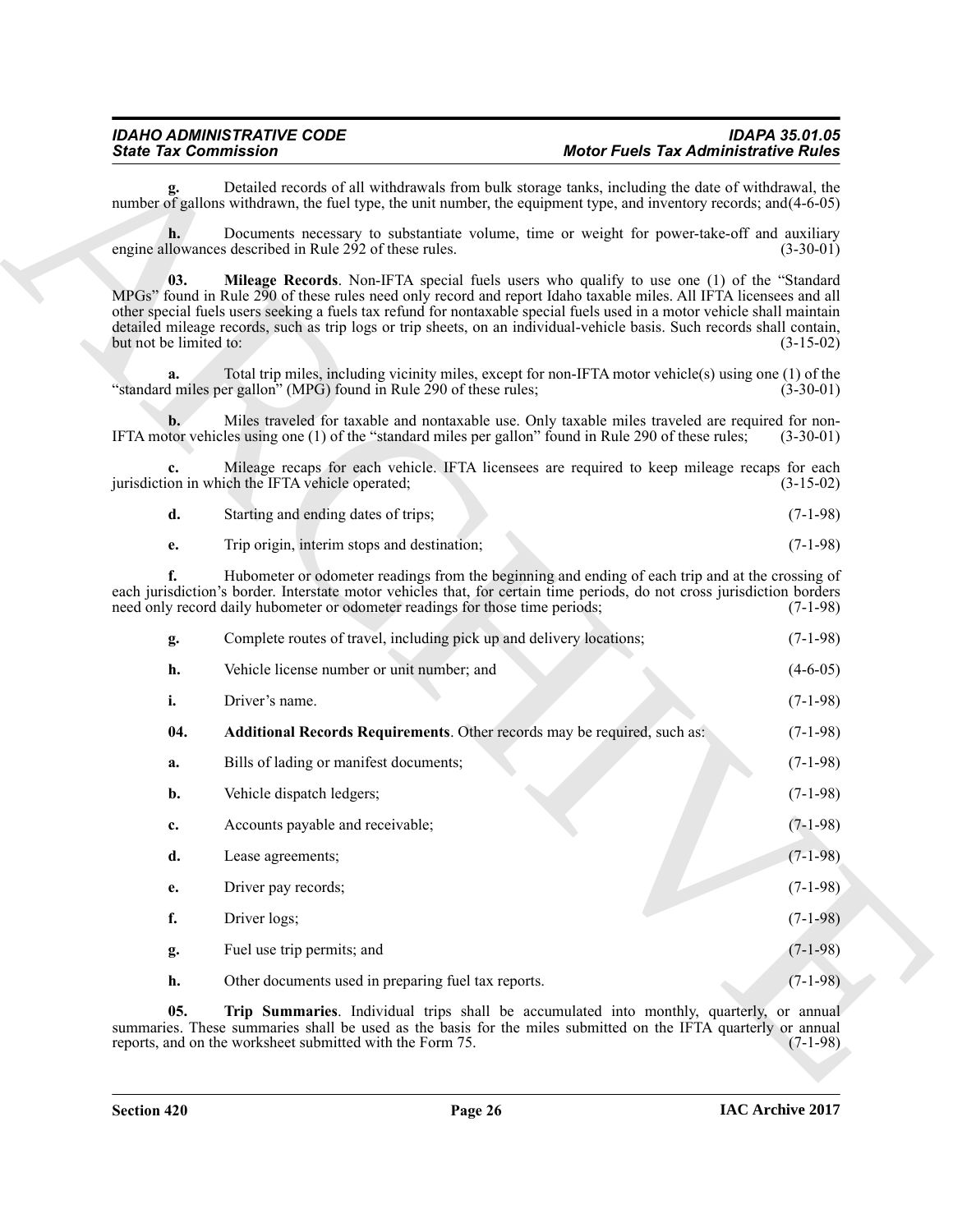<span id="page-26-5"></span>**06. Computer Printout Support**. Hard copies of summary computer printouts must be supported by the sor logs verifying mileage traveled. trip sheets or logs verifying mileage traveled.

<span id="page-26-6"></span>**07. Mileage Information**. Information recorded on trip sheets must be legible and reflect actual miles traveled. Mileage records must include all movement of the vehicle including loaded, empty, and tractor-only (bobtail) miles. Non-IFTA special fuels users who qualify to use a "Standard MPG" need only record and report taxable miles in Idaho.

<span id="page-26-7"></span>**08. Records Retention**. The records required in this rule shall be retained for the greater of three (3) years for Idaho special fuels users or the time during which the taxpayer's income tax return is subject to adjustment by either the State Tax Commission or voluntary action by the taxpayer if the refund claim is filed with the taxpayer's Idaho income tax return. Records shall be retained for four  $(4)$  years for IFTA license holders.

<span id="page-26-8"></span>**09. U.S./Metric Conversion**. The following conversion factors must be used, when necessary, to convert fuel and mileage records to U.S. or metric measurement:

|                                    | One $(1)$ Liter = .2642 gallons    |
|------------------------------------|------------------------------------|
| One $(1)$ Gallon = 3.785 liters    |                                    |
|                                    | One $(1)$ Mile = 1.6093 kilometers |
| One (1) Kilometer $=$ .62137 miles |                                    |
|                                    |                                    |

(7-1-98)

<span id="page-26-9"></span>**10. Mileage Disputes**. Whenever a mileage dispute arises between the taxpayer and the State Tax Commission, the official mileage map distributed by the appropriate authority in each jurisdiction will be used to resolve the point-to-point mileage differences. (4-6-05) resolve the point-to-point mileage differences.

### <span id="page-26-4"></span><span id="page-26-0"></span>**421. DOCUMENTATION FOR IDAHO INTERNATIONAL REGISTRATION PLAN REGISTRANTS (RULE 421).**

### Section 49-439, Idaho Code

Since Tax Commuter Finland Supervirt, that ooyie of same Morio Fuel Tax Administrative Right<br>
applies to computer Finland Supervirt that ooyie of same space and the tractice and the supervirtual interaction<br>
the Supervirt Records Required For Idaho International Registration Plan Registrants. Registrants must keep records to verify the accuracy of any Idaho International Registration Plan (IRP) application submitted to the Idaho Transportation Department. Registrants must keep the records required by Rule 420 of these rules for all IRP registered vehicles. Also, registrants must keep individual vehicle records by registered fleet for each application reporting period of July 1st through June 30th.

<span id="page-26-2"></span><span id="page-26-1"></span>**422. DOCUMENTATION FOR IDAHO FULL FEE REGISTRANTS (RULE 422).** Section 49-439, Idaho Code

<span id="page-26-3"></span>**01. Records Required For Idaho Full Fee Registrations**. Registrants must keep records to verify the accuracy of any Idaho Full Fee registration application submitted to the Idaho Transportation Department. No records are required for full fee vehicles registered at less than sixty-two thousand (62,000) lbs. gvw or those registered at the maximum tier, of over fifty thousand (50,000) miles per reporting period. Registrants must keep records by individual vehicle for each reporting period of July 1st through June 30th. Examples of records include, but are not limited to:

 $(7-1-16)$ 

**a.** Distance Measuring Devices. Odometer, hubometer, GPS or perpetual life-to-date readings. Records must include the date the reading was recorded and the reading. When changing devices, the change must be properly documented. (7-1-16) properly documented.

**b.** Daily Trip Logs. Logs include the date of travel, origin and destination of the trip, and number of miles traveled. Logs may be supported by load tickets, billing invoices, or other original source documents that can verify miles traveled. (7-1-16) verify miles traveled.

**c.** Number of Trip/Round Trip Miles. When making numerous short trips from the same origin to the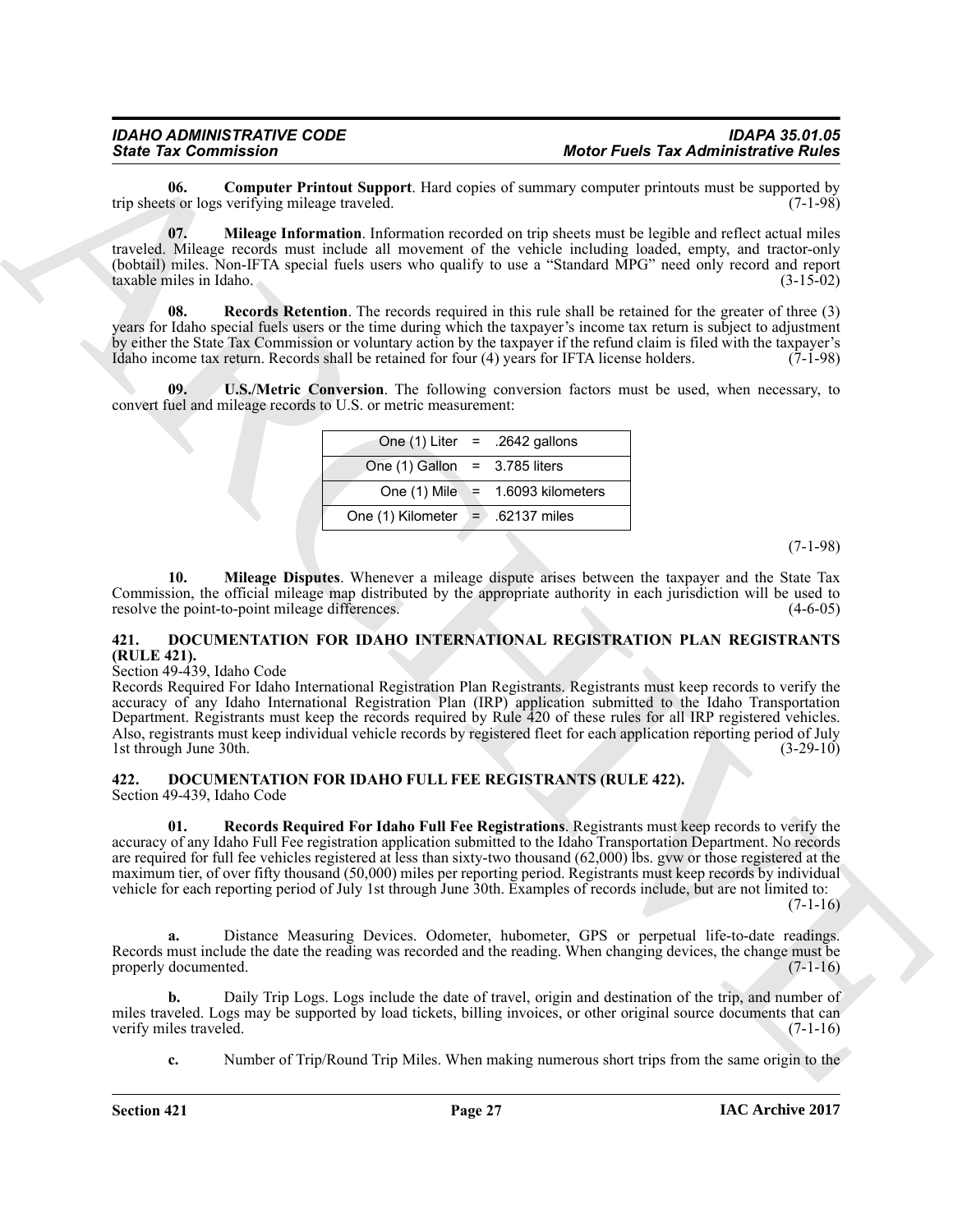same destination, records include the origin, destination, and round trip miles. Computations must be supported by scale tickets, load tickets, a route map, or a Commission approved trip analysis. (7-1-16) scale tickets, load tickets, a route map, or a Commission approved trip analysis.

**d.** Fuel Purchases. Retail fuel purchases are fuel invoices with the date, location, quantity, and type of fuel purchased. Bulk fuel records must be sufficient to prove the accuracy of the fuel use. Fuel purchase records must show the usage per unit. The records must document how the average miles-per-gallon (MPG) was calculated.

 $(7-1-16)$ 

<span id="page-27-9"></span>**02. Credit For Off-Road Miles And Documentation Required**. Credit for off-road miles may be given for roads not maintained by a government entity or roads built or maintained by the registrant pursuant to a contract, according to Subsection 292.03 of these rules. These include roads on private property, roads under construction but not open to the public, and may include designated Forest Service roads. Off-road miles must be documented by using odometer readings, maps, contracts, GPS readings, or a Commission approved trip analysis.

 $(3-29-10)$ 

<span id="page-27-10"></span>**03. IFTA Licensees with Full Fee Registration**. An International Fuel Tax Agreement (IFTA) licensee with full fee registration must maintain records required by IFTA.

### <span id="page-27-0"></span>**423. -- 499. (RESERVED)**

### <span id="page-27-11"></span><span id="page-27-1"></span>**500. IDAHO CLEAN WATER TRUST FUND TRANSFER FEE (RULE 500).**

Section 41-4901, Idaho Code

Petroleum Transfer Fee. The fee imposed by Section 41-4909, Idaho Code, is The Idaho Clean Water Trust Fund Transfer Fee. For simplicity, it shall be called the Petroleum Transfer Fee in these rules. (4-6-05)

### <span id="page-27-12"></span><span id="page-27-2"></span>**501. PETROLEUM TRANSFER FEE REINSTATED (RULE 501).**

The Petroleum Transfer Fee was suspended as of October 1, 1999. Imposition of the Petroleum Transfer Fee was reinstated on September 1, 2007, pursuant to Section 41-4909(10), Idaho Code.

### <span id="page-27-3"></span>**502. -- 509. (RESERVED)**

### <span id="page-27-5"></span><span id="page-27-4"></span>**510. APPLICATION AND REPORTING OF THE PETROLEUM TRANSFER FEE (RULE 510).** Section 41-4909, Idaho Code

### <span id="page-27-6"></span>**01. Application**. (6-23-94)

Since Tax Commission with the transition and simulate particle Tax Administrative Patient Tax (1992). The transition of the transition of the transition of the transition of the transition of the transition of the transit **a.** The Petroleum Transfer Fee applies to the first receipt of any petroleum or petroleum product within this state. The amount of the fee is one cent (\$0.01) for each gallon of petroleum or petroleum product received. The fee shall be paid by the distributor who receives any petroleum or petroleum product not excluded from the fee, unless the fee has previously been paid on the same petroleum or petroleum product. Only licensed Idaho fuel distributors may receive refunds or credits of the transfer fee. The refunds or credits must be claimed on the distributor report required in Section 63-2406, Idaho Code, according to Rule 180. (3-20-14)

**b.** The legal incidence of the fee is on the first distributor which receives any petroleum or petroleum product. This distributor is required to report and pay the transfer fee to the State Tax Commission. The fee is not required to be separately stated on any invoice, receipt, or other billing document. A choice to state separately the fee does not change its legal incidence or its nature. (3-20-14)

<span id="page-27-8"></span>**02. Receipt of Petroleum Products**. Receipt of petroleum or petroleum products shall be determined according to Section 63-2403, Idaho Code. Receipt is determined by the movement of petroleum or petroleum products from permanent storage facility (terminal) or crossing the border of this state. Storage of petroleum or petroleum products is incidental to the movement of the petroleum or petroleum products. (3-20-14)

**03. Exemption to Application of the Transfer Fee**. The Petroleum Transfer Fee does not apply to petroleum or petroleum products that are: (6-23-94)

<span id="page-27-7"></span>

|  | Returned to the refinery or pipeline terminal. | $(6-23-94)$ |
|--|------------------------------------------------|-------------|
|--|------------------------------------------------|-------------|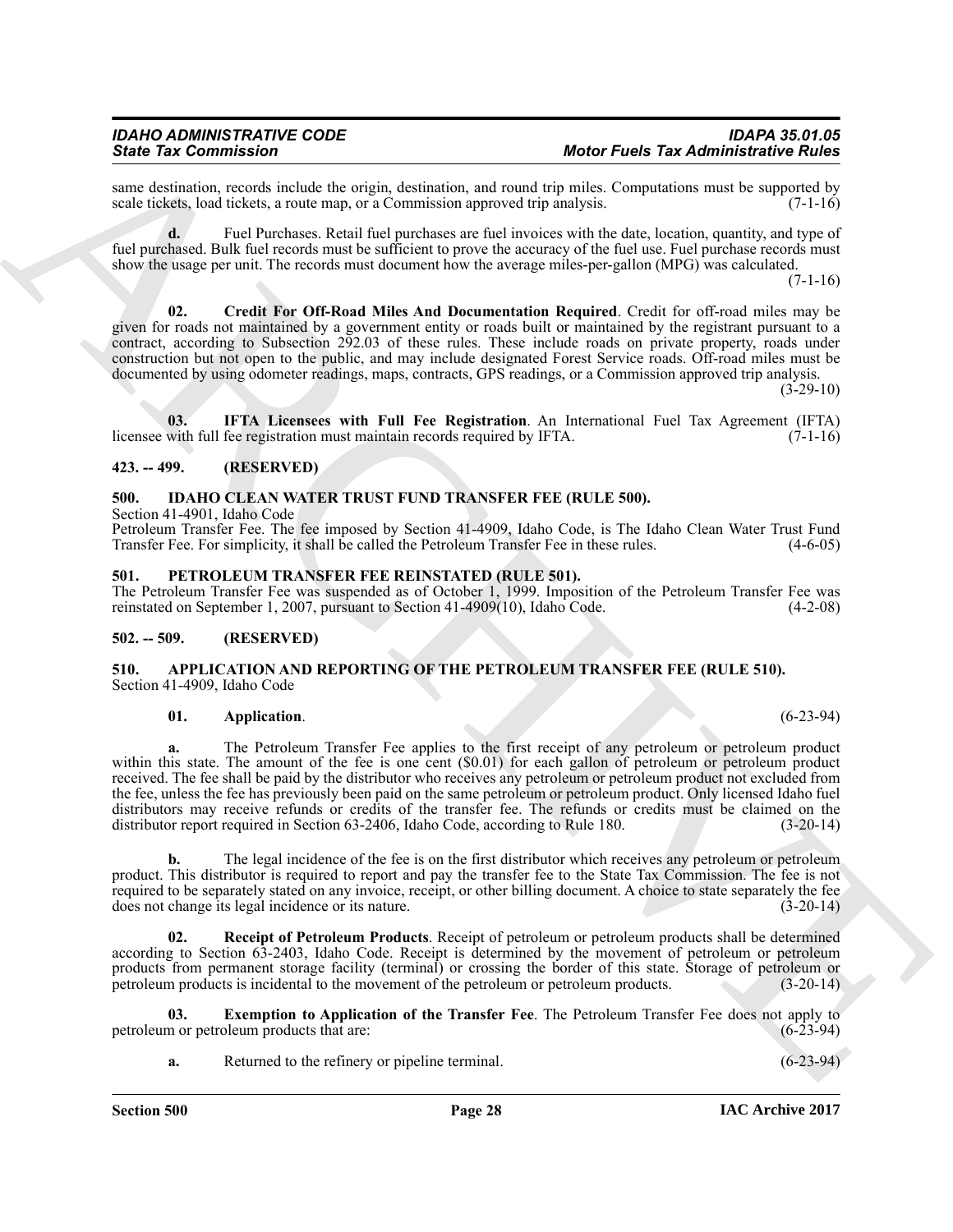**b.** Exported from this state. No fuel will be considered exported, unless the distributor can prove the v documentation required by Rule 140 of these rules. (7-1-99) export by documentation required by Rule 140 of these rules.

**c.** Received by a railroad or railroad corporation or any employee of them. Petroleum or petroleum products sold by a licensed distributor to a railroad or railroad corporation or any employee of them is subject to the Petroleum Transfer Fee unless the petroleum or petroleum products are "received" by the railroad or railroad corporation as defined in Section 63-2403, Idaho Code. The exclusion for railroad employees applies only when the activity relating to the fuel is part of their employment with the railroad or railroad corporation. (7-1-99)

**d.** Received in retail containers of fifty-five (55) gallons or less or petroleum products to be packaged or repackaged into retail containers of fifty-five (55) gallons or less, if such containers are intended to be transferred to the ultimate consumer of the petroleum or petroleum products.

<span id="page-28-3"></span><span id="page-28-0"></span>**04. Casualty Loss and Two Percent (2%) Allowance Not Deductible**. All petroleum and petroleum products received in this state that are not within an exemption or exclusion listed in this rule are subject to the fee, without further deductions or discounts despite the product's use. Deductions allowed to motor fuel distributors in Section 63-2407, Idaho Code, for casualty loss and the two percent (2%) allowance are not deductions applicable to the Petroleum Transfer Fee. (3-20-14)

Sinte Tax Commission<br>
Sinte Tax Commission<br>
Let us the star. Notice Facts are alternative and the star. Notice Facts are alternative and the star of the star. Notice the star of the star of the star of the star of the sta **05. Petroleum and Petroleum Products**. The products subject to the Petroleum Transfer Fee are crude oil or any fraction of it that is liquid at a temperature of sixty (60) degrees Fahrenheit and a pressure of fourteen and seven tenths (14 7/10) psi. These products are all products refined from crude oil including but not limited to motor gasoline, alcohol blended fuels, such as E-10 and E-85, including the alcohol content of blended fuel, diesel fuel (#1 - #6), biodiesel blended fuels, such as B-20, including the biodiesel content of the blended fuel, heating oil, aviation fuel, naphtha, naphtha-type jet fuel, kerosene-type jet fuel (JP#1 - #8), motor oil, brake fluid, tractor fuel, distillate fuel oil, stove fuel, unfinished oils, turpentine substitutes, lamp fuel, diesel oils (#1 - #6), engine oils, railroad oils, kerosene, commercial solvents, lubricating oils, fuel oil, boiler fuel, refinery fuel, industrial fuel, bunker fuel, residual fuel oil, road oils, and transmission fluids. Ethanol (E00), natural gasoline, and biodiesel (B00) are also defined as petroleum and petroleum products that are subject to the Petroleum Transfer Fee. (4-7-11 defined as petroleum and petroleum products that are subject to the Petroleum Transfer Fee.

<span id="page-28-1"></span>**06. Exclusion of Petroleum and Petroleum Products on Which The Fee Has Previously Been Paid**. Used oil as defined by 40 CFR Part 279 (July 1, 2000) is presumed to be comprised of petroleum or petroleum products on which the transfer fee has previously been paid when generated in Idaho. The distributor shall not report used oil generated in Idaho on the distributor report nor shall a distributor pay or receive a credit of the transfer fee on used oil generated in Idaho. When used oil is not generated in Idaho it is presumed to be subject to the transfer fee.<br>The distributor must report and pay the transfer fee unless an exemption or exclusion applies. (3-20-14 The distributor must report and pay the transfer fee unless an exemption or exclusion applies.

<span id="page-28-2"></span>**07. Motor Fuel Distributor License and Limited Distributor License**. Any person holding a motor fuel distributor license issued by the State Tax Commission under Chapter 24, Title 63, Idaho Code, is also licensed for the Petroleum Transfer Fee. No additional license is required. Any person who receives any petroleum or petroleum product in this state, but who is not a licensed distributor nor required to obtain a motor fuel distributor license shall apply to the State Tax Commission for a limited distributor license. The limited distributor license is only for reporting the Petroleum Transfer Fee. (3-25-16) only for reporting the Petroleum Transfer Fee.

### <span id="page-28-4"></span>**08. Reporting Requirements**. (6-23-94)

**a.** A motor fuel distributor shall report and pay the Petroleum Transfer Fee with the distributor's report required by Section 63-2406, Idaho Code. For fuel subject to the taxes imposed by Sections 63-2402 and 63- 2408, Idaho Code, the Petroleum Transfer Fee shall be included in the report in which the distributor is required to report the tax on the same fuel. (3-25-16) report the tax on the same fuel.

**b.** Persons holding a limited distributor license shall file a monthly report with the State Tax Commission on forms prescribed by the State Tax Commission on or before the last day of the month following the month to which the report relates. (3-25-16) month to which the report relates.

**c.** The provisions of Rule 130 of these rules, apply to reports of the Petroleum Transfer Fee. (7-1-99)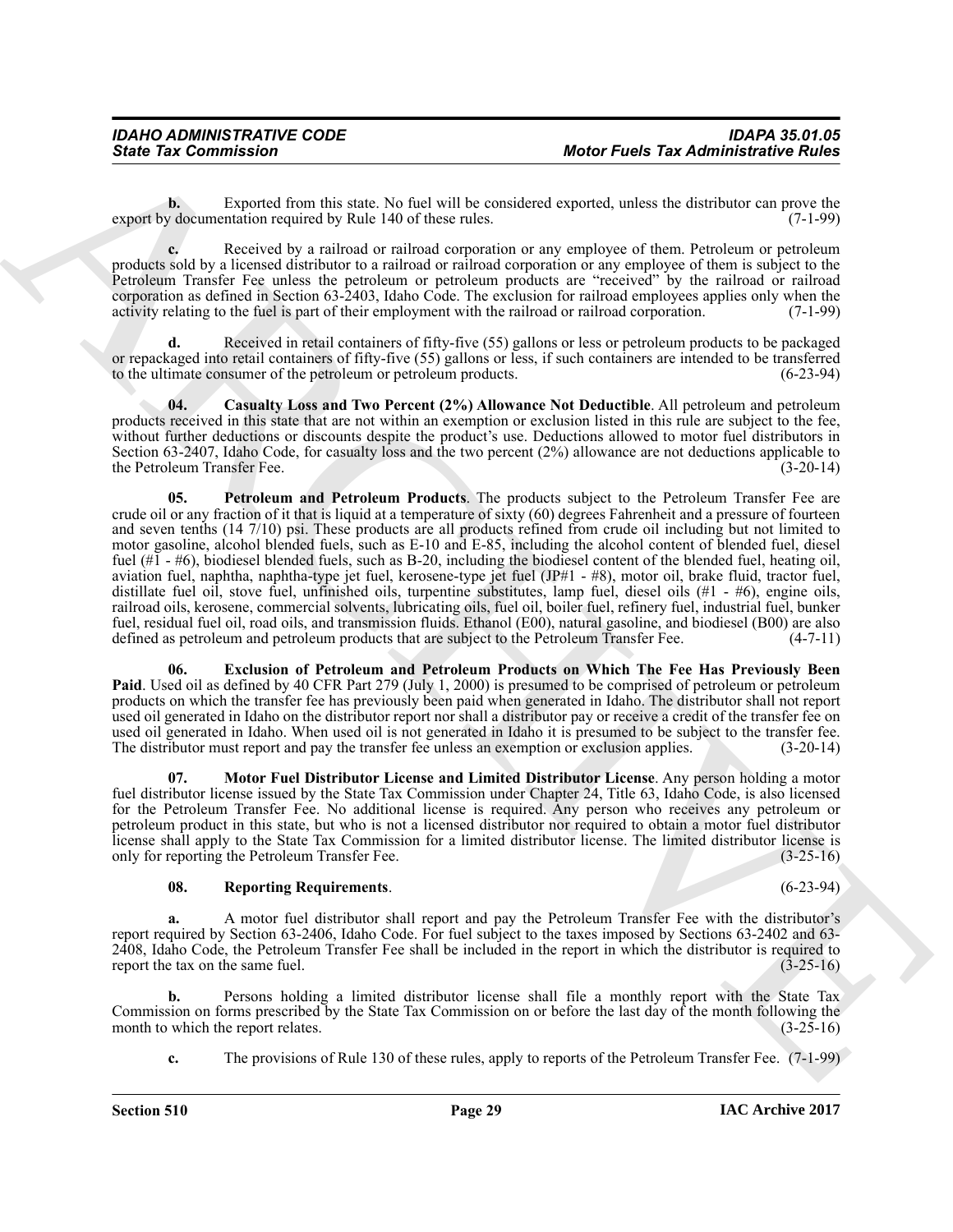### <span id="page-29-1"></span>**09. Payment**. (6-23-94)

**a.** Payment of the fee is due on the due date of the report. For method of payment, including required use of electronic funds transfer, see Rule 010 of these rules. (6-23-94)

Monte Facts the commission<br>
(b) The month of the case of the describe describe the transfer of the region of the case of the case of the<br>
and the case of the parties are the described the case of the case of the case of t **b.** Any partial payment or collection of amounts shown due or required to be shown due on a distributor's report, plus any additional amount of penalty or interest due, shall be allocated between the motor fuels tax and the Petroleum Transfer Fee in the same proportion that the liability for the tax and the fee bear to the total  $\mu$ liability.  $(6-23-94)$ 

<span id="page-29-0"></span>**511. -- 999. (RESERVED)**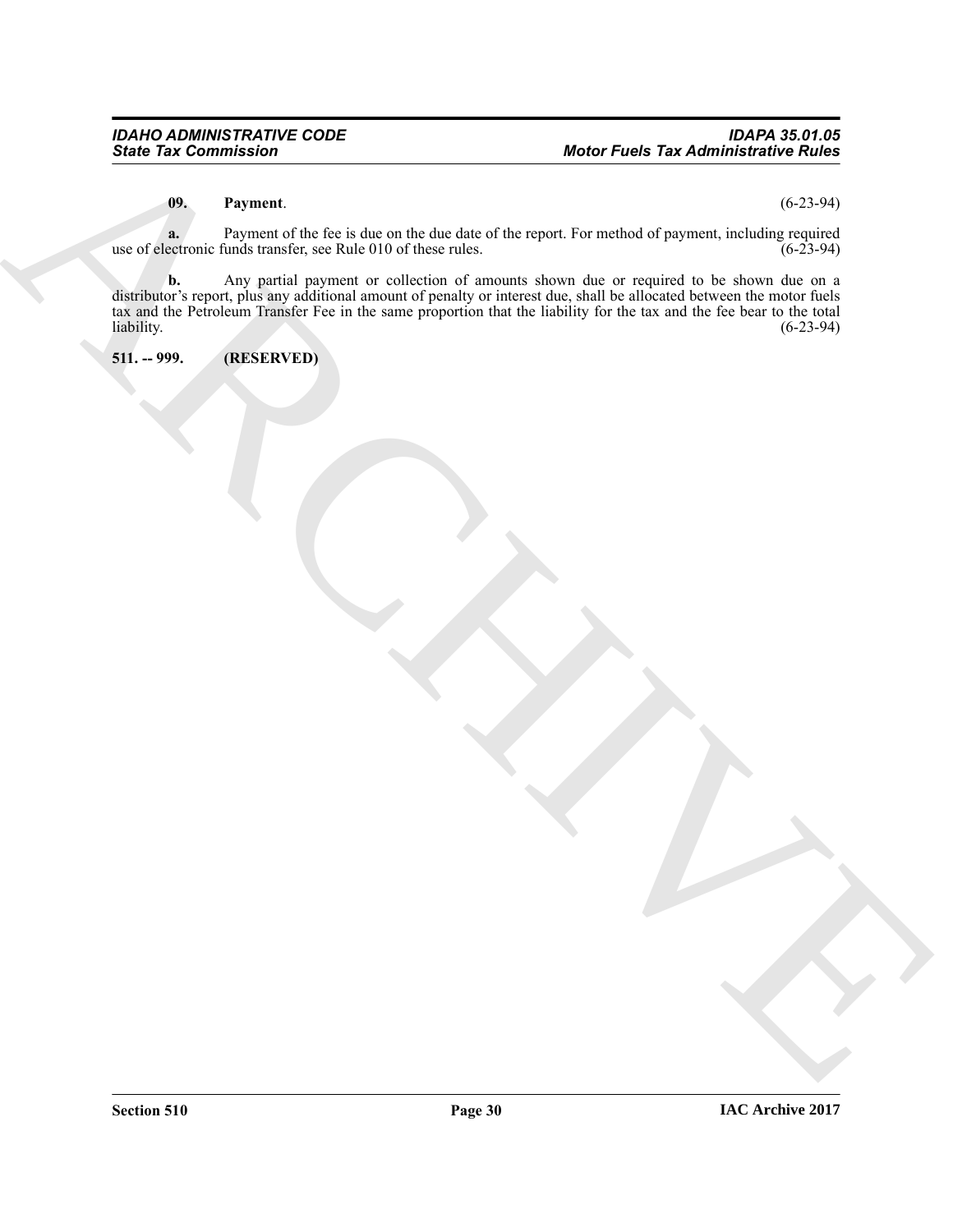# *Subject Index*

### **A**

Administration, Rules And Delegation Of Authority 22 Rules Do Not Stand Alone 22 Transportation Department Personnel as Deputies of the Commission 22 Aircraft Engine Fuel Tax 13 Application & Reporting Of The Petroleum Transfer Fee 28 Application 28 Casualty Loss & Two Percent (2%) Allowance Not Deductible 29 Exclusion of Petroleum & Petroleum Products on Which The Fee Has Previously Been Paid 29 Exemption to Application of the Transfer Fee 28 Motor Fuel Distributor License & Limited Distributor License 29 Payment 30 Petroleum & Petroleum Products 29 Receipt of Petroleum Products 28 Reporting Requirements 29 Authority To Give The Consent To Jurisdiction Of Idaho Courts 15 Authority to Waive Sovereign Immunity 15 Authorized Signature on Application 15 Irrevocable Submission & Waiver of Sovereign Immunity 15

### **C**

Calculation Of Motor Fuels Tax On Gaseous Special Fuels 6 Computing Gaseous Special Fuel Tax Equivalents 6 In General 6 Calculation Of Refunds For Nontaxable Uses Of Motor Fuels In Motor Vehicles 19 Additional Nontaxable Roadways 20 Calculation 20 Fuel Records Required for Refund Claims 20 IFTA Licensees 21 Nonstandard Allowances 21 Nontaxable Gallons of Fuel Claimed by Non-IFTA Licensees 21 Nontaxable Miles Defined 20

Power Take-Off (PTO) & Auxiliary Engine Allowances (Allowances) 20

### **D**

[A](#page-21-5)dministration And Assistant control and the special deviation in the special control and the special control and the special control and the special control and the special control and the special control and the special Definitions, IDAPA 35.01.05 4 Bond 4 Commercial Motor Boat 5 IFTA 5 Indian-Owned Retail Outlet 5 Pay, Paid, Payable or Payment 5 These Rules 6 Distributor's Fuel Tax Reports 6 Distributor's Fuel Tax Reports Exemption from Licensing and Monthly Reporting 7 Exported Fuel 8 Machine Tabulated Data 7 Monthly Reports 6 Motor Fuels  $& 8$ Motor Fuels Receipts 8 Timely Reporting 8 Documentation For Idaho Full Fee Registrants 27 Credit For Off-Road Miles And Documentation Required 28 IFTA Licensees with Full Fee Registration 28 Records Required For Idaho Full Fee Registrations 27 Documentation For Idaho International Registration Plan Registrants 27 Documentation For IFTA Carrier Reporting & Special Fuels Users Claiming Nontaxable Use Of Special Fuel In A Motor Vehicle 25 Additional Records Requirements 26 Computer Printout Support 27 Fuel Records 25 Mileage Information 27 Mileage Records 26 Records Required for Idaho IFTA Carriers & Special Fuels Users Claiming Nontaxable Use of Special Fuels in a Motor Vehicle Fuel 25 Records Retention 27 Trip Summaries 26 U.S./Metric Conversion 27 Documentation Required 12 Correcting Sales Invoice Errors 12 Documentation Is Required 13 Documentation Requirements for Dyed Diesel Fuel 13 Retail Sales Invoices for Delivered, Bulk Plant & Station Sales 12

### **E**

Exemption From Obtaining A Motor Fuels Distributor License And Monthly Reporting For Persons Who Produce Biodiesel Or Import Motor Fuels Into Idaho Only For Use In Their Own Aircraft, Motor Vehicles, And Equipment 10 Alternative to Monthly Reporting for Qualified Consumers 10 Documentation of Export 10 In General 10 Limitations 10 Qualifications 10 Exemption From Requirement For Bonds, Determination Of Financial Responsibility 22 Bond Requirement upon Termination of Exemption 23 Conditions for Renewal of Bond Exemption 23 Conditions for Termination of Exemption 23 Exemption to Bond Requirements for Licensed Distributors 22 Pending Application Does Not Excuse the Bond Requirement 23

# **I**

Idaho Clean Water Trust Fund Transfer Fee 28 IFTA License Bond 23 Amount & Type of Bond 24 Bond Waiver Request 24 Denial of Bond Waiver Request & Appeal of Denial 24 General 23 Reinstating Revoked Licenses 23 IFTA Licensing And Special Fuels Permitting 24 Failure to Obtain an IFTA License, or Temporary Fuel Tax Permit 25 Federal or In-State Governmental Vehicles 25 In General 24 Out-of-State Governmental Vehicles 25 Temporary Fuel Tax Permits 25 Information On Dyed & Undyed Diesel Fuel 13 Red-Dyed Low-Sulfur & Ultra Low-Sulfur Fuel 13 Undyed Diesel Fuel Used for Heating Purposes 13 Instate Pipeline Terminal, Production